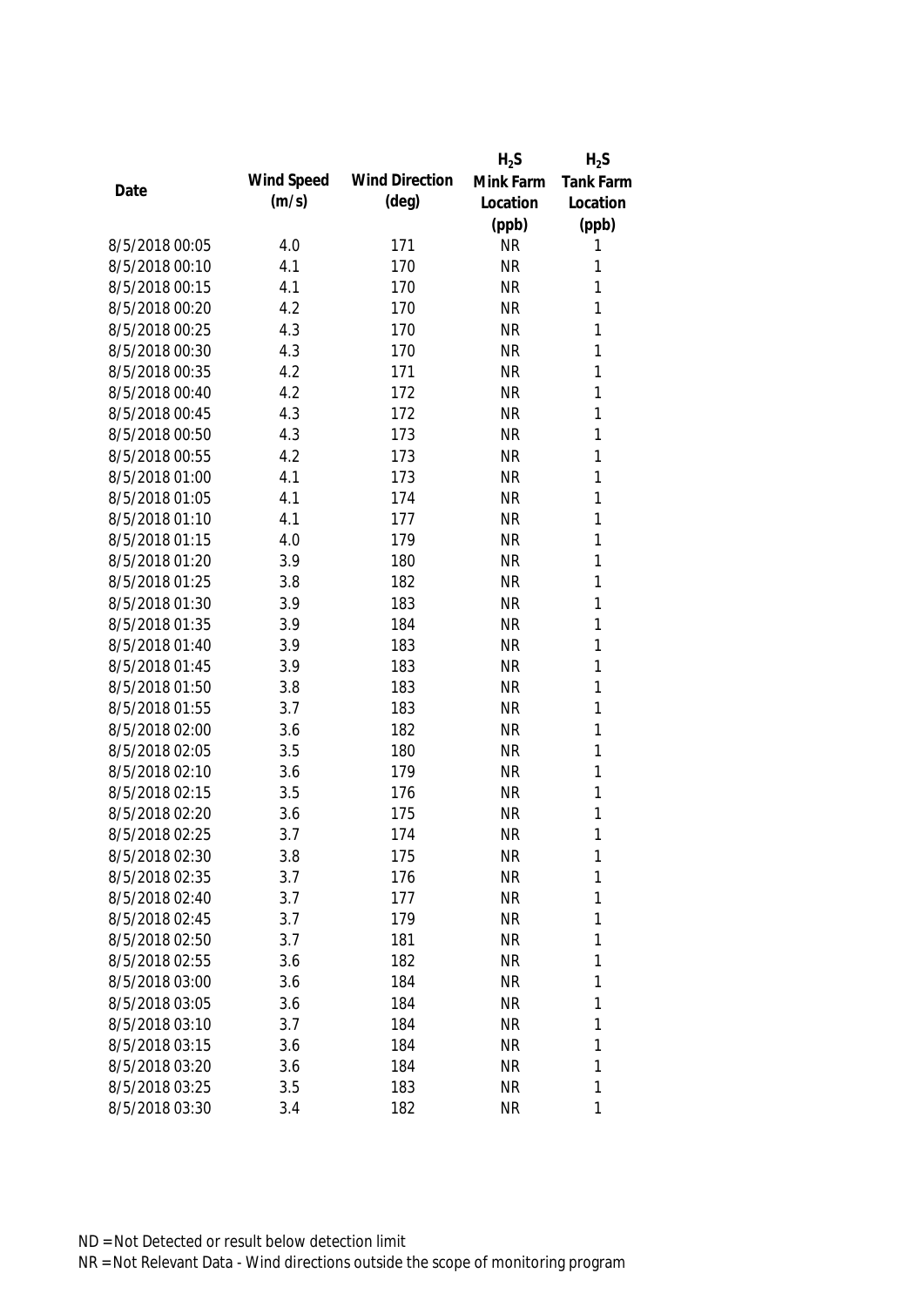|                |            |                       | $H_2S$    | $H_2S$         |
|----------------|------------|-----------------------|-----------|----------------|
|                | Wind Speed | <b>Wind Direction</b> | Mink Farm | Tank Farm      |
| Date           | (m/s)      | (deg)                 | Location  | Location       |
|                |            |                       | (ppb)     | (ppb)          |
| 8/5/2018 03:35 | 3.4        | 181                   | <b>NR</b> | 1              |
| 8/5/2018 03:40 | 3.3        | 181                   | <b>NR</b> | 1              |
| 8/5/2018 03:45 | 3.3        | 181                   | <b>NR</b> | $\mathbf{1}$   |
| 8/5/2018 03:50 | 3.2        | 180                   | <b>NR</b> | $\mathbf{1}$   |
| 8/5/2018 03:55 | 3.3        | 181                   | <b>NR</b> | 1              |
| 8/5/2018 04:00 | 3.4        | 179                   | <b>NR</b> | 1              |
| 8/5/2018 04:05 | 3.4        | 178                   | <b>NR</b> | $\mathbf{1}$   |
| 8/5/2018 04:10 | 3.5        | 176                   | <b>NR</b> | $\mathbf{1}$   |
| 8/5/2018 04:15 | 3.5        | 174                   | <b>NR</b> | $\mathbf{1}$   |
| 8/5/2018 04:20 | 3.6        | 172                   | <b>NR</b> | 1              |
| 8/5/2018 04:25 | 3.7        | 170                   | <b>NR</b> | $\mathbf{1}$   |
| 8/5/2018 04:30 | 3.8        | 170                   | <b>NR</b> | $\mathbf{1}$   |
| 8/5/2018 04:35 | 3.9        | 169                   | <b>NR</b> | <b>NR</b>      |
| 8/5/2018 04:40 | 4.0        | 169                   | <b>NR</b> | <b>NR</b>      |
| 8/5/2018 04:45 | 4.2        | 169                   | <b>NR</b> | <b>NR</b>      |
| 8/5/2018 04:50 | 4.2        | 170                   | <b>NR</b> | $\mathbf{1}$   |
| 8/5/2018 04:55 | 4.2        | 171                   | <b>NR</b> | $\mathbf{1}$   |
| 8/5/2018 05:00 | 4.2        | 173                   | <b>NR</b> | $\mathbf{1}$   |
| 8/5/2018 05:05 | 4.2        | 174                   | <b>NR</b> | $\mathbf{1}$   |
| 8/5/2018 05:10 | 4.1        | 176                   | <b>NR</b> | $\mathbf{1}$   |
| 8/5/2018 05:15 | 4.0        | 178                   | <b>NR</b> | $\mathbf{1}$   |
| 8/5/2018 05:20 | 4.1        | 179                   | <b>NR</b> | $\mathbf{1}$   |
| 8/5/2018 05:25 | 4.2        | 181                   | <b>NR</b> | $\mathbf{1}$   |
| 8/5/2018 05:30 | 4.1        | 182                   | <b>NR</b> | $\mathbf{1}$   |
| 8/5/2018 05:35 | 4.2        | 184                   | <b>NR</b> | $\mathbf{1}$   |
| 8/5/2018 05:40 | 4.2        | 184                   | <b>NR</b> | $\mathbf{1}$   |
| 8/5/2018 05:45 | 4.1        | 184                   | <b>NR</b> | $\mathbf{1}$   |
| 8/5/2018 05:50 | 4.0        | 185                   | <b>NR</b> | 1              |
| 8/5/2018 05:55 | 3.9        | 185                   | <b>NR</b> | 1              |
| 8/5/2018 06:00 | 3.8        | 185                   | <b>NR</b> | 1              |
| 8/5/2018 06:05 | 3.6        | 186                   | <b>NR</b> | 1              |
| 8/5/2018 06:10 | 3.5        | 187                   | <b>NR</b> | 1              |
| 8/5/2018 06:15 | 3.4        | 189                   | <b>NR</b> | 1              |
| 8/5/2018 06:20 | 3.3        | 190                   | <b>NR</b> | 1              |
| 8/5/2018 06:25 | 3.2        | 190                   | <b>NR</b> | $\mathbf{1}$   |
| 8/5/2018 06:30 | 3.2        | 189                   | <b>NR</b> | 1              |
| 8/5/2018 06:35 | 3.2        | 188                   | <b>NR</b> | $\mathbf{1}$   |
| 8/5/2018 06:40 | 3.2        | 186                   | <b>NR</b> | $\overline{2}$ |
| 8/5/2018 06:45 | 3.3        | 184                   | <b>NR</b> | $\overline{2}$ |
| 8/5/2018 06:50 | 3.4        | 182                   | <b>NR</b> | 1              |
| 8/5/2018 06:55 | 3.4        | 181                   | <b>NR</b> | 1              |
| 8/5/2018 07:00 | 3.3        | 183                   | <b>NR</b> | 1              |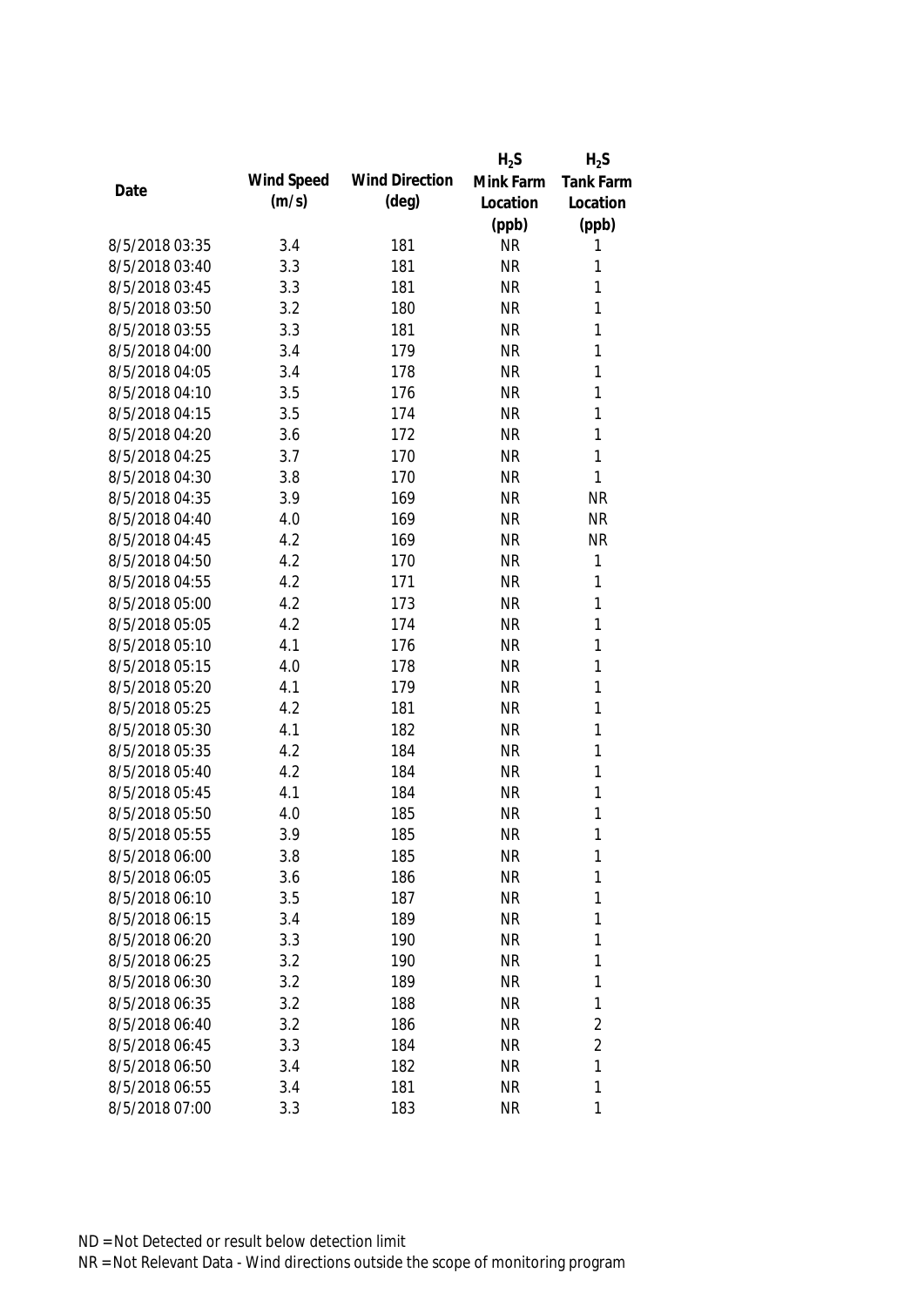|                |            |                       | $H_2S$    | $H_2S$           |
|----------------|------------|-----------------------|-----------|------------------|
| Date           | Wind Speed | <b>Wind Direction</b> | Mink Farm | <b>Tank Farm</b> |
|                | (m/s)      | $(\text{deg})$        | Location  | Location         |
|                |            |                       | (ppb)     | (ppb)            |
| 8/5/2018 07:05 | 3.3        | 183                   | <b>NR</b> | 1                |
| 8/5/2018 07:10 | 3.2        | 184                   | <b>NR</b> | 1                |
| 8/5/2018 07:15 | 3.2        | 187                   | <b>NR</b> | 1                |
| 8/5/2018 07:20 | 3.1        | 189                   | <b>NR</b> | 1                |
| 8/5/2018 07:25 | 3.0        | 191                   | <b>NR</b> | 1                |
| 8/5/2018 07:30 | 3.1        | 191                   | <b>NR</b> | 1                |
| 8/5/2018 07:35 | 3.0        | 193                   | <b>NR</b> | $\mathbf{1}$     |
| 8/5/2018 07:40 | 2.9        | 194                   | <b>NR</b> | $\mathbf{1}$     |
| 8/5/2018 07:45 | 2.8        | 192                   | <b>NR</b> | $\mathbf{1}$     |
| 8/5/2018 07:50 | 2.7        | 194                   | <b>NR</b> | 1                |
| 8/5/2018 07:55 | 2.8        | 194                   | <b>NR</b> | $\mathbf{1}$     |
| 8/5/2018 08:00 | 2.9        | 192                   | <b>NR</b> | 1                |
| 8/5/2018 08:05 | 3.0        | 187                   | <b>NR</b> | $\mathbf{1}$     |
| 8/5/2018 08:10 | 3.0        | 186                   | <b>NR</b> | $\mathbf{1}$     |
| 8/5/2018 08:15 | 3.1        | 187                   | <b>NR</b> | $\mathbf{1}$     |
| 8/5/2018 08:20 | 3.2        | 185                   | <b>NR</b> | $\mathbf{1}$     |
| 8/5/2018 08:25 | 3.1        | 184                   | <b>NR</b> | $\mathbf{1}$     |
| 8/5/2018 08:30 | 3.1        | 188                   | <b>NR</b> | $\mathbf{1}$     |
| 8/5/2018 08:35 | 3.1        | 193                   | <b>NR</b> | $\mathbf{1}$     |
| 8/5/2018 08:40 | 3.2        | 196                   | <b>NR</b> | $\mathbf{1}$     |
| 8/5/2018 08:45 | 3.3        | 198                   | <b>NR</b> | $\mathbf{1}$     |
| 8/5/2018 08:50 | 3.3        | 198                   | <b>NR</b> | $\mathbf{1}$     |
| 8/5/2018 08:55 | 3.4        | 201                   | <b>NR</b> | $\mathbf{1}$     |
| 8/5/2018 09:00 | 3.4        | 199                   | <b>NR</b> | 1                |
| 8/5/2018 09:05 | 3.5        | 199                   | <b>NR</b> | 1                |
| 8/5/2018 09:10 | 3.6        | 201                   | <b>NR</b> | 1                |
| 8/5/2018 09:15 | 3.7        | 200                   | <b>NR</b> | 1                |
| 8/5/2018 09:20 | 3.9        | 201                   | <b>NR</b> | 1                |
| 8/5/2018 09:25 | 4.0        | 199                   | <b>NR</b> | 1                |
| 8/5/2018 09:30 | 4.0        | 200                   | <b>NR</b> | 1                |
| 8/5/2018 09:35 | 4.1        | 199                   | <b>NR</b> | 1                |
| 8/5/2018 09:40 | 4.0        | 197                   | <b>NR</b> | 1                |
| 8/5/2018 09:45 | 3.9        | 199                   | <b>NR</b> | 1                |
| 8/5/2018 09:50 | 3.9        | 201                   | <b>NR</b> | 1                |
| 8/5/2018 09:55 | 4.0        | 202                   | <b>NR</b> | 1                |
| 8/5/2018 10:00 | 4.1        | 205                   | <b>NR</b> | 1                |
| 8/5/2018 10:05 | 4.1        | 208                   | <b>NR</b> | 1                |
| 8/5/2018 10:10 | 4.2        | 209                   | <b>NR</b> | 1                |
| 8/5/2018 10:15 | 4.2        | 210                   | <b>NR</b> | 1                |
| 8/5/2018 10:20 | 4.3        | 209                   | <b>NR</b> | 1                |
| 8/5/2018 10:25 | 4.2        | 210                   | <b>NR</b> | 1                |
| 8/5/2018 10:30 | 4.1        | 209                   | <b>NR</b> | 1                |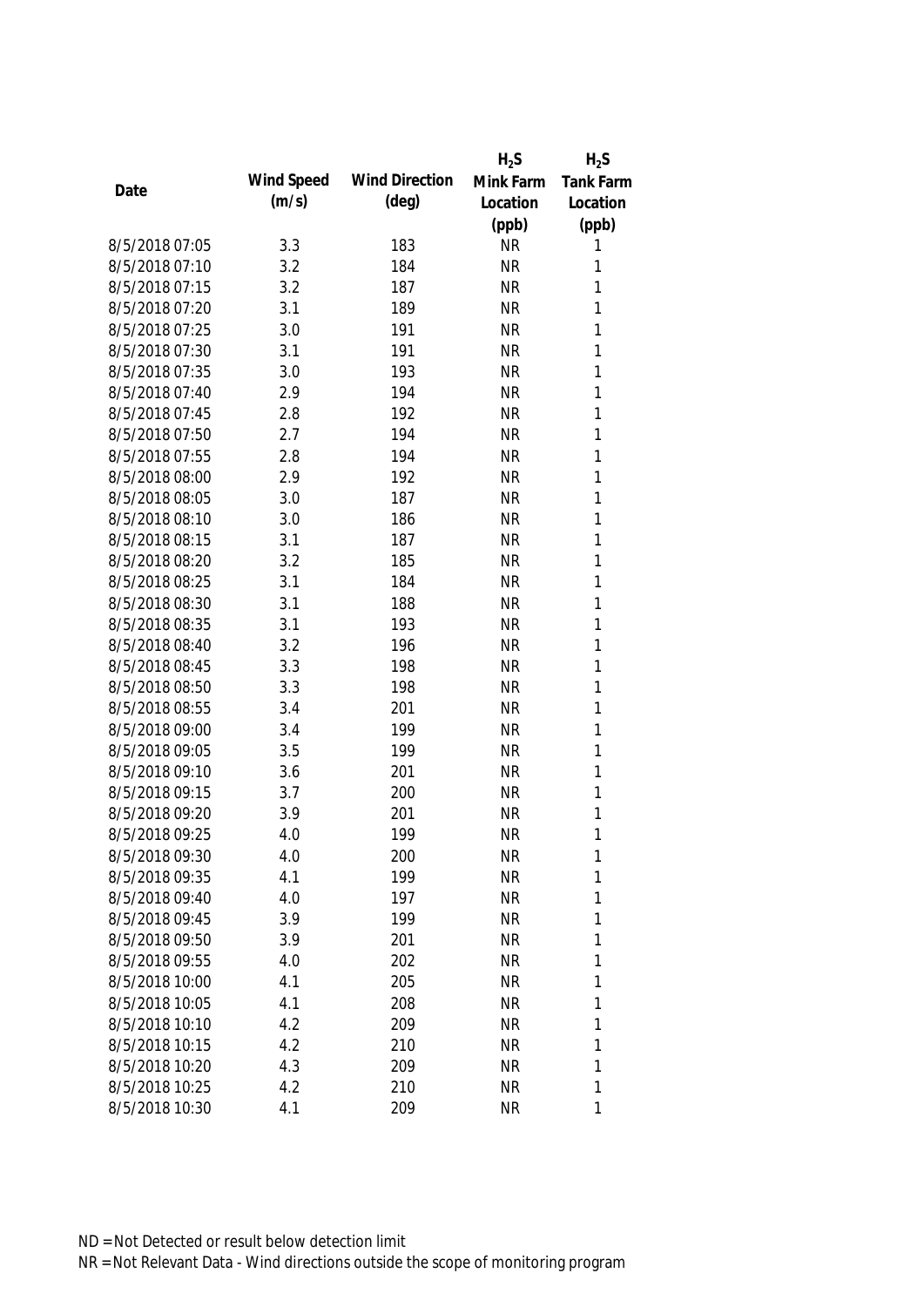|                |            |                       | $H_2S$    | $H_2S$           |
|----------------|------------|-----------------------|-----------|------------------|
| Date           | Wind Speed | <b>Wind Direction</b> | Mink Farm | <b>Tank Farm</b> |
|                | (m/s)      | $(\text{deg})$        | Location  | Location         |
|                |            |                       | (ppb)     | (ppb)            |
| 8/5/2018 10:35 | 4.0        | 210                   | <b>NR</b> | 1                |
| 8/5/2018 10:40 | 3.9        | 208                   | <b>NR</b> | 1                |
| 8/5/2018 10:45 | 3.8        | 203                   | <b>NR</b> | 1                |
| 8/5/2018 10:50 | 3.6        | 201                   | <b>NR</b> | 1                |
| 8/5/2018 10:55 | 3.7        | 197                   | <b>NR</b> | 1                |
| 8/5/2018 11:00 | 3.7        | 193                   | <b>NR</b> | 1                |
| 8/5/2018 11:05 | 3.8        | 190                   | <b>NR</b> | 1                |
| 8/5/2018 11:10 | 3.9        | 191                   | <b>NR</b> | 1                |
| 8/5/2018 11:15 | 3.9        | 194                   | <b>NR</b> | $\mathbf{1}$     |
| 8/5/2018 11:20 | 4.1        | 197                   | <b>NR</b> | 1                |
| 8/5/2018 11:25 | 3.8        | 201                   | <b>NR</b> | $\mathbf{1}$     |
| 8/5/2018 11:30 | 3.9        | 205                   | <b>NR</b> | 1                |
| 8/5/2018 11:35 | 4.2        | 213                   | <b>NR</b> | 1                |
| 8/5/2018 11:40 | 4.2        | 222                   | <b>NR</b> | 1                |
| 8/5/2018 11:45 | 4.4        | 230                   | <b>ND</b> | $\mathbf{1}$     |
| 8/5/2018 11:50 | 4.4        | 237                   | 1         | $\overline{2}$   |
| 8/5/2018 11:55 | 4.5        | 242                   | 1         | $\overline{2}$   |
| 8/5/2018 12:00 | 4.4        | 243                   | 1         | $\overline{2}$   |
| 8/5/2018 12:05 | 4.4        | 238                   | 1         | $\overline{2}$   |
| 8/5/2018 12:10 | 4.4        | 233                   | 1         | $\overline{2}$   |
| 8/5/2018 12:15 | 4.5        | 225                   | <b>NR</b> | $\overline{2}$   |
| 8/5/2018 12:20 | 4.6        | 217                   | <b>NR</b> | $\overline{2}$   |
| 8/5/2018 12:25 | 4.8        | 212                   | <b>NR</b> | $\overline{2}$   |
| 8/5/2018 12:30 | 4.9        | 208                   | <b>NR</b> | $\overline{2}$   |
| 8/5/2018 12:35 | 4.7        | 206                   | <b>NR</b> | 1                |
| 8/5/2018 12:40 | 4.8        | 204                   | <b>NR</b> | 1                |
| 8/5/2018 12:45 | 4.4        | 202                   | <b>NR</b> | 1                |
| 8/5/2018 12:50 | 4.5        | 199                   | <b>NR</b> | 1                |
| 8/5/2018 12:55 | 4.6        | 198                   | <b>NR</b> | 1                |
| 8/5/2018 13:00 | 4.7        | 198                   | <b>NR</b> | 1                |
| 8/5/2018 13:05 | 4.8        | 197                   | <b>NR</b> | $\mathbf{1}$     |
| 8/5/2018 13:10 | 4.9        | 198                   | <b>NR</b> | 1                |
| 8/5/2018 13:15 | 5.4        | 201                   | <b>NR</b> | 1                |
| 8/5/2018 13:20 | 5.7        | 206                   | <b>NR</b> | 1                |
| 8/5/2018 13:25 | 5.9        | 209                   | <b>NR</b> | 1                |
| 8/5/2018 13:30 | 6.1        | 211                   | <b>NR</b> | 1                |
| 8/5/2018 13:35 | 6.7        | 215                   | <b>NR</b> | 1                |
| 8/5/2018 13:40 | 6.9        | 216                   | <b>NR</b> | 1                |
| 8/5/2018 13:45 | 7.2        | 218                   | <b>NR</b> | 1                |
| 8/5/2018 13:50 | 7.3        | 219                   | <b>NR</b> | 1                |
| 8/5/2018 13:55 | 7.4        | 223                   | <b>NR</b> | 1                |
| 8/5/2018 14:00 | 7.6        | 224                   | <b>NR</b> | 1                |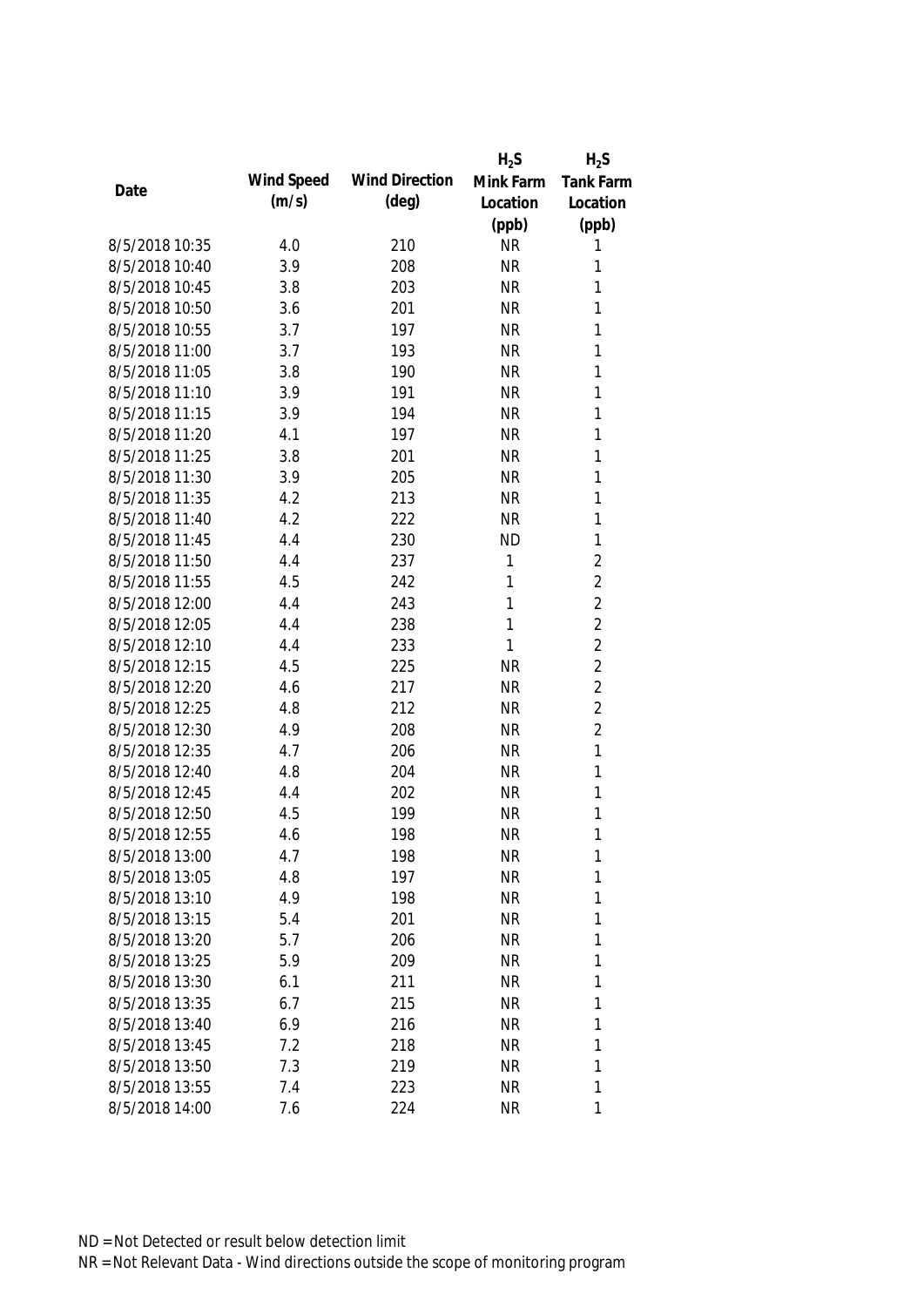|                |            |                       | $H_2S$         | $H_2S$           |
|----------------|------------|-----------------------|----------------|------------------|
| Date           | Wind Speed | <b>Wind Direction</b> | Mink Farm      | <b>Tank Farm</b> |
|                | (m/s)      | $(\text{deg})$        | Location       | Location         |
|                |            |                       | (ppb)          | (ppb)            |
| 8/5/2018 14:05 | 7.4        | 228                   | <b>NR</b>      | 1                |
| 8/5/2018 14:10 | 7.2        | 231                   | <b>ND</b>      | 1                |
| 8/5/2018 14:15 | 7.0        | 233                   | <b>ND</b>      | 1                |
| 8/5/2018 14:20 | 7.4        | 232                   | <b>ND</b>      | 1                |
| 8/5/2018 14:25 | 7.4        | 231                   | <b>ND</b>      | 1                |
| 8/5/2018 14:30 | 7.3        | 231                   | <b>ND</b>      | 1                |
| 8/5/2018 14:35 | 7.3        | 228                   | <b>NR</b>      | 1                |
| 8/5/2018 14:40 | 7.1        | 227                   | <b>NR</b>      | $\mathbf{1}$     |
| 8/5/2018 14:45 | 7.0        | 230                   | 1              | 1                |
| 8/5/2018 14:50 | 6.4        | 235                   | <b>ND</b>      | 1                |
| 8/5/2018 14:55 | 6.5        | 241                   | <b>ND</b>      | 1                |
| 8/5/2018 15:00 | 6.5        | 245                   | <b>ND</b>      | 1                |
| 8/5/2018 15:05 | 6.6        | 247                   | <b>ND</b>      | 1                |
| 8/5/2018 15:10 | 6.7        | 249                   | 1              | 1                |
| 8/5/2018 15:15 | 6.6        | 249                   | 1              | 1                |
| 8/5/2018 15:20 | 6.6        | 248                   | 1              | 1                |
| 8/5/2018 15:25 | 6.2        | 249                   | $\overline{2}$ | 1                |
| 8/5/2018 15:30 | 5.9        | 248                   | 1              | 1                |
| 8/5/2018 15:35 | 5.7        | 249                   | 1              | 1                |
| 8/5/2018 15:40 | 5.8        | 247                   | 1              | 1                |
| 8/5/2018 15:45 | 6.1        | 246                   | 1              | 1                |
| 8/5/2018 15:50 | 6.0        | 244                   | 1              | 1                |
| 8/5/2018 15:55 | 6.2        | 243                   | 1              | 1                |
| 8/5/2018 16:00 | 6.2        | 243                   | 1              | 1                |
| 8/5/2018 16:05 | 6.2        | 244                   | 1              | 1                |
| 8/5/2018 16:10 | 5.8        | 245                   | 1              | 1                |
| 8/5/2018 16:15 | 5.5        | 246                   | 1              | 1                |
| 8/5/2018 16:20 | 5.4        | 245                   | 1              | 1                |
| 8/5/2018 16:25 | 5.5        | 241                   | <b>ND</b>      | 1                |
| 8/5/2018 16:30 | 5.9        | 235                   | <b>ND</b>      | 1                |
| 8/5/2018 16:35 | 6.1        | 229                   | <b>NR</b>      | $\mathbf{1}$     |
| 8/5/2018 16:40 | 6.5        | 225                   | <b>NR</b>      | 1                |
| 8/5/2018 16:45 | 7.0        | 220                   | <b>NR</b>      | 1                |
| 8/5/2018 16:50 | 7.2        | 218                   | <b>NR</b>      | 1                |
| 8/5/2018 16:55 | 7.1        | 216                   | <b>NR</b>      | 1                |
| 8/5/2018 17:00 | 6.8        | 216                   | <b>NR</b>      | 1                |
| 8/5/2018 17:05 | 6.5        | 217                   | <b>NR</b>      | 1                |
| 8/5/2018 17:10 | 6.6        | 217                   | <b>NR</b>      | 1                |
| 8/5/2018 17:15 | 6.3        | 216                   | <b>NR</b>      | 1                |
| 8/5/2018 17:20 | 6.5        | 217                   | <b>NR</b>      | 1                |
| 8/5/2018 17:25 | 6.5        | 218                   | <b>NR</b>      | 1                |
| 8/5/2018 17:30 | 6.4        | 217                   | <b>NR</b>      | 1                |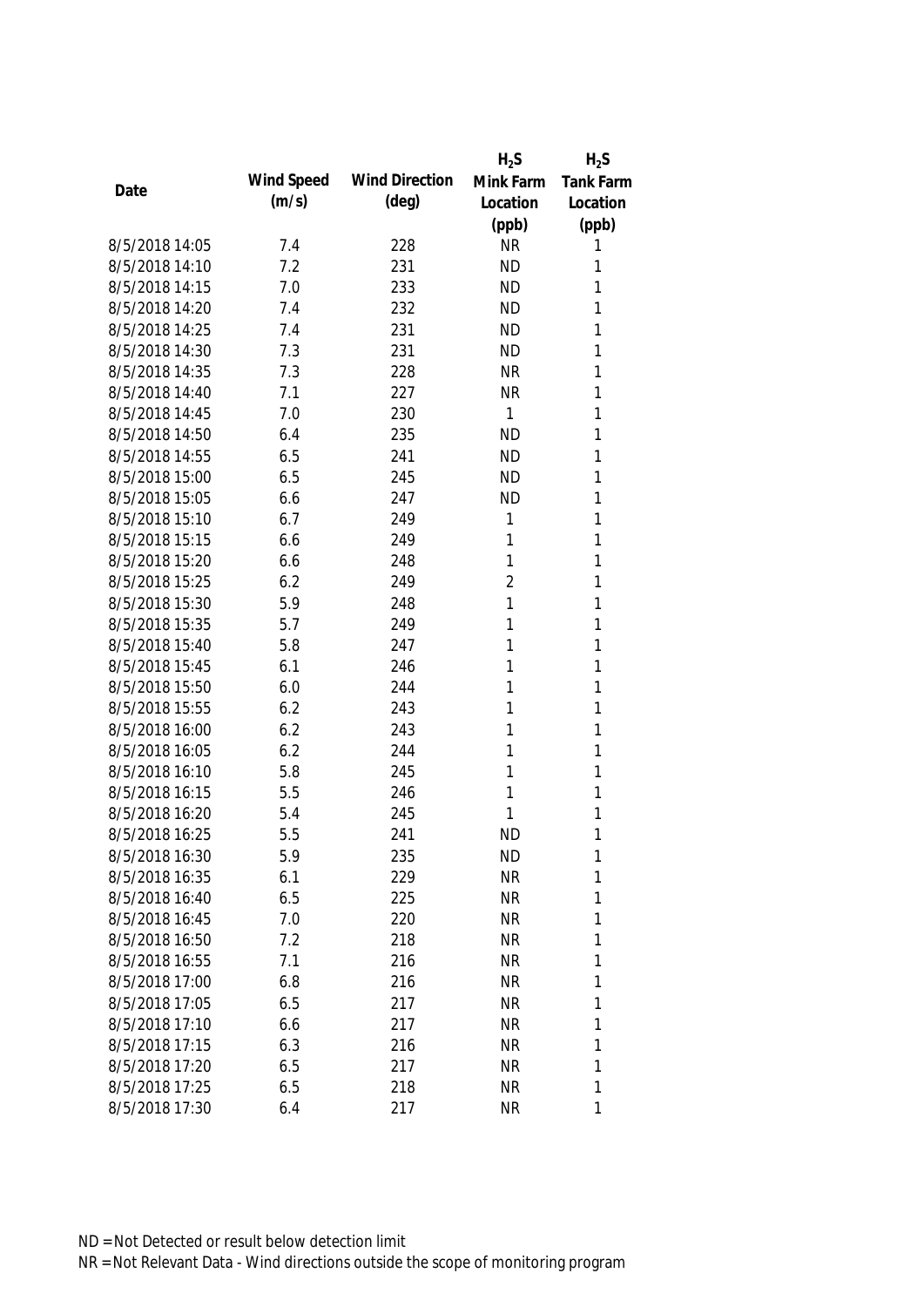|                |            |                       | $H_2S$    | $H_2S$           |
|----------------|------------|-----------------------|-----------|------------------|
| Date           | Wind Speed | <b>Wind Direction</b> | Mink Farm | <b>Tank Farm</b> |
|                | (m/s)      | $(\text{deg})$        | Location  | Location         |
|                |            |                       | (ppb)     | (ppb)            |
| 8/5/2018 17:35 | 6.3        | 216                   | <b>NR</b> | 1                |
| 8/5/2018 17:40 | 5.9        | 213                   | <b>NR</b> | 1                |
| 8/5/2018 17:45 | 5.8        | 211                   | <b>NR</b> | 1                |
| 8/5/2018 17:50 | 5.5        | 210                   | <b>NR</b> | 1                |
| 8/5/2018 17:55 | 5.4        | 209                   | <b>NR</b> | 1                |
| 8/5/2018 18:00 | 5.5        | 210                   | <b>NR</b> | 1                |
| 8/5/2018 18:05 | 5.5        | 211                   | <b>NR</b> | 1                |
| 8/5/2018 18:10 | 5.6        | 212                   | <b>NR</b> | 1                |
| 8/5/2018 18:15 | 5.7        | 216                   | <b>NR</b> | $\mathbf{1}$     |
| 8/5/2018 18:20 | 5.9        | 218                   | <b>NR</b> | 1                |
| 8/5/2018 18:25 | 5.8        | 217                   | <b>NR</b> | 1                |
| 8/5/2018 18:30 | 5.6        | 218                   | <b>NR</b> | 1                |
| 8/5/2018 18:35 | 5.4        | 219                   | <b>NR</b> | 1                |
| 8/5/2018 18:40 | 5.2        | 219                   | <b>NR</b> | 1                |
| 8/5/2018 18:45 | 4.9        | 222                   | <b>NR</b> | $\mathbf{1}$     |
| 8/5/2018 18:50 | 4.5        | 223                   | <b>NR</b> | $\mathbf{1}$     |
| 8/5/2018 18:55 | 4.2        | 224                   | <b>NR</b> | 1                |
| 8/5/2018 19:00 | 4.1        | 222                   | <b>NR</b> | $\mathbf{1}$     |
| 8/5/2018 19:05 | 4.2        | 220                   | <b>NR</b> | $\mathbf{1}$     |
| 8/5/2018 19:10 | 4.1        | 218                   | <b>NR</b> | $\mathbf{1}$     |
| 8/5/2018 19:15 | 4.1        | 213                   | <b>NR</b> | 1                |
| 8/5/2018 19:20 | 4.1        | 209                   | <b>NR</b> | $\mathbf{1}$     |
| 8/5/2018 19:25 | 4.2        | 207                   | <b>NR</b> | 1                |
| 8/5/2018 19:30 | 4.2        | 206                   | <b>NR</b> | 1                |
| 8/5/2018 19:35 | 4.0        | 205                   | <b>NR</b> | 1                |
| 8/5/2018 19:40 | 4.1        | 206                   | <b>NR</b> | 1                |
| 8/5/2018 19:45 | 4.0        | 206                   | <b>NR</b> | 1                |
| 8/5/2018 19:50 | 4.1        | 207                   | <b>NR</b> | 1                |
| 8/5/2018 19:55 | 4.2        | 208                   | <b>NR</b> | 1                |
| 8/5/2018 20:00 | 4.3        | 209                   | <b>NR</b> | 1                |
| 8/5/2018 20:05 | 4.4        | 209                   | <b>NR</b> | 1                |
| 8/5/2018 20:10 | 4.3        | 206                   | <b>NR</b> | 1                |
| 8/5/2018 20:15 | 4.2        | 205                   | <b>NR</b> | 1                |
| 8/5/2018 20:20 | 4.1        | 203                   | <b>NR</b> | 1                |
| 8/5/2018 20:25 | 4.1        | 203                   | <b>NR</b> | 1                |
| 8/5/2018 20:30 | 3.9        | 201                   | <b>NR</b> | 1                |
| 8/5/2018 20:35 | 3.6        | 200                   | <b>NR</b> | 1                |
| 8/5/2018 20:40 | 3.5        | 198                   | <b>NR</b> | 1                |
| 8/5/2018 20:45 | 3.4        | 196                   | <b>NR</b> | 1                |
| 8/5/2018 20:50 | 3.2        | 194                   | <b>NR</b> | 1                |
| 8/5/2018 20:55 | 3.1        | 191                   | <b>NR</b> | 1                |
| 8/5/2018 21:00 | 3.1        | 191                   | <b>NR</b> | 1                |
|                |            |                       |           |                  |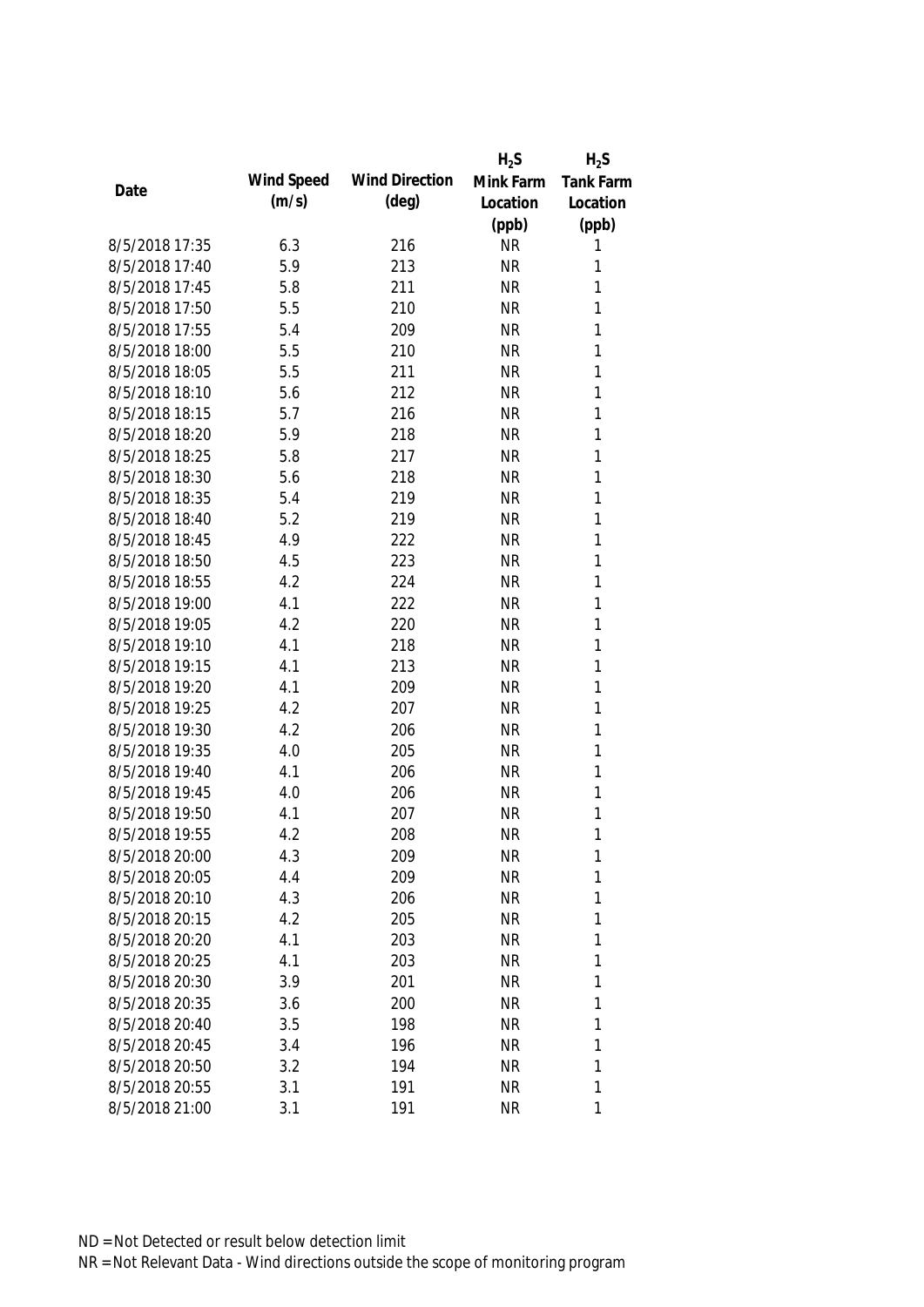|                |            |                       | $H_2S$    | $H_2S$           |
|----------------|------------|-----------------------|-----------|------------------|
| Date           | Wind Speed | <b>Wind Direction</b> | Mink Farm | <b>Tank Farm</b> |
|                | (m/s)      | $(\text{deg})$        | Location  | Location         |
|                |            |                       | (ppb)     | (ppb)            |
| 8/5/2018 21:05 | 3.2        | 191                   | <b>NR</b> | 1                |
| 8/5/2018 21:10 | 3.3        | 194                   | <b>NR</b> | 1                |
| 8/5/2018 21:15 | 3.3        | 196                   | <b>NR</b> | 1                |
| 8/5/2018 21:20 | 3.4        | 198                   | <b>NR</b> | 1                |
| 8/5/2018 21:25 | 3.4        | 201                   | <b>NR</b> | 1                |
| 8/5/2018 21:30 | 3.3        | 201                   | <b>NR</b> | 1                |
| 8/5/2018 21:35 | 3.3        | 202                   | <b>NR</b> | 1                |
| 8/5/2018 21:40 | 3.2        | 202                   | <b>NR</b> | 1                |
| 8/5/2018 21:45 | 3.2        | 202                   | <b>NR</b> | 1                |
| 8/5/2018 21:50 | 3.2        | 205                   | <b>NR</b> | 1                |
| 8/5/2018 21:55 | 3.0        | 208                   | <b>NR</b> | 1                |
| 8/5/2018 22:00 | 2.9        | 211                   | <b>NR</b> | 1                |
| 8/5/2018 22:05 | 3.0        | 222                   | <b>NR</b> | 1                |
| 8/5/2018 22:10 | 3.4        | 238                   | <b>NR</b> | <b>NR</b>        |
| 8/5/2018 22:15 | 4.0        | 256                   | <b>NR</b> | <b>NR</b>        |
| 8/5/2018 22:20 | 4.3        | 275                   | <b>NR</b> | <b>NR</b>        |
| 8/5/2018 22:25 | 4.8        | 292                   | 1         | <b>NR</b>        |
| 8/5/2018 22:30 | 5.1        | 305                   | 1         | <b>NR</b>        |
| 8/5/2018 22:35 | 5.0        | 312                   | 1         | <b>NR</b>        |
| 8/5/2018 22:40 | 4.8        | 313                   | 1         | <b>NR</b>        |
| 8/5/2018 22:45 | 4.2        | 313                   | 1         | <b>NR</b>        |
| 8/5/2018 22:50 | 3.8        | 313                   | 1         | <b>NR</b>        |
| 8/5/2018 22:55 | 3.3        | 312                   | 1         | <b>NR</b>        |
| 8/5/2018 23:00 | 2.9        | 313                   | 1         | <b>NR</b>        |
| 8/5/2018 23:05 | 2.7        | 310                   | 1         | <b>NR</b>        |
| 8/5/2018 23:10 | 2.4        | 312                   | 1         | <b>NR</b>        |
| 8/5/2018 23:15 | 2.2        | 315                   | 1         | <b>NR</b>        |
| 8/5/2018 23:20 | 2.0        | 319                   | <b>ND</b> | <b>NR</b>        |
| 8/5/2018 23:25 | 1.8        | 326                   | 1         | <b>NR</b>        |
| 8/5/2018 23:30 | 1.7        | 330                   | 1         | <b>NR</b>        |
| 8/5/2018 23:35 | 1.5        | 336                   | <b>ND</b> | <b>NR</b>        |
| 8/5/2018 23:40 | 1.3        | 338                   | <b>ND</b> | <b>NR</b>        |
| 8/5/2018 23:45 | 1.2        | 339                   | <b>ND</b> | <b>NR</b>        |
| 8/5/2018 23:50 | 1.0        | 340                   | 1         | <b>NR</b>        |
| 8/5/2018 23:55 | 0.8        | 333                   | <b>ND</b> | <b>NR</b>        |
| 8/5/2018 24:00 | 0.9        | 339                   | <b>NR</b> | <b>NR</b>        |
| 8/6/2018 00:05 | 1.0        | 175                   | <b>NR</b> | <b>NR</b>        |
| 8/6/2018 00:10 | 1.3        | 162                   | <b>NR</b> | <b>NR</b>        |
| 8/6/2018 00:15 | 1.6        | 159                   | <b>NR</b> | <b>NR</b>        |
| 8/6/2018 00:20 | 2.0        | 160                   | <b>NR</b> | <b>NR</b>        |
| 8/6/2018 00:25 | 2.5        | 158                   | <b>NR</b> | <b>NR</b>        |
| 8/6/2018 00:30 | 2.7        | 164                   | <b>NR</b> | <b>NR</b>        |
|                |            |                       |           |                  |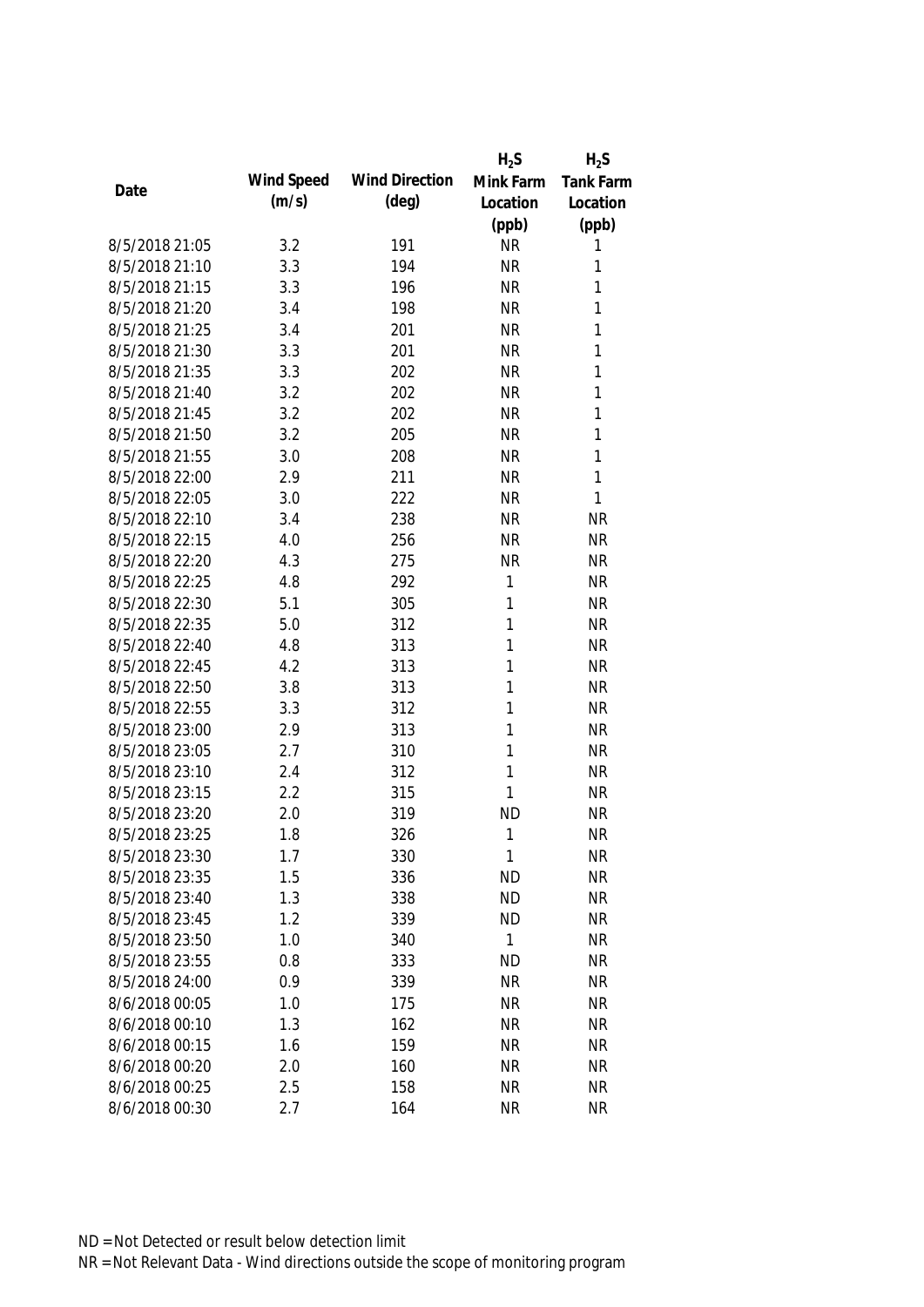|                |            |                       | $H_2S$       | $H_2S$    |
|----------------|------------|-----------------------|--------------|-----------|
|                | Wind Speed | <b>Wind Direction</b> | Mink Farm    | Tank Farm |
| Date           | (m/s)      | $(\text{deg})$        | Location     | Location  |
|                |            |                       | (ppb)        | (ppb)     |
| 8/6/2018 00:35 | 2.9        | 163                   | <b>NR</b>    | <b>NR</b> |
| 8/6/2018 00:40 | 3.0        | 164                   | <b>NR</b>    | <b>NR</b> |
| 8/6/2018 00:45 | 2.9        | 165                   | <b>NR</b>    | <b>NR</b> |
| 8/6/2018 00:50 | 2.8        | 165                   | <b>NR</b>    | <b>NR</b> |
| 8/6/2018 00:55 | 2.5        | 167                   | <b>NR</b>    | <b>NR</b> |
| 8/6/2018 01:00 | 2.3        | 166                   | <b>NR</b>    | <b>NR</b> |
| 8/6/2018 01:05 | 1.8        | 169                   | <b>NR</b>    | <b>NR</b> |
| 8/6/2018 01:10 | 1.3        | 172                   | <b>NR</b>    | <b>NR</b> |
| 8/6/2018 01:15 | 0.9        | 178                   | <b>NR</b>    | <b>NR</b> |
| 8/6/2018 01:20 | 0.7        | 18                    | <b>NR</b>    | <b>NR</b> |
| 8/6/2018 01:25 | 0.8        | 24                    | $\mathbf{1}$ | <b>NR</b> |
| 8/6/2018 01:30 | 0.8        | 41                    | <b>NR</b>    | <b>NR</b> |
| 8/6/2018 01:35 | 1.1        | 43                    | <b>NR</b>    | <b>NR</b> |
| 8/6/2018 01:40 | 1.4        | 41                    | <b>NR</b>    | <b>NR</b> |
| 8/6/2018 01:45 | 1.7        | 39                    | $\mathbf{1}$ | <b>NR</b> |
| 8/6/2018 01:50 | 1.8        | 42                    | <b>NR</b>    | <b>NR</b> |
| 8/6/2018 01:55 | 1.8        | 43                    | <b>NR</b>    | <b>NR</b> |
| 8/6/2018 02:00 | 1.9        | 49                    | <b>NR</b>    | <b>NR</b> |
| 8/6/2018 02:05 | 1.9        | 61                    | <b>NR</b>    | <b>NR</b> |
| 8/6/2018 02:10 | 1.8        | 78                    | <b>NR</b>    | <b>NR</b> |
| 8/6/2018 02:15 | 1.7        | 97                    | <b>NR</b>    | <b>NR</b> |
| 8/6/2018 02:20 | 1.7        | 113                   | <b>NR</b>    | <b>NR</b> |
| 8/6/2018 02:25 | 1.7        | 125                   | <b>NR</b>    | <b>NR</b> |
| 8/6/2018 02:30 | 1.7        | 133                   | <b>NR</b>    | <b>NR</b> |
| 8/6/2018 02:35 | 1.8        | 136                   | <b>NR</b>    | <b>NR</b> |
| 8/6/2018 02:40 | 2.1        | 137                   | <b>NR</b>    | <b>NR</b> |
| 8/6/2018 02:45 | 2.3        | 138                   | <b>NR</b>    | <b>NR</b> |
| 8/6/2018 02:50 | 2.5        | 139                   | <b>NR</b>    | <b>NR</b> |
| 8/6/2018 02:55 | 2.7        | 141                   | <b>NR</b>    | <b>NR</b> |
| 8/6/2018 03:00 | 2.8        | 143                   | <b>NR</b>    | <b>NR</b> |
| 8/6/2018 03:05 | 2.9        | 143                   | <b>NR</b>    | <b>NR</b> |
| 8/6/2018 03:10 | 2.7        | 145                   | <b>NR</b>    | <b>NR</b> |
| 8/6/2018 03:15 | 2.6        | 146                   | <b>NR</b>    | <b>NR</b> |
| 8/6/2018 03:20 | 2.6        | 148                   | <b>NR</b>    | <b>NR</b> |
| 8/6/2018 03:25 | 2.6        | 150                   | <b>NR</b>    | <b>NR</b> |
| 8/6/2018 03:30 | 2.5        | 152                   | <b>NR</b>    | <b>NR</b> |
| 8/6/2018 03:35 | 2.5        | 154                   | <b>NR</b>    | <b>NR</b> |
| 8/6/2018 03:40 | 2.6        | 155                   | <b>NR</b>    | <b>NR</b> |
| 8/6/2018 03:45 | 2.5        | 152                   | <b>NR</b>    | <b>NR</b> |
| 8/6/2018 03:50 | 2.3        | 151                   | <b>NR</b>    | <b>NR</b> |
| 8/6/2018 03:55 | 2.2        | 150                   | <b>NR</b>    | <b>NR</b> |
| 8/6/2018 04:00 | 2.0        | 150                   | <b>NR</b>    | <b>NR</b> |
|                |            |                       |              |           |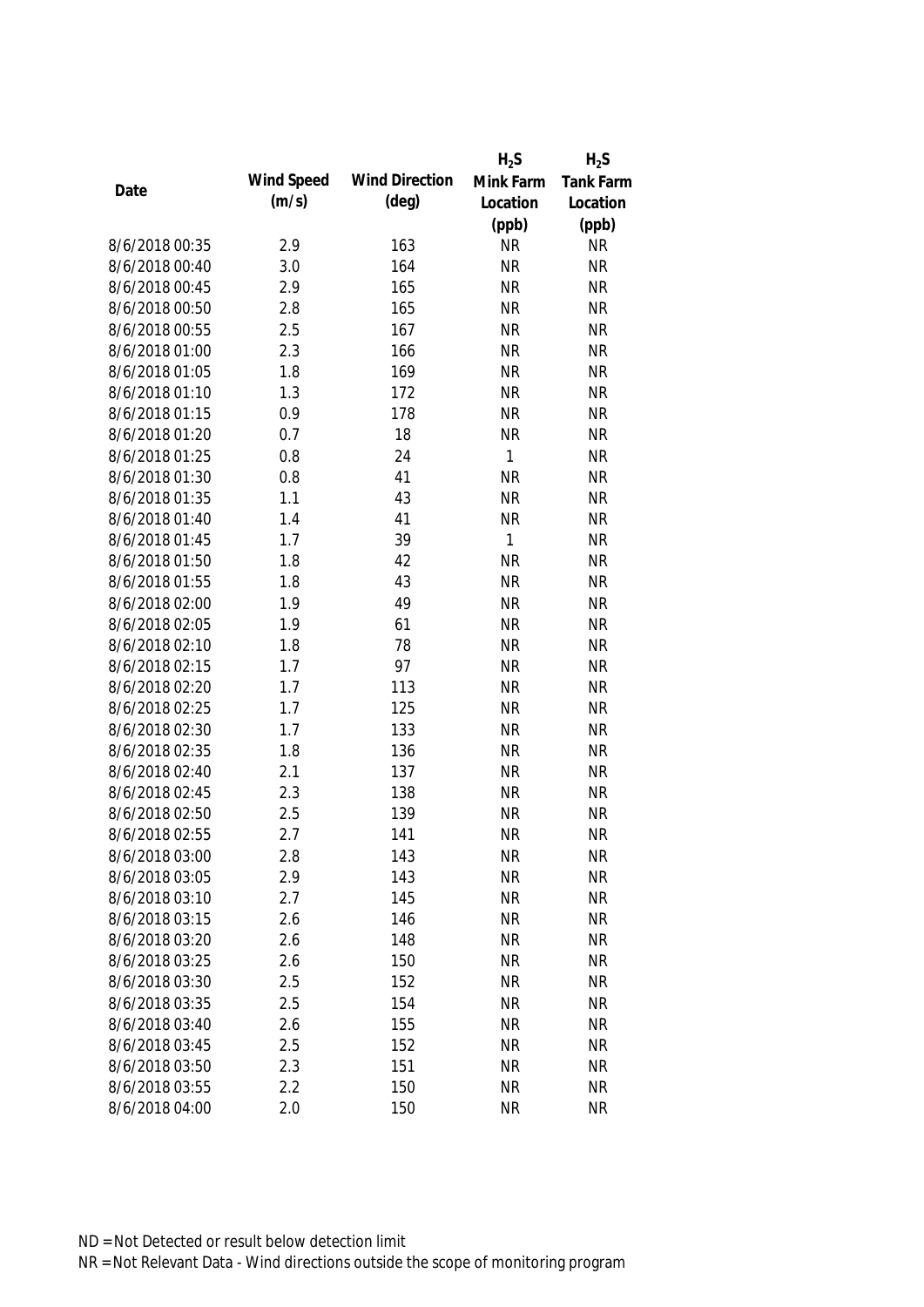|                |            |                       | $H_2S$       | $H_2S$           |
|----------------|------------|-----------------------|--------------|------------------|
|                | Wind Speed | <b>Wind Direction</b> | Mink Farm    | <b>Tank Farm</b> |
| Date           | (m/s)      | $(\text{deg})$        | Location     | Location         |
|                |            |                       | (ppb)        | (ppb)            |
| 8/6/2018 04:05 | 1.8        | 152                   | <b>NR</b>    | <b>NR</b>        |
| 8/6/2018 04:10 | 1.4        | 150                   | <b>NR</b>    | <b>NR</b>        |
| 8/6/2018 04:15 | 1.1        | 149                   | <b>NR</b>    | <b>NR</b>        |
| 8/6/2018 04:20 | 0.9        | 148                   | <b>NR</b>    | <b>NR</b>        |
| 8/6/2018 04:25 | 0.7        | 135                   | <b>NR</b>    | <b>NR</b>        |
| 8/6/2018 04:30 | 0.6        | 111                   | <b>NR</b>    | <b>NR</b>        |
| 8/6/2018 04:35 | 0.7        | 103                   | <b>NR</b>    | <b>NR</b>        |
| 8/6/2018 04:40 | 1.1        | 114                   | <b>NR</b>    | <b>NR</b>        |
| 8/6/2018 04:45 | 1.4        | 127                   | <b>NR</b>    | <b>NR</b>        |
| 8/6/2018 04:50 | 1.9        | 132                   | <b>NR</b>    | <b>NR</b>        |
| 8/6/2018 04:55 | 2.2        | 139                   | <b>NR</b>    | <b>NR</b>        |
| 8/6/2018 05:00 | 2.2        | 146                   | <b>NR</b>    | <b>NR</b>        |
| 8/6/2018 05:05 | 2.0        | 157                   | <b>NR</b>    | <b>NR</b>        |
| 8/6/2018 05:10 | 2.1        | 174                   | <b>NR</b>    | <b>NR</b>        |
| 8/6/2018 05:15 | 2.2        | 206                   | <b>NR</b>    | <b>NR</b>        |
| 8/6/2018 05:20 | 2.5        | 272                   | <b>NR</b>    | <b>NR</b>        |
| 8/6/2018 05:25 | 2.7        | 306                   | <b>NR</b>    | <b>NR</b>        |
| 8/6/2018 05:30 | 3.1        | 320                   | 1            | <b>NR</b>        |
| 8/6/2018 05:35 | 3.4        | 333                   | 1            | <b>NR</b>        |
| 8/6/2018 05:40 | 3.3        | 344                   | $\mathbf{1}$ | <b>NR</b>        |
| 8/6/2018 05:45 | 3.2        | 353                   | $\mathbf{1}$ | <b>NR</b>        |
| 8/6/2018 05:50 | 2.9        | 1                     | $\mathbf{1}$ | <b>NR</b>        |
| 8/6/2018 05:55 | 2.6        | 8                     | <b>ND</b>    | <b>NR</b>        |
| 8/6/2018 06:00 | 2.4        | 14                    | $\mathbf{1}$ | <b>NR</b>        |
| 8/6/2018 06:05 | 2.3        | 17                    | 1            | <b>NR</b>        |
| 8/6/2018 06:10 | 2.4        | 22                    | 1            | <b>NR</b>        |
| 8/6/2018 06:15 | 2.5        | 22                    | 1            | <b>NR</b>        |
| 8/6/2018 06:20 | 2.5        | 22                    | 1            | <b>NR</b>        |
| 8/6/2018 06:25 | 2.5        | 25                    | $\mathbf{1}$ | <b>NR</b>        |
| 8/6/2018 06:30 | 2.5        | 26                    | 1            | <b>NR</b>        |
| 8/6/2018 06:35 | 2.3        | 29                    | 1            | <b>NR</b>        |
| 8/6/2018 06:40 | 2.0        | 30                    | 1            | <b>NR</b>        |
| 8/6/2018 06:45 | 1.7        | 35                    | 1            | <b>NR</b>        |
| 8/6/2018 06:50 | 1.5        | 43                    | <b>NR</b>    | <b>NR</b>        |
| 8/6/2018 06:55 | 1.4        | 54                    | <b>NR</b>    | <b>NR</b>        |
| 8/6/2018 07:00 | 1.5        | 69                    | <b>NR</b>    | <b>NR</b>        |
| 8/6/2018 07:05 | 1.6        | 79                    | <b>NR</b>    | <b>NR</b>        |
| 8/6/2018 07:10 | 1.7        | 85                    | <b>NR</b>    | <b>NR</b>        |
| 8/6/2018 07:15 | 1.6        | 88                    | <b>NR</b>    | <b>NR</b>        |
| 8/6/2018 07:20 | 1.7        | 84                    | <b>NR</b>    | <b>NR</b>        |
| 8/6/2018 07:25 | 1.6        | 77                    | <b>NR</b>    | <b>NR</b>        |
| 8/6/2018 07:30 | 1.6        | 75                    | <b>NR</b>    | <b>NR</b>        |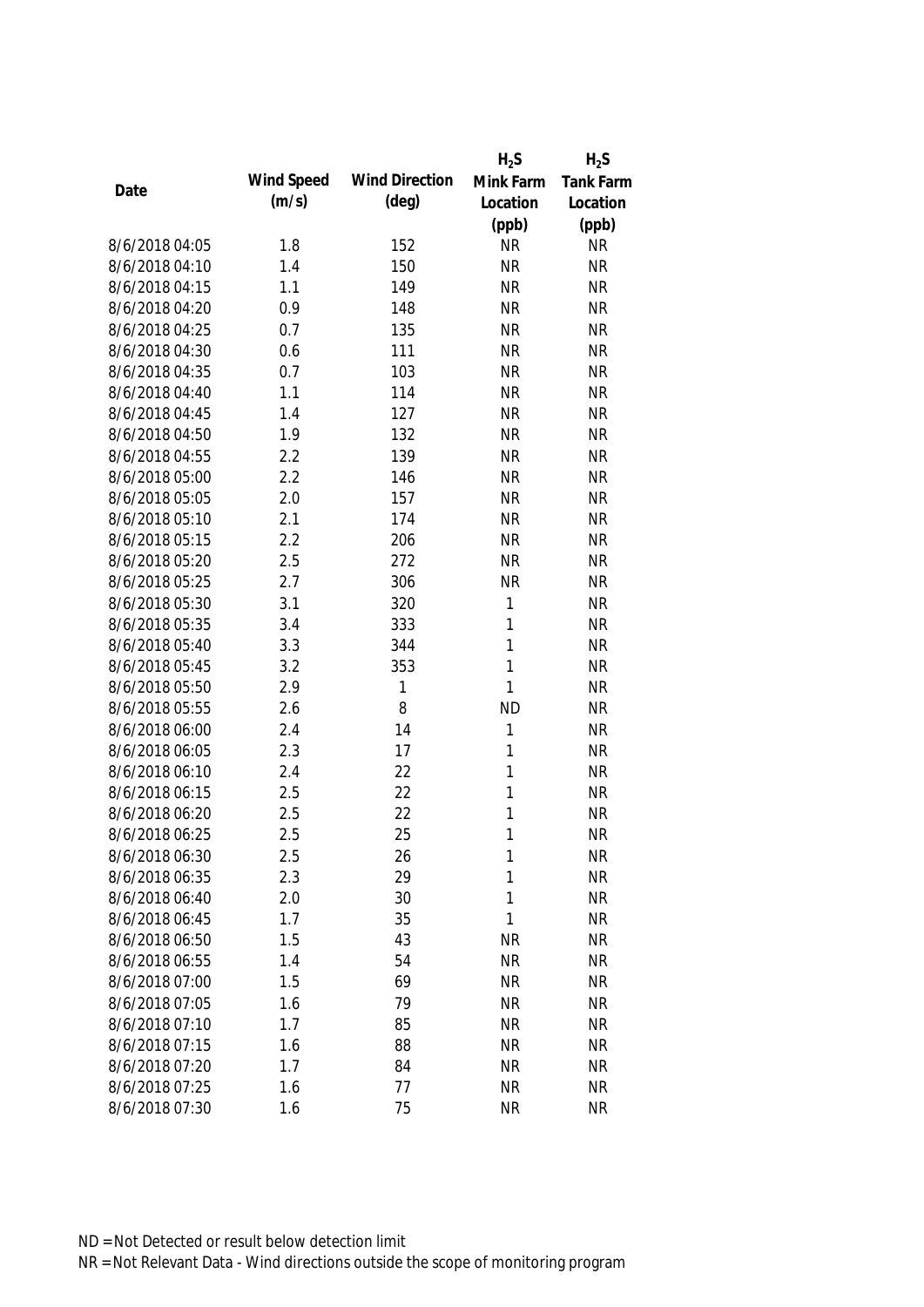|                |            |                       | $H_2S$       | $H_2S$    |
|----------------|------------|-----------------------|--------------|-----------|
|                | Wind Speed | <b>Wind Direction</b> | Mink Farm    | Tank Farm |
| Date           | (m/s)      | $(\text{deg})$        | Location     | Location  |
|                |            |                       | (ppb)        | (ppb)     |
| 8/6/2018 07:35 | 1.6        | 77                    | <b>NR</b>    | <b>NR</b> |
| 8/6/2018 07:40 | 1.8        | 84                    | <b>NR</b>    | <b>NR</b> |
| 8/6/2018 07:45 | 2.2        | 93                    | <b>NR</b>    | <b>NR</b> |
| 8/6/2018 07:50 | 2.5        | 101                   | <b>NR</b>    | <b>NR</b> |
| 8/6/2018 07:55 | 2.7        | 108                   | <b>NR</b>    | <b>NR</b> |
| 8/6/2018 08:00 | 2.9        | 111                   | <b>NR</b>    | <b>NR</b> |
| 8/6/2018 08:05 | 3.1        | 112                   | <b>NR</b>    | <b>NR</b> |
| 8/6/2018 08:10 | 3.1        | 112                   | <b>NR</b>    | <b>NR</b> |
| 8/6/2018 08:15 | 3.0        | 112                   | <b>NR</b>    | <b>NR</b> |
| 8/6/2018 08:20 | 2.9        | 113                   | <b>NR</b>    | <b>NR</b> |
| 8/6/2018 08:25 | 2.9        | 113                   | <b>NR</b>    | <b>NR</b> |
| 8/6/2018 08:30 | 2.8        | 114                   | <b>NR</b>    | <b>NR</b> |
| 8/6/2018 08:35 | 2.6        | 115                   | <b>NR</b>    | <b>NR</b> |
| 8/6/2018 08:40 | 2.5        | 117                   | <b>NR</b>    | <b>NR</b> |
| 8/6/2018 08:45 | 2.5        | 117                   | <b>NR</b>    | <b>NR</b> |
| 8/6/2018 08:50 | 2.5        | 118                   | <b>NR</b>    | <b>NR</b> |
| 8/6/2018 08:55 | 2.4        | 118                   | <b>NR</b>    | <b>NR</b> |
| 8/6/2018 09:00 | 2.3        | 118                   | <b>NR</b>    | <b>NR</b> |
| 8/6/2018 09:05 | 2.4        | 115                   | <b>NR</b>    | <b>NR</b> |
| 8/6/2018 09:10 | 2.2        | 110                   | <b>NR</b>    | <b>NR</b> |
| 8/6/2018 09:15 | 2.1        | 97                    | <b>NR</b>    | <b>NR</b> |
| 8/6/2018 09:20 | 2.2        | 74                    | <b>NR</b>    | <b>NR</b> |
| 8/6/2018 09:25 | 2.2        | 49                    | <b>NR</b>    | <b>NR</b> |
| 8/6/2018 09:30 | 2.3        | 26                    | <b>NR</b>    | <b>NR</b> |
| 8/6/2018 09:35 | 2.3        | 13                    | $\mathbf{1}$ | <b>NR</b> |
| 8/6/2018 09:40 | 2.5        | 8                     | 1            | <b>NR</b> |
| 8/6/2018 09:45 | 2.4        | 12                    | 1            | <b>NR</b> |
| 8/6/2018 09:50 | 2.4        | 11                    | 1            | <b>NR</b> |
| 8/6/2018 09:55 | 2.3        | 6                     | 1            | <b>NR</b> |
| 8/6/2018 10:00 | 2.4        | 6                     | 1            | <b>NR</b> |
| 8/6/2018 10:05 | 2.5        | 7                     | 1            | <b>NR</b> |
| 8/6/2018 10:10 | 2.6        | 9                     | 1            | <b>NR</b> |
| 8/6/2018 10:15 | 2.8        | 12                    | 1            | <b>NR</b> |
| 8/6/2018 10:20 | 2.8        | 16                    | 1            | <b>NR</b> |
| 8/6/2018 10:25 | 2.9        | 21                    | 1            | <b>NR</b> |
| 8/6/2018 10:30 | 2.9        | 25                    | 1            | <b>NR</b> |
| 8/6/2018 10:35 | 2.8        | 26                    | 1            | <b>NR</b> |
| 8/6/2018 10:40 | 2.8        | 25                    | 1            | <b>NR</b> |
| 8/6/2018 10:45 | 2.7        | 25                    | 1            | <b>NR</b> |
| 8/6/2018 10:50 | 2.6        | 26                    | 1            | <b>NR</b> |
| 8/6/2018 10:55 | 2.6        | 31                    | 1            | <b>NR</b> |
| 8/6/2018 11:00 | 2.4        | 37                    | 1            | <b>NR</b> |
|                |            |                       |              |           |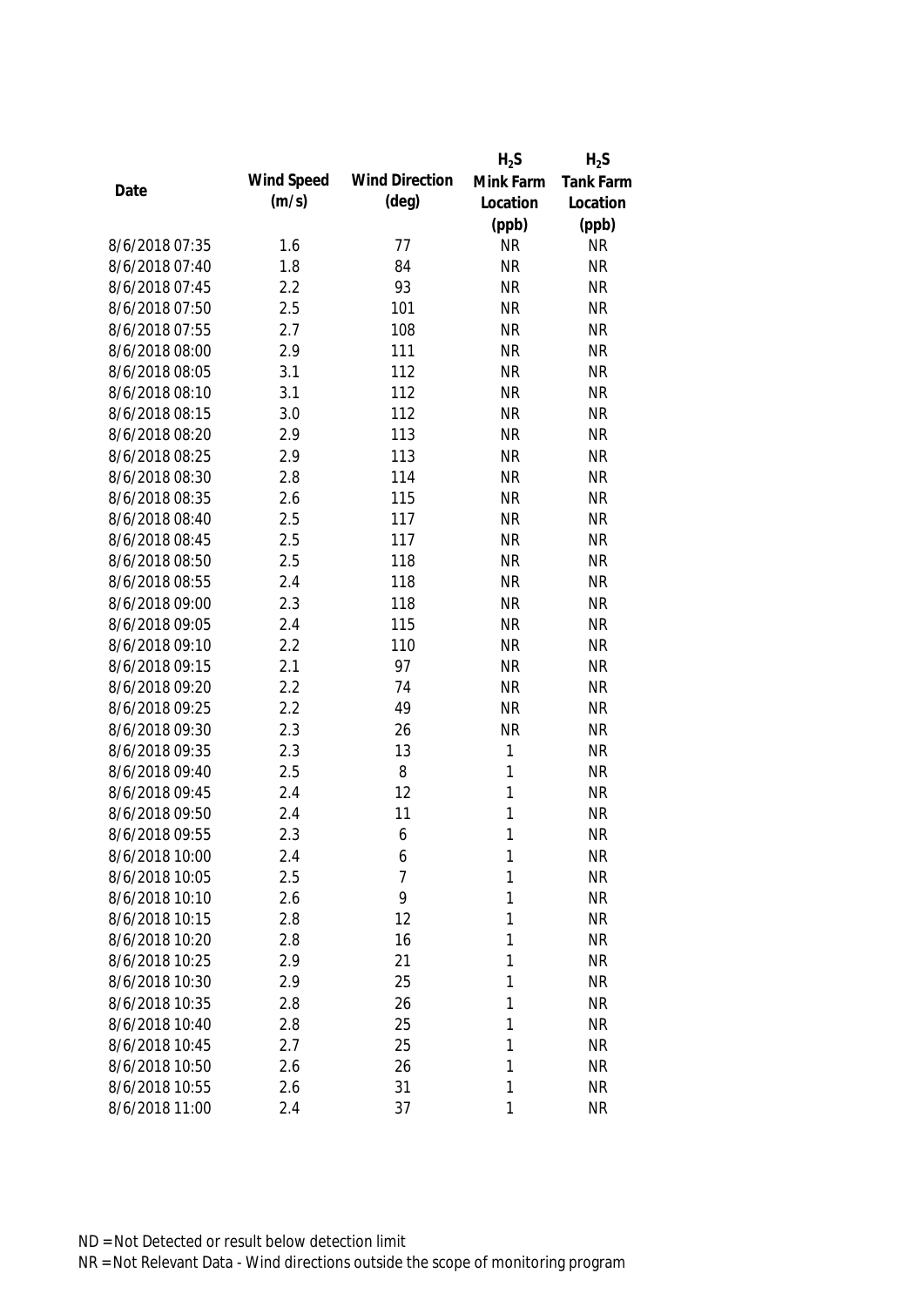|      |                |            |                       | $H_2S$    | $H_2S$    |
|------|----------------|------------|-----------------------|-----------|-----------|
|      |                | Wind Speed | <b>Wind Direction</b> | Mink Farm | Tank Farm |
| Date |                | (m/s)      | (deg)                 | Location  | Location  |
|      |                |            |                       | (ppb)     | (ppb)     |
|      | 8/6/2018 11:05 | 2.2        | 44                    | <b>NR</b> | <b>NR</b> |
|      | 8/6/2018 11:10 | 2.1        | 55                    | <b>NR</b> | <b>NR</b> |
|      | 8/6/2018 11:15 | 2.2        | 67                    | <b>NR</b> | <b>NR</b> |
|      | 8/6/2018 11:20 | 2.2        | 78                    | <b>NR</b> | <b>NR</b> |
|      | 8/6/2018 11:25 | 2.1        | 84                    | <b>NR</b> | <b>NR</b> |
|      | 8/6/2018 11:30 | 2.2        | 87                    | <b>NR</b> | <b>NR</b> |
|      | 8/6/2018 11:35 | 2.3        | 89                    | <b>NR</b> | <b>NR</b> |
|      | 8/6/2018 11:40 | 2.4        | 91                    | <b>NR</b> | <b>NR</b> |
|      | 8/6/2018 11:45 | 2.3        | 87                    | <b>NR</b> | <b>NR</b> |
|      | 8/6/2018 11:50 | 2.2        | 86                    | <b>NR</b> | <b>NR</b> |
|      | 8/6/2018 11:55 | 2.3        | 91                    | <b>NR</b> | <b>NR</b> |
|      | 8/6/2018 12:00 | 2.3        | 97                    | <b>NR</b> | <b>NR</b> |
|      | 8/6/2018 12:05 | 2.2        | 101                   | <b>NR</b> | <b>NR</b> |
|      | 8/6/2018 12:10 | 2.2        | 107                   | <b>NR</b> | <b>NR</b> |
|      | 8/6/2018 12:15 | 2.3        | 114                   | <b>NR</b> | <b>NR</b> |
|      | 8/6/2018 12:20 | 2.5        | 116                   | <b>NR</b> | <b>NR</b> |
|      | 8/6/2018 12:25 | 2.5        | 121                   | <b>NR</b> | <b>NR</b> |
|      | 8/6/2018 12:30 | 2.6        | 120                   | <b>NR</b> | <b>NR</b> |
|      | 8/6/2018 12:35 | 2.7        | 126                   | <b>NR</b> | <b>NR</b> |
|      | 8/6/2018 12:40 | 2.7        | 128                   | <b>NR</b> | <b>NR</b> |
|      | 8/6/2018 12:45 | 3.0        | 135                   | <b>NR</b> | <b>NR</b> |
|      | 8/6/2018 12:50 | 3.1        | 138                   | <b>NR</b> | <b>NR</b> |
|      | 8/6/2018 12:55 | 3.1        | 137                   | <b>NR</b> | <b>NR</b> |
|      | 8/6/2018 13:00 | 3.1        | 143                   | <b>NR</b> | <b>NR</b> |
|      | 8/6/2018 13:05 | 3.1        | 146                   | <b>NR</b> | <b>NR</b> |
|      | 8/6/2018 13:10 | 3.0        | 149                   | <b>NR</b> | <b>NR</b> |
|      | 8/6/2018 13:15 | 2.8        | 150                   | <b>NR</b> | <b>NR</b> |
|      | 8/6/2018 13:20 | 2.7        | 155                   | <b>NR</b> | <b>NR</b> |
|      | 8/6/2018 13:25 | 2.7        | 161                   | <b>NR</b> | <b>NR</b> |
|      | 8/6/2018 13:30 | 2.8        | 162                   | <b>NR</b> | <b>NR</b> |
|      | 8/6/2018 13:35 | 3.0        | 166                   | <b>NR</b> | <b>NR</b> |
|      | 8/6/2018 13:40 | 3.4        | 171                   | <b>NR</b> | 1         |
|      | 8/6/2018 13:45 | 3.9        | 174                   | <b>NR</b> | 1         |
|      | 8/6/2018 13:50 | 4.3        | 176                   | <b>NR</b> | 1         |
|      | 8/6/2018 13:55 | 4.6        | 175                   | <b>NR</b> | 1         |
|      | 8/6/2018 14:00 | 4.8        | 180                   | <b>NR</b> | 1         |
|      | 8/6/2018 14:05 | 5.0        | 179                   | <b>NR</b> | 1         |
|      | 8/6/2018 14:10 | 4.9        | 179                   | <b>NR</b> | 1         |
|      | 8/6/2018 14:15 | 4.8        | 182                   | <b>NR</b> | 1         |
|      | 8/6/2018 14:20 | 4.6        | 188                   | <b>NR</b> | 1         |
|      | 8/6/2018 14:25 | 4.7        | 195                   | <b>NR</b> | 1         |
|      | 8/6/2018 14:30 | 4.5        | 200                   | <b>NR</b> | 1         |
|      |                |            |                       |           |           |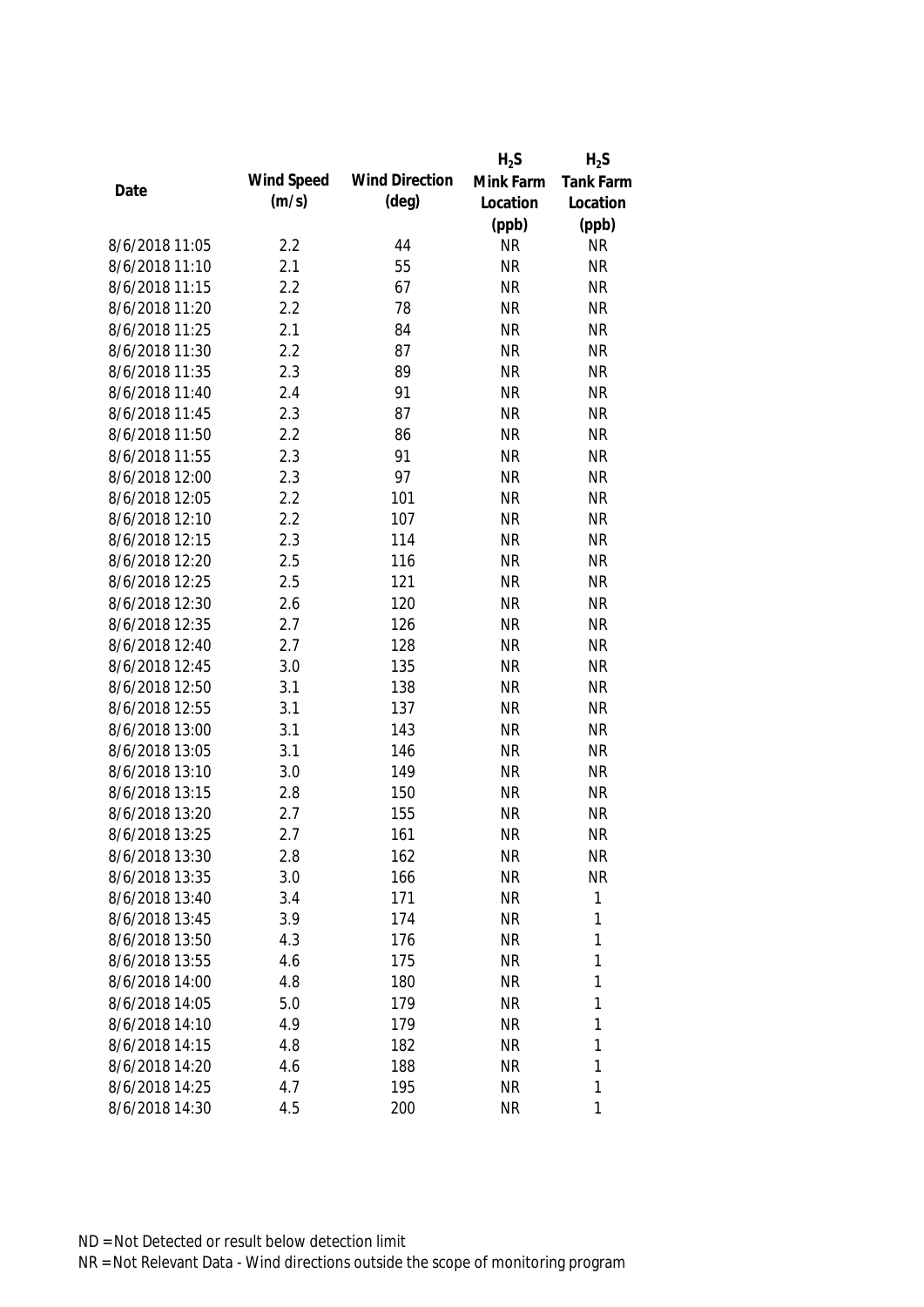|                |            |                       | $H_2S$         | $H_2S$           |
|----------------|------------|-----------------------|----------------|------------------|
|                | Wind Speed | <b>Wind Direction</b> | Mink Farm      | <b>Tank Farm</b> |
| Date           | (m/s)      | $(\text{deg})$        | Location       | Location         |
|                |            |                       | (ppb)          | (ppb)            |
| 8/6/2018 14:35 | 4.3        | 205                   | <b>NR</b>      | 1                |
| 8/6/2018 14:40 | 3.9        | 207                   | <b>NR</b>      | 1                |
| 8/6/2018 14:45 | 3.5        | 205                   | <b>NR</b>      | 1                |
| 8/6/2018 14:50 | 3.3        | 204                   | <b>NR</b>      | 1                |
| 8/6/2018 14:55 | 3.1        | 204                   | <b>NR</b>      | 1                |
| 8/6/2018 15:00 | 2.9        | 203                   | <b>NR</b>      | 1                |
| 8/6/2018 15:05 | 2.8        | 200                   | <b>NR</b>      | 1                |
| 8/6/2018 15:10 | 2.8        | 200                   | <b>NR</b>      | 1                |
| 8/6/2018 15:15 | 2.8        | 206                   | <b>NR</b>      | 1                |
| 8/6/2018 15:20 | 2.7        | 213                   | <b>NR</b>      | 1                |
| 8/6/2018 15:25 | 2.4        | 219                   | <b>NR</b>      | 1                |
| 8/6/2018 15:30 | 2.5        | 226                   | <b>NR</b>      | 1                |
| 8/6/2018 15:35 | 2.4        | 235                   | <b>ND</b>      | 1                |
| 8/6/2018 15:40 | 2.5        | 244                   | <b>ND</b>      | 1                |
| 8/6/2018 15:45 | 2.5        | 250                   | 1              | 1                |
| 8/6/2018 15:50 | 2.4        | 249                   | 1              | 1                |
| 8/6/2018 15:55 | 2.6        | 248                   | 1              | 1                |
| 8/6/2018 16:00 | 2.6        | 253                   | 1              | 1                |
| 8/6/2018 16:05 | 2.6        | 260                   | <b>ND</b>      | 1                |
| 8/6/2018 16:10 | 2.5        | 266                   | <b>ND</b>      | 1                |
| 8/6/2018 16:15 | 2.6        | 271                   | <b>ND</b>      | 1                |
| 8/6/2018 16:20 | 2.6        | 277                   | 1              | <b>NR</b>        |
| 8/6/2018 16:25 | 2.5        | 282                   | 1              | <b>NR</b>        |
| 8/6/2018 16:30 | 2.5        | 280                   | 1              | <b>NR</b>        |
| 8/6/2018 16:35 | 2.5        | 277                   | 1              | <b>NR</b>        |
| 8/6/2018 16:40 | 2.5        | 280                   | $\overline{2}$ | <b>NR</b>        |
| 8/6/2018 16:45 | 2.3        | 279                   | $\overline{2}$ | <b>NR</b>        |
| 8/6/2018 16:50 | 2.3        | 282                   | 1              | <b>NR</b>        |
| 8/6/2018 16:55 | 2.4        | 287                   | 1              | <b>NR</b>        |
| 8/6/2018 17:00 | 2.7        | 300                   | 1              | <b>NR</b>        |
| 8/6/2018 17:05 | 2.7        | 312                   | 1              | <b>NR</b>        |
| 8/6/2018 17:10 | 2.7        | 320                   | 1              | <b>NR</b>        |
| 8/6/2018 17:15 | 2.8        | 331                   | 1              | <b>NR</b>        |
| 8/6/2018 17:20 | 2.7        | 336                   | 1              | <b>NR</b>        |
| 8/6/2018 17:25 | 2.7        | 343                   | 1              | <b>NR</b>        |
| 8/6/2018 17:30 | 2.5        | 344                   | 1              | <b>NR</b>        |
| 8/6/2018 17:35 | 2.4        | 344                   | 1              | <b>NR</b>        |
| 8/6/2018 17:40 | 2.4        | 345                   | 1              | <b>NR</b>        |
| 8/6/2018 17:45 | 2.4        | 344                   | 1              | <b>NR</b>        |
| 8/6/2018 17:50 | 2.4        | 346                   | 1              | <b>NR</b>        |
| 8/6/2018 17:55 | 2.3        | 346                   | 1              | <b>NR</b>        |
| 8/6/2018 18:00 | 2.2        | 347                   | 1              | <b>NR</b>        |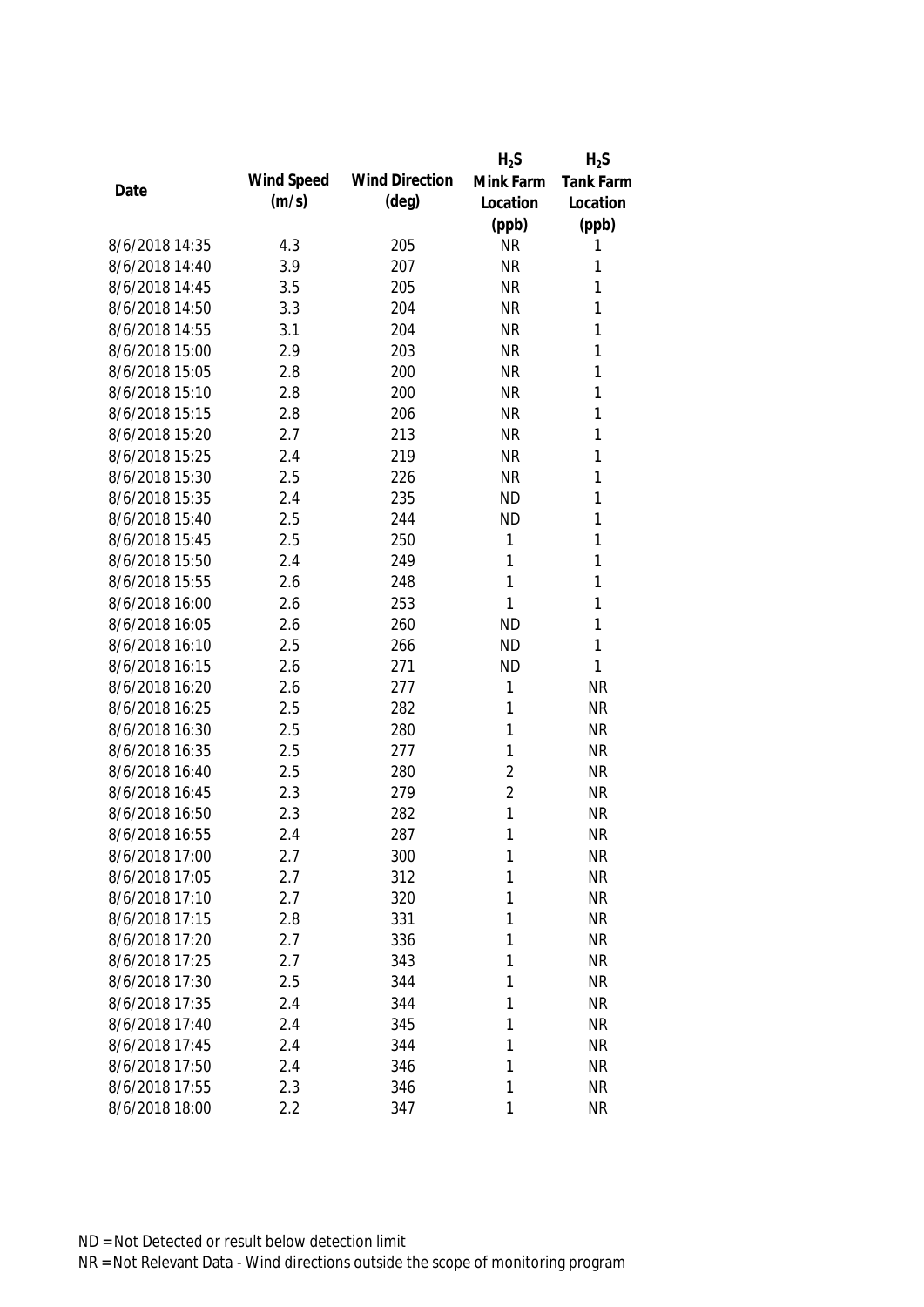|                |            |                       | $H_2S$       | $H_2S$           |
|----------------|------------|-----------------------|--------------|------------------|
| Date           | Wind Speed | <b>Wind Direction</b> | Mink Farm    | <b>Tank Farm</b> |
|                | (m/s)      | $(\text{deg})$        | Location     | Location         |
|                |            |                       | (ppb)        | (ppb)            |
| 8/6/2018 18:05 | 2.0        | 348                   | 1            | <b>NR</b>        |
| 8/6/2018 18:10 | 2.0        | 346                   | 1            | <b>NR</b>        |
| 8/6/2018 18:15 | 1.9        | 347                   | 1            | <b>NR</b>        |
| 8/6/2018 18:20 | 1.9        | 347                   | 1            | <b>NR</b>        |
| 8/6/2018 18:25 | 1.8        | 346                   | 1            | <b>NR</b>        |
| 8/6/2018 18:30 | 1.9        | 344                   | 1            | <b>NR</b>        |
| 8/6/2018 18:35 | 2.0        | 344                   | 1            | <b>NR</b>        |
| 8/6/2018 18:40 | 2.1        | 345                   | 1            | <b>NR</b>        |
| 8/6/2018 18:45 | 2.1        | 346                   | 1            | <b>NR</b>        |
| 8/6/2018 18:50 | 2.3        | 345                   | 1            | <b>NR</b>        |
| 8/6/2018 18:55 | 2.4        | 346                   | 1            | <b>NR</b>        |
| 8/6/2018 19:00 | 2.3        | 348                   | 1            | <b>NR</b>        |
| 8/6/2018 19:05 | 2.3        | 348                   | 1            | <b>NR</b>        |
| 8/6/2018 19:10 | 2.1        | 352                   | 1            | <b>NR</b>        |
| 8/6/2018 19:15 | 2.1        | 357                   | 1            | <b>NR</b>        |
| 8/6/2018 19:20 | 2.0        | $\overline{2}$        | $\mathbf{1}$ | <b>NR</b>        |
| 8/6/2018 19:25 | 1.9        | 5                     | 1            | <b>NR</b>        |
| 8/6/2018 19:30 | 1.9        | 9                     | 1            | <b>NR</b>        |
| 8/6/2018 19:35 | 1.8        | 12                    | 1            | <b>NR</b>        |
| 8/6/2018 19:40 | 1.7        | 9                     | 1            | <b>NR</b>        |
| 8/6/2018 19:45 | 1.5        | 6                     | 1            | <b>NR</b>        |
| 8/6/2018 19:50 | 1.4        | 3                     | 1            | <b>NR</b>        |
| 8/6/2018 19:55 | 1.4        | 359                   | 1            | <b>NR</b>        |
| 8/6/2018 20:00 | 1.3        | 355                   | <b>ND</b>    | <b>NR</b>        |
| 8/6/2018 20:05 | 1.1        | 354                   | <b>ND</b>    | <b>NR</b>        |
| 8/6/2018 20:10 | 1.1        | 353                   | <b>ND</b>    | <b>NR</b>        |
| 8/6/2018 20:15 | 0.9        | 351                   | <b>ND</b>    | <b>NR</b>        |
| 8/6/2018 20:20 | 0.9        | 348                   | <b>ND</b>    | <b>NR</b>        |
| 8/6/2018 20:25 | 0.8        | 348                   | 1            | <b>NR</b>        |
| 8/6/2018 20:30 | 0.7        | 353                   | 1            | <b>NR</b>        |
| 8/6/2018 20:35 | 0.8        | 355                   | 1            | <b>NR</b>        |
| 8/6/2018 20:40 | 0.7        | 357                   | 1            | <b>NR</b>        |
| 8/6/2018 20:45 | 0.6        | 360                   | 1            | <b>NR</b>        |
| 8/6/2018 20:50 | 0.5        | 9                     | 1            | <b>NR</b>        |
| 8/6/2018 20:55 | 0.5        | $\overline{7}$        | 1            | <b>NR</b>        |
| 8/6/2018 21:00 | 0.6        | 359                   | 1            | <b>NR</b>        |
| 8/6/2018 21:05 | 0.7        | 351                   | 1            | <b>NR</b>        |
| 8/6/2018 21:10 | 0.9        | 348                   | 1            | <b>NR</b>        |
| 8/6/2018 21:15 | 1.2        | 348                   | 1            | <b>NR</b>        |
| 8/6/2018 21:20 | 1.4        | 349                   | 1            | <b>NR</b>        |
| 8/6/2018 21:25 | 1.5        | 358                   | 1            | <b>NR</b>        |
| 8/6/2018 21:30 | 1.5        | 6                     | 1            | <b>NR</b>        |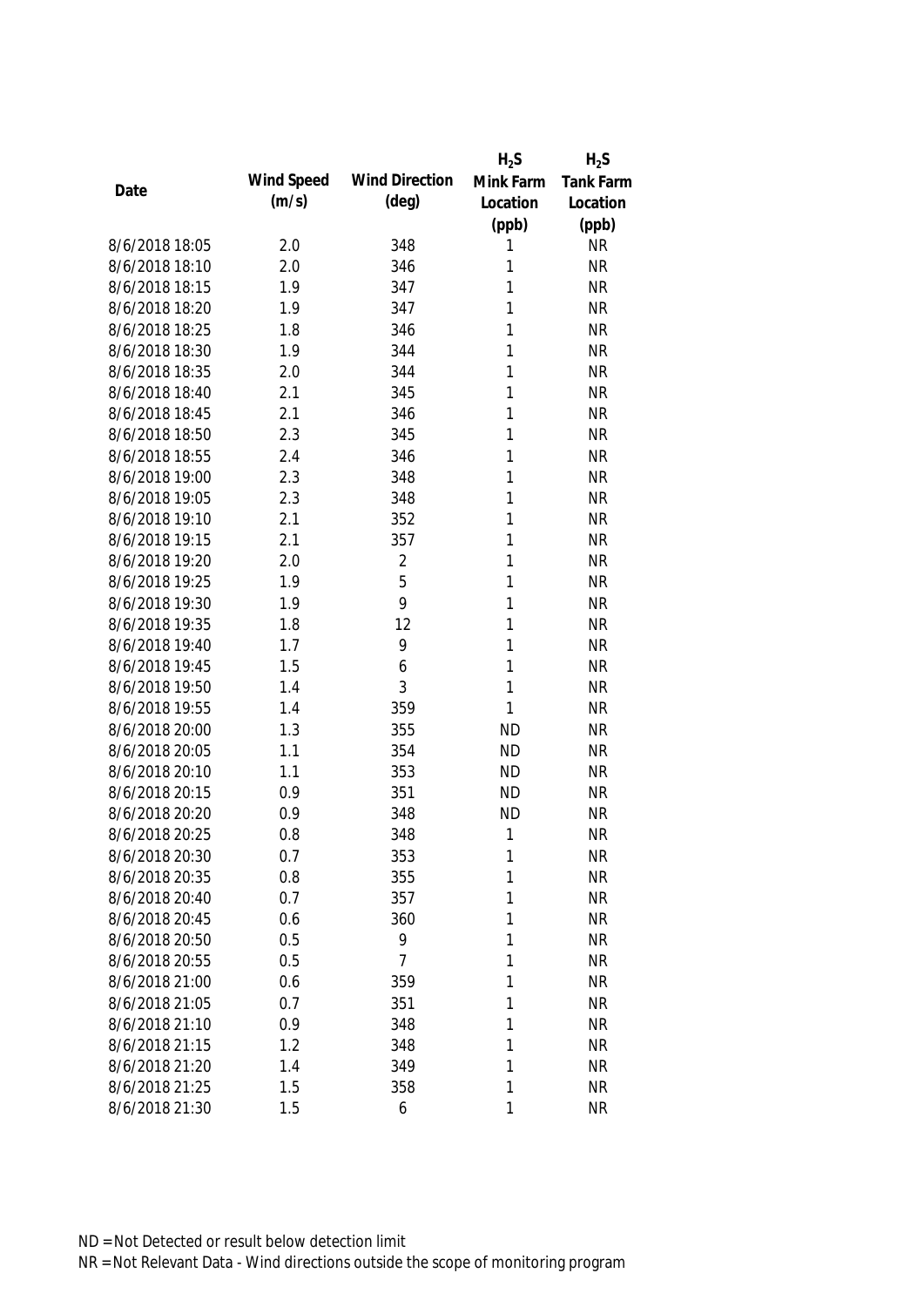|                |            |                       | $H_2S$    | $H_2S$           |
|----------------|------------|-----------------------|-----------|------------------|
| Date           | Wind Speed | <b>Wind Direction</b> | Mink Farm | <b>Tank Farm</b> |
|                | (m/s)      | $(\text{deg})$        | Location  | Location         |
|                |            |                       | (ppb)     | (ppb)            |
| 8/6/2018 21:35 | 1.4        | 24                    | <b>NR</b> | <b>NR</b>        |
| 8/6/2018 21:40 | 1.4        | 45                    | <b>NR</b> | <b>NR</b>        |
| 8/6/2018 21:45 | 1.4        | 68                    | <b>NR</b> | <b>NR</b>        |
| 8/6/2018 21:50 | 1.5        | 86                    | <b>NR</b> | <b>NR</b>        |
| 8/6/2018 21:55 | 1.4        | 94                    | <b>NR</b> | <b>NR</b>        |
| 8/6/2018 22:00 | 1.4        | 99                    | <b>NR</b> | <b>NR</b>        |
| 8/6/2018 22:05 | 1.4        | 101                   | <b>NR</b> | <b>NR</b>        |
| 8/6/2018 22:10 | 1.3        | 101                   | <b>NR</b> | <b>NR</b>        |
| 8/6/2018 22:15 | 1.2        | 103                   | <b>NR</b> | <b>NR</b>        |
| 8/6/2018 22:20 | 1.1        | 108                   | <b>NR</b> | <b>NR</b>        |
| 8/6/2018 22:25 | 1.2        | 114                   | <b>NR</b> | <b>NR</b>        |
| 8/6/2018 22:30 | 1.4        | 123                   | <b>NR</b> | <b>NR</b>        |
| 8/6/2018 22:35 | 1.5        | 127                   | <b>NR</b> | <b>NR</b>        |
| 8/6/2018 22:40 | 1.9        | 126                   | <b>NR</b> | <b>NR</b>        |
| 8/6/2018 22:45 | 2.0        | 127                   | <b>NR</b> | <b>NR</b>        |
| 8/6/2018 22:50 | 2.0        | 126                   | <b>NR</b> | <b>NR</b>        |
| 8/6/2018 22:55 | 1.9        | 128                   | <b>NR</b> | <b>NR</b>        |
| 8/6/2018 23:00 | 1.7        | 120                   | <b>NR</b> | <b>NR</b>        |
| 8/6/2018 23:05 | 1.4        | 113                   | <b>NR</b> | <b>NR</b>        |
| 8/6/2018 23:10 | 1.0        | 115                   | <b>NR</b> | <b>NR</b>        |
| 8/6/2018 23:15 | 0.8        | 133                   | <b>NR</b> | <b>NR</b>        |
| 8/6/2018 23:20 | 0.7        | 152                   | <b>NR</b> | <b>NR</b>        |
| 8/6/2018 23:25 | 0.6        | 165                   | <b>NR</b> | <b>NR</b>        |
| 8/6/2018 23:30 | 0.5        | 179                   | <b>NR</b> | 1                |
| 8/6/2018 23:35 | 0.5        | 189                   | <b>NR</b> | 1                |
| 8/6/2018 23:40 | 0.5        | 201                   | <b>NR</b> | $\mathbf{1}$     |
| 8/6/2018 23:45 | 0.5        | 234                   | <b>ND</b> | 1                |
| 8/6/2018 23:50 | 0.4        | 267                   | 1         | 1                |
| 8/6/2018 23:55 | 0.4        | 256                   | <b>ND</b> | 1                |
| 8/6/2018 24:00 | 0.4        | 257                   | 1         | 1                |
| 8/7/2018 00:05 | 0.6        | 221                   | <b>NR</b> | <b>NR</b>        |
| 8/7/2018 00:10 | 0.8        | 182                   | <b>NR</b> | <b>NR</b>        |
| 8/7/2018 00:15 | 0.9        | 162                   | <b>NR</b> | <b>NR</b>        |
| 8/7/2018 00:20 | 0.9        | 161                   | <b>NR</b> | <b>NR</b>        |
| 8/7/2018 00:25 | 0.8        | 154                   | <b>NR</b> | <b>NR</b>        |
| 8/7/2018 00:30 | 1.0        | 151                   | <b>NR</b> | <b>NR</b>        |
| 8/7/2018 00:35 | 1.0        | 147                   | <b>NR</b> | <b>NR</b>        |
| 8/7/2018 00:40 | 0.9        | 147                   | <b>NR</b> | <b>NR</b>        |
| 8/7/2018 00:45 | 1.0        | 153                   | <b>NR</b> | <b>NR</b>        |
| 8/7/2018 00:50 | 1.2        | 155                   | <b>NR</b> | <b>NR</b>        |
| 8/7/2018 00:55 | 1.4        | 155                   | <b>NR</b> | <b>NR</b>        |
| 8/7/2018 01:00 | 1.4        | 158                   | <b>NR</b> | <b>NR</b>        |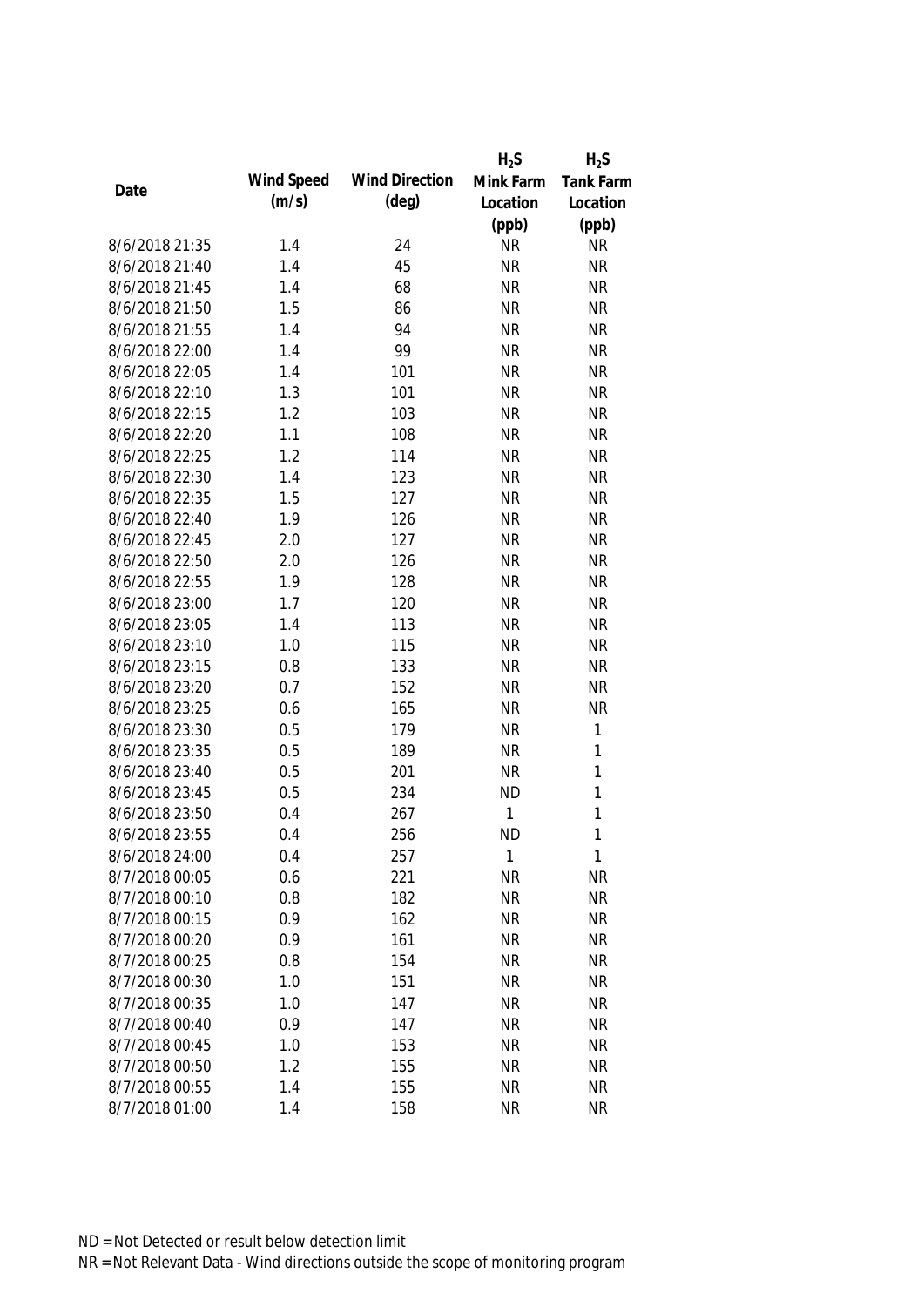|                |            |                       | $H_2S$       | $H_2S$           |
|----------------|------------|-----------------------|--------------|------------------|
|                | Wind Speed | <b>Wind Direction</b> | Mink Farm    | <b>Tank Farm</b> |
| Date           | (m/s)      | (deg)                 | Location     | Location         |
|                |            |                       | (ppb)        | (ppb)            |
| 8/7/2018 01:05 | 1.2        | 162                   | <b>NR</b>    | <b>NR</b>        |
| 8/7/2018 01:10 | 1.1        | 162                   | <b>NR</b>    | <b>NR</b>        |
| 8/7/2018 01:15 | 1.1        | 160                   | <b>NR</b>    | <b>NR</b>        |
| 8/7/2018 01:20 | 0.9        | 160                   | <b>NR</b>    | <b>NR</b>        |
| 8/7/2018 01:25 | 0.7        | 163                   | <b>NR</b>    | <b>NR</b>        |
| 8/7/2018 01:30 | 0.5        | 164                   | <b>NR</b>    | <b>NR</b>        |
| 8/7/2018 01:35 | 0.6        | 163                   | <b>NR</b>    | <b>NR</b>        |
| 8/7/2018 01:40 | 0.5        | 163                   | <b>NR</b>    | <b>NR</b>        |
| 8/7/2018 01:45 | 0.3        | 167                   | <b>NR</b>    | <b>NR</b>        |
| 8/7/2018 01:50 | 0.2        | 172                   | <b>NR</b>    | $\overline{2}$   |
| 8/7/2018 01:55 | 0.3        | 163                   | <b>NR</b>    | <b>NR</b>        |
| 8/7/2018 02:00 | 0.3        | 180                   | <b>NR</b>    | $\overline{2}$   |
| 8/7/2018 02:05 | 0.4        | 187                   | <b>NR</b>    | $\overline{2}$   |
| 8/7/2018 02:10 | 0.6        | 180                   | <b>NR</b>    | $\overline{2}$   |
| 8/7/2018 02:15 | 0.7        | 176                   | <b>NR</b>    | $\mathbf{1}$     |
| 8/7/2018 02:20 | 1.0        | 173                   | <b>NR</b>    | $\mathbf{1}$     |
| 8/7/2018 02:25 | 1.3        | 177                   | <b>NR</b>    | $\overline{2}$   |
| 8/7/2018 02:30 | 1.5        | 181                   | <b>NR</b>    | $\overline{2}$   |
| 8/7/2018 02:35 | 1.4        | 187                   | <b>NR</b>    | $\overline{2}$   |
| 8/7/2018 02:40 | 1.2        | 192                   | <b>NR</b>    | $\overline{2}$   |
| 8/7/2018 02:45 | 1.3        | 204                   | <b>NR</b>    | $\overline{2}$   |
| 8/7/2018 02:50 | 1.1        | 215                   | <b>NR</b>    | $\overline{2}$   |
| 8/7/2018 02:55 | 0.8        | 225                   | <b>NR</b>    | $\overline{2}$   |
| 8/7/2018 03:00 | 0.6        | 235                   | 1            | $\overline{2}$   |
| 8/7/2018 03:05 | 0.6        | 247                   | <b>NR</b>    | <b>NR</b>        |
| 8/7/2018 03:10 | 0.6        | 249                   | <b>NR</b>    | <b>NR</b>        |
| 8/7/2018 03:15 | 0.6        | 272                   | <b>NR</b>    | <b>NR</b>        |
| 8/7/2018 03:20 | 0.5        | 289                   | <b>NR</b>    | <b>NR</b>        |
| 8/7/2018 03:25 | 0.6        | 275                   | <b>NR</b>    | <b>NR</b>        |
| 8/7/2018 03:30 | 0.6        | 247                   | 1            | 1                |
| 8/7/2018 03:35 | 0.6        | 238                   | 2            | 1                |
| 8/7/2018 03:40 | 0.5        | 237                   | $\mathbf{1}$ | 1                |
| 8/7/2018 03:45 | 0.4        | 229                   | <b>NR</b>    | 1                |
| 8/7/2018 03:50 | 0.3        | 231                   | 1            | 1                |
| 8/7/2018 03:55 | 0.3        | 241                   | 1            | 1                |
| 8/7/2018 04:00 | 0.1        | 250                   | 1            | 1                |
| 8/7/2018 04:05 | 0.2        | 210                   | <b>NR</b>    | 1                |
| 8/7/2018 04:10 | 0.2        | 172                   | <b>NR</b>    | 1                |
| 8/7/2018 04:15 | 0.3        | 165                   | <b>NR</b>    | <b>NR</b>        |
| 8/7/2018 04:20 | 0.3        | 144                   | <b>NR</b>    | <b>NR</b>        |
| 8/7/2018 04:25 | 0.3        | 127                   | <b>NR</b>    | <b>NR</b>        |
| 8/7/2018 04:30 | 0.3        | 108                   | <b>NR</b>    | <b>NR</b>        |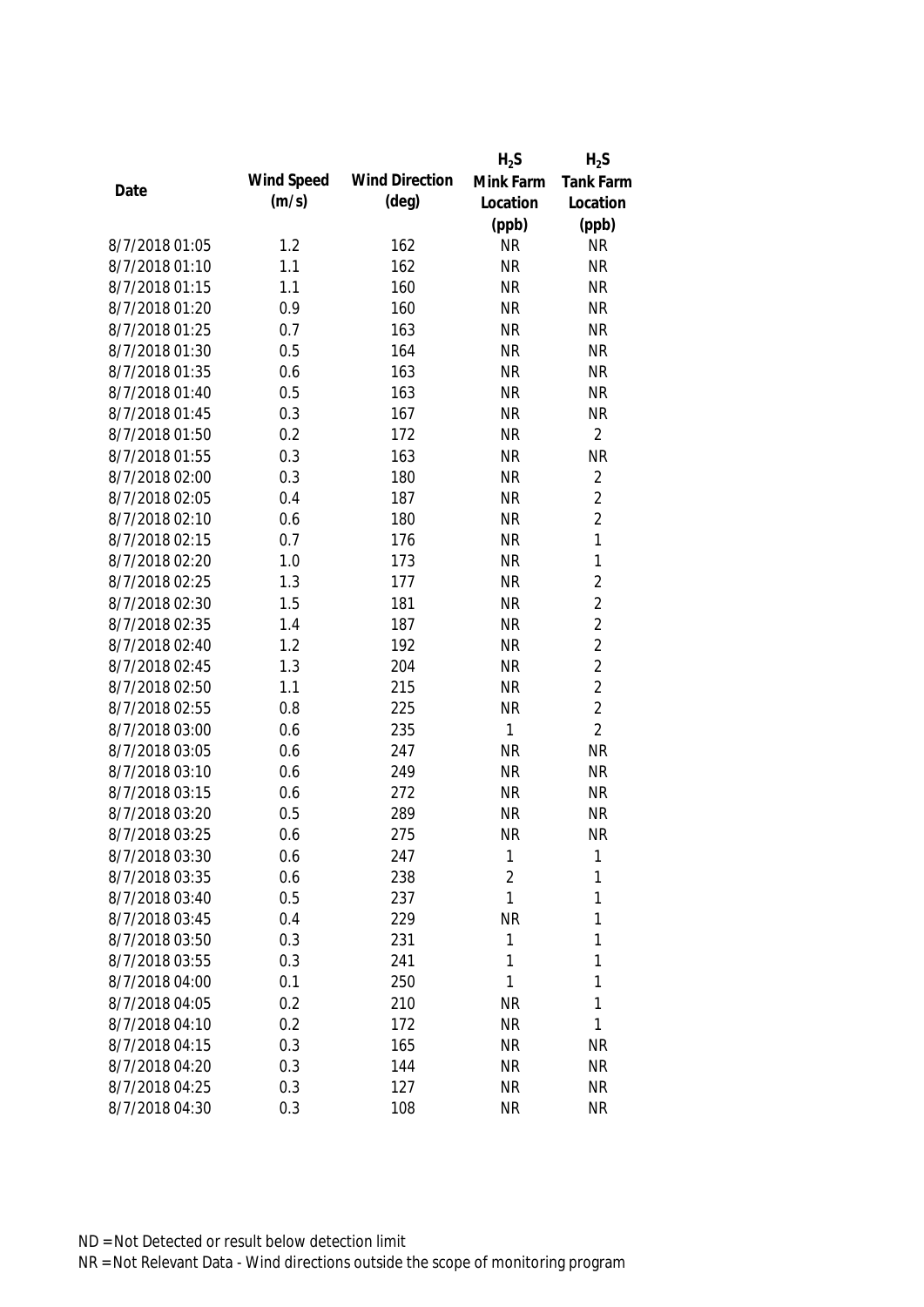|                |            |                       | $H_2S$       | $H_2S$           |
|----------------|------------|-----------------------|--------------|------------------|
| Date           | Wind Speed | <b>Wind Direction</b> | Mink Farm    | <b>Tank Farm</b> |
|                | (m/s)      | $(\text{deg})$        | Location     | Location         |
|                |            |                       | (ppb)        | (ppb)            |
| 8/7/2018 04:35 | 0.4        | 85                    | <b>NR</b>    | <b>NR</b>        |
| 8/7/2018 04:40 | 0.3        | 73                    | <b>NR</b>    | <b>NR</b>        |
| 8/7/2018 04:45 | 0.2        | 69                    | <b>NR</b>    | <b>NR</b>        |
| 8/7/2018 04:50 | 0.2        | 55                    | <b>NR</b>    | <b>NR</b>        |
| 8/7/2018 04:55 | 0.2        | 53                    | <b>NR</b>    | <b>NR</b>        |
| 8/7/2018 05:00 | 0.1        | 60                    | <b>NR</b>    | <b>NR</b>        |
| 8/7/2018 05:05 | 0.0        | CALM                  | <b>NR</b>    | <b>NR</b>        |
| 8/7/2018 05:10 | 0.2        | 105                   | <b>NR</b>    | <b>NR</b>        |
| 8/7/2018 05:15 | 0.2        | 105                   | <b>NR</b>    | <b>NR</b>        |
| 8/7/2018 05:20 | 0.3        | 98                    | <b>NR</b>    | <b>NR</b>        |
| 8/7/2018 05:25 | 0.3        | 94                    | <b>NR</b>    | <b>NR</b>        |
| 8/7/2018 05:30 | 0.4        | 92                    | <b>NR</b>    | <b>NR</b>        |
| 8/7/2018 05:35 | 0.6        | 88                    | <b>NR</b>    | <b>NR</b>        |
| 8/7/2018 05:40 | 0.6        | 80                    | <b>NR</b>    | <b>NR</b>        |
| 8/7/2018 05:45 | 0.8        | 71                    | <b>NR</b>    | <b>NR</b>        |
| 8/7/2018 05:50 | 1.0        | 66                    | <b>NR</b>    | <b>NR</b>        |
| 8/7/2018 05:55 | 1.1        | 61                    | <b>NR</b>    | <b>NR</b>        |
| 8/7/2018 06:00 | 1.1        | 57                    | <b>NR</b>    | <b>NR</b>        |
| 8/7/2018 06:05 | 1.2        | 50                    | <b>NR</b>    | <b>NR</b>        |
| 8/7/2018 06:10 | 1.1        | 43                    | <b>NR</b>    | <b>NR</b>        |
| 8/7/2018 06:15 | 0.9        | 40                    | $\mathbf{1}$ | <b>NR</b>        |
| 8/7/2018 06:20 | 0.9        | 35                    | 1            | <b>NR</b>        |
| 8/7/2018 06:25 | 1.0        | 32                    | $\mathbf{1}$ | <b>NR</b>        |
| 8/7/2018 06:30 | 1.1        | 29                    | $\mathbf{1}$ | <b>NR</b>        |
| 8/7/2018 06:35 | 1.1        | 26                    | 1            | <b>NR</b>        |
| 8/7/2018 06:40 | 1.2        | 26                    | 1            | <b>NR</b>        |
| 8/7/2018 06:45 | 1.4        | 27                    | 1            | <b>NR</b>        |
| 8/7/2018 06:50 | 1.3        | 26                    | 1            | <b>NR</b>        |
| 8/7/2018 06:55 | 1.3        | 26                    | 1            | <b>NR</b>        |
| 8/7/2018 07:00 | 1.1        | 27                    | 1            | <b>NR</b>        |
| 8/7/2018 07:05 | 0.8        | 27                    | 1            | <b>NR</b>        |
| 8/7/2018 07:10 | 0.8        | 29                    | 1            | <b>NR</b>        |
| 8/7/2018 07:15 | 0.6        | 29                    | 1            | <b>NR</b>        |
| 8/7/2018 07:20 | 0.4        | 34                    | 1            | <b>NR</b>        |
| 8/7/2018 07:25 | 0.3        | 44                    | <b>NR</b>    | <b>NR</b>        |
| 8/7/2018 07:30 | 0.3        | 41                    | <b>NR</b>    | <b>NR</b>        |
| 8/7/2018 07:35 | 0.5        | 40                    | 1            | <b>NR</b>        |
| 8/7/2018 07:40 | 0.5        | 34                    | 1            | <b>NR</b>        |
| 8/7/2018 07:45 | 0.5        | 30                    | 1            | <b>NR</b>        |
| 8/7/2018 07:50 | 0.7        | 34                    | <b>ND</b>    | <b>NR</b>        |
| 8/7/2018 07:55 | 0.6        | 36                    | <b>ND</b>    | <b>NR</b>        |
| 8/7/2018 08:00 | 0.8        | 42                    | <b>NR</b>    | <b>NR</b>        |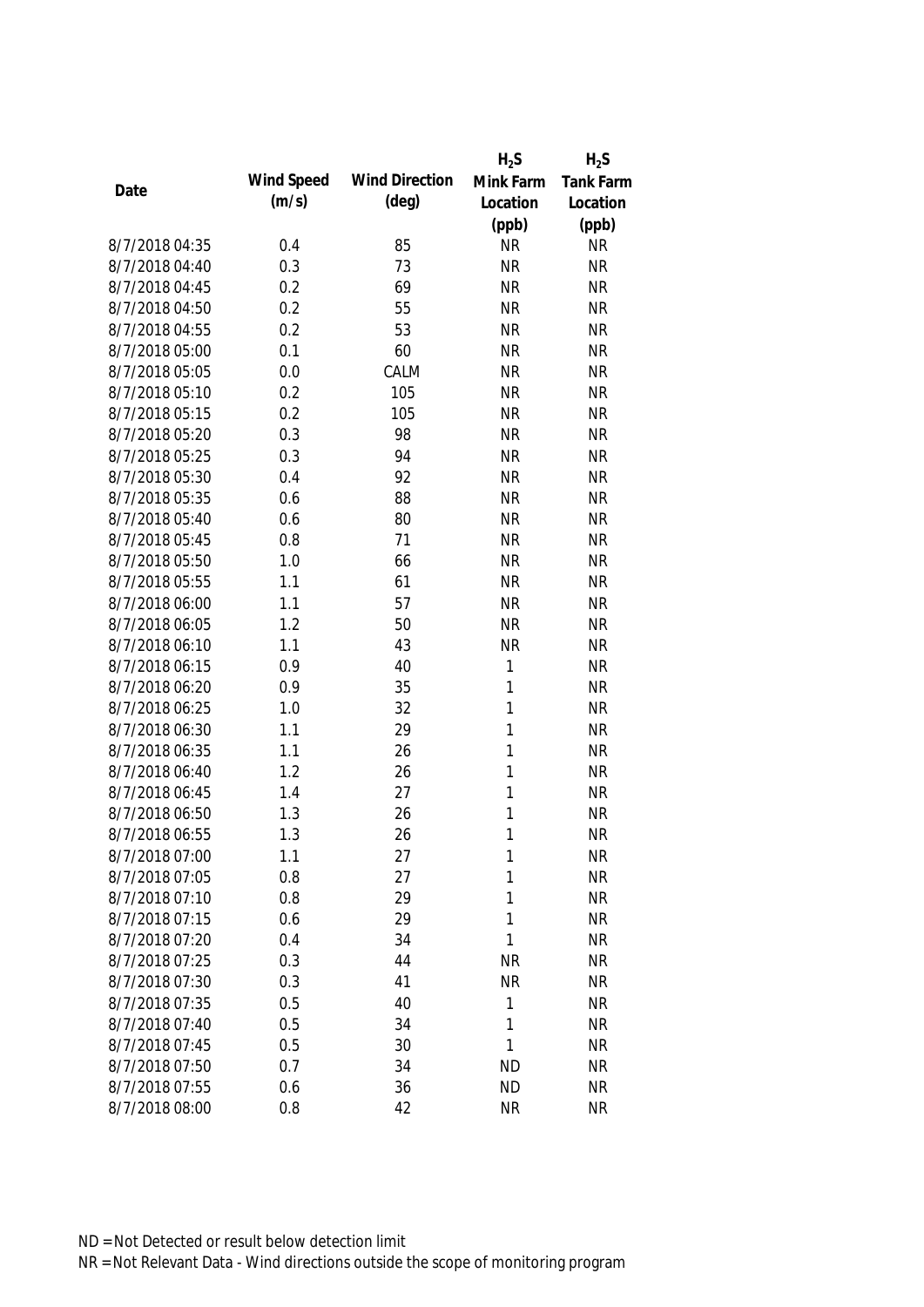|                |            |                       | $H_2S$    | $H_2S$       |
|----------------|------------|-----------------------|-----------|--------------|
| Date           | Wind Speed | <b>Wind Direction</b> | Mink Farm | Tank Farm    |
|                | (m/s)      | $(\text{deg})$        | Location  | Location     |
|                |            |                       | (ppb)     | (ppb)        |
| 8/7/2018 08:05 | 0.8        | 51                    | <b>NR</b> | <b>NR</b>    |
| 8/7/2018 08:10 | 0.7        | 63                    | <b>NR</b> | <b>NR</b>    |
| 8/7/2018 08:15 | 1.0        | 63                    | <b>NR</b> | <b>NR</b>    |
| 8/7/2018 08:20 | 1.2        | 62                    | <b>NR</b> | <b>NR</b>    |
| 8/7/2018 08:25 | 1.5        | 56                    | <b>NR</b> | <b>NR</b>    |
| 8/7/2018 08:30 | 1.4        | 51                    | <b>NR</b> | <b>NR</b>    |
| 8/7/2018 08:35 | 1.4        | 44                    | <b>NR</b> | <b>NR</b>    |
| 8/7/2018 08:40 | 1.4        | 41                    | <b>NR</b> | <b>NR</b>    |
| 8/7/2018 08:45 | 1.4        | 44                    | <b>NR</b> | <b>NR</b>    |
| 8/7/2018 08:50 | 1.3        | 47                    | <b>NR</b> | <b>NR</b>    |
| 8/7/2018 08:55 | 1.1        | 58                    | <b>NR</b> | <b>NR</b>    |
| 8/7/2018 09:00 | 1.3        | 75                    | <b>NR</b> | <b>NR</b>    |
| 8/7/2018 09:05 | 1.4        | 90                    | <b>NR</b> | <b>NR</b>    |
| 8/7/2018 09:10 | 1.5        | 99                    | <b>NR</b> | <b>NR</b>    |
| 8/7/2018 09:15 | 1.5        | 109                   | <b>NR</b> | <b>NR</b>    |
| 8/7/2018 09:20 | 1.7        | 121                   | <b>NR</b> | <b>NR</b>    |
| 8/7/2018 09:25 | 1.8        | 127                   | <b>NR</b> | <b>NR</b>    |
| 8/7/2018 09:30 | 1.7        | 130                   | <b>NR</b> | <b>NR</b>    |
| 8/7/2018 09:35 | 1.6        | 135                   | <b>NR</b> | <b>NR</b>    |
| 8/7/2018 09:40 | 1.8        | 142                   | <b>NR</b> | <b>NR</b>    |
| 8/7/2018 09:45 | 1.9        | 148                   | <b>NR</b> | <b>NR</b>    |
| 8/7/2018 09:50 | 1.9        | 152                   | <b>NR</b> | <b>NR</b>    |
| 8/7/2018 09:55 | 1.9        | 155                   | <b>NR</b> | <b>NR</b>    |
| 8/7/2018 10:00 | 2.2        | 159                   | <b>NR</b> | <b>NR</b>    |
| 8/7/2018 10:05 | 2.5        | 160                   | <b>NR</b> | <b>NR</b>    |
| 8/7/2018 10:10 | 2.5        | 163                   | <b>NR</b> | <b>NR</b>    |
| 8/7/2018 10:15 | 2.6        | 168                   | <b>NR</b> | <b>NR</b>    |
| 8/7/2018 10:20 | 2.7        | 168                   | <b>NR</b> | <b>NR</b>    |
| 8/7/2018 10:25 | 2.7        | 169                   | <b>NR</b> | <b>NR</b>    |
| 8/7/2018 10:30 | 2.7        | 169                   | <b>NR</b> | <b>NR</b>    |
| 8/7/2018 10:35 | 2.7        | 173                   | <b>NR</b> | $\mathbf{1}$ |
| 8/7/2018 10:40 | 2.8        | 174                   | <b>NR</b> | 1            |
| 8/7/2018 10:45 | 2.7        | 173                   | <b>NR</b> | 1            |
| 8/7/2018 10:50 | 2.8        | 177                   | <b>NR</b> | 1            |
| 8/7/2018 10:55 | 3.0        | 181                   | <b>NR</b> | $\mathbf{1}$ |
| 8/7/2018 11:00 | 3.0        | 183                   | <b>NR</b> | 1            |
| 8/7/2018 11:05 | 3.1        | 181                   | <b>NR</b> | 1            |
| 8/7/2018 11:10 | 3.1        | 181                   | <b>NR</b> | 1            |
| 8/7/2018 11:15 | 3.3        | 182                   | <b>NR</b> | 1            |
| 8/7/2018 11:20 | 3.4        | 181                   | <b>NR</b> | 1            |
| 8/7/2018 11:25 | 3.4        | 180                   | <b>NR</b> | 1            |
| 8/7/2018 11:30 | 3.4        | 185                   | <b>NR</b> | 1            |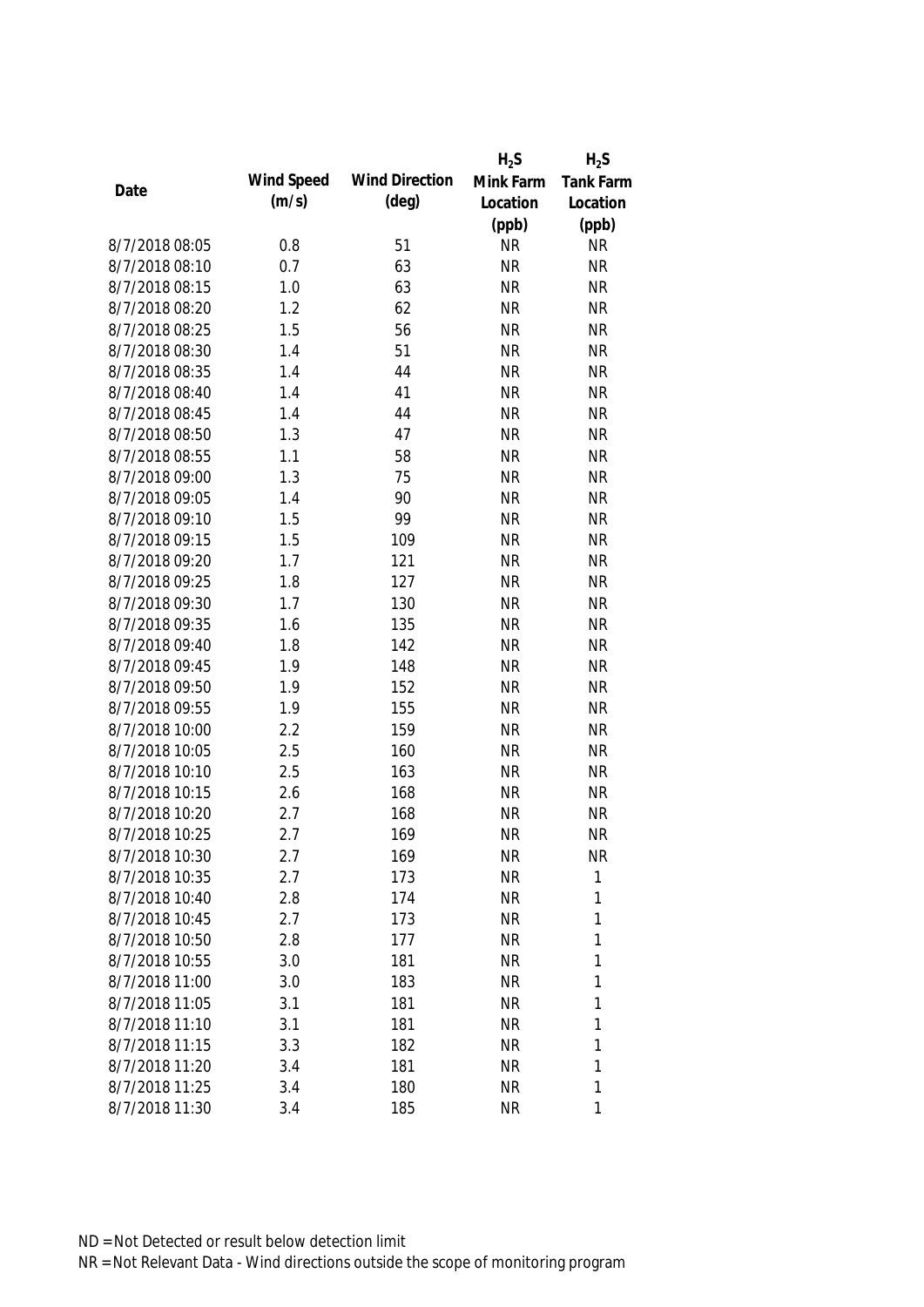|                |            |                       | $H_2S$    | $H_2S$           |
|----------------|------------|-----------------------|-----------|------------------|
| Date           | Wind Speed | <b>Wind Direction</b> | Mink Farm | <b>Tank Farm</b> |
|                | (m/s)      | $(\text{deg})$        | Location  | Location         |
|                |            |                       | (ppb)     | (ppb)            |
| 8/7/2018 11:35 | 3.3        | 189                   | <b>NR</b> | 1                |
| 8/7/2018 11:40 | 3.2        | 185                   | <b>NR</b> | 1                |
| 8/7/2018 11:45 | 3.1        | 186                   | <b>NR</b> | 1                |
| 8/7/2018 11:50 | 2.8        | 191                   | <b>NR</b> | 1                |
| 8/7/2018 11:55 | 2.7        | 201                   | <b>NR</b> | 1                |
| 8/7/2018 12:00 | 2.5        | 202                   | <b>NR</b> | $\mathbf{1}$     |
| 8/7/2018 12:05 | 2.5        | 205                   | <b>NR</b> | <b>NR</b>        |
| 8/7/2018 12:10 | 2.7        | 212                   | <b>NR</b> | 1                |
| 8/7/2018 12:15 | 2.7        | 217                   | <b>NR</b> | 1                |
| 8/7/2018 12:20 | 2.9        | 214                   | <b>NR</b> | 1                |
| 8/7/2018 12:25 | 3.0        | 206                   | <b>NR</b> | 1                |
| 8/7/2018 12:30 | 3.2        | 201                   | <b>NR</b> | 1                |
| 8/7/2018 12:35 | 3.2        | 196                   | <b>NR</b> | 1                |
| 8/7/2018 12:40 | 3.1        | 199                   | <b>NR</b> | 1                |
| 8/7/2018 12:45 | 3.0        | 198                   | <b>NR</b> | 1                |
| 8/7/2018 12:50 | 2.9        | 202                   | <b>NR</b> | 1                |
| 8/7/2018 12:55 | 2.7        | 204                   | <b>NR</b> | 1                |
| 8/7/2018 13:00 | 2.6        | 207                   | <b>NR</b> | 1                |
| 8/7/2018 13:05 | 2.4        | 211                   | <b>NR</b> | 1                |
| 8/7/2018 13:10 | 2.3        | 212                   | <b>NR</b> | 1                |
| 8/7/2018 13:15 | 2.4        | 214                   | <b>NR</b> | 1                |
| 8/7/2018 13:20 | 2.5        | 214                   | <b>NR</b> | 1                |
| 8/7/2018 13:25 | 2.5        | 217                   | <b>NR</b> | 1                |
| 8/7/2018 13:30 | 2.5        | 215                   | <b>NR</b> | 1                |
| 8/7/2018 13:35 | 2.6        | 215                   | <b>NR</b> | 1                |
| 8/7/2018 13:40 | 2.6        | 213                   | <b>NR</b> | 1                |
| 8/7/2018 13:45 | 2.5        | 213                   | <b>NR</b> | 1                |
| 8/7/2018 13:50 | 2.4        | 210                   | <b>NR</b> | 1                |
| 8/7/2018 13:55 | 2.4        | 209                   | <b>NR</b> | 1                |
| 8/7/2018 14:00 | 2.2        | 213                   | <b>NR</b> | 1                |
| 8/7/2018 14:05 | 2.2        | 215                   | <b>NR</b> | 1                |
| 8/7/2018 14:10 | 2.1        | 213                   | <b>NR</b> | 1                |
| 8/7/2018 14:15 | 2.2        | 206                   | <b>NR</b> | 1                |
| 8/7/2018 14:20 | 2.4        | 200                   | <b>NR</b> | 1                |
| 8/7/2018 14:25 | 2.9        | 193                   | <b>NR</b> | 1                |
| 8/7/2018 14:30 | 3.3        | 185                   | <b>NR</b> | 1                |
| 8/7/2018 14:35 | 3.6        | 177                   | <b>NR</b> | 1                |
| 8/7/2018 14:40 | 3.7        | 170                   | <b>NR</b> | $\mathbf{1}$     |
| 8/7/2018 14:45 | 3.6        | 166                   | <b>NR</b> | <b>NR</b>        |
| 8/7/2018 14:50 | 3.5        | 163                   | <b>NR</b> | <b>NR</b>        |
| 8/7/2018 14:55 | 3.1        | 158                   | <b>NR</b> | <b>NR</b>        |
| 8/7/2018 15:00 | 2.9        | 153                   | <b>NR</b> | <b>NR</b>        |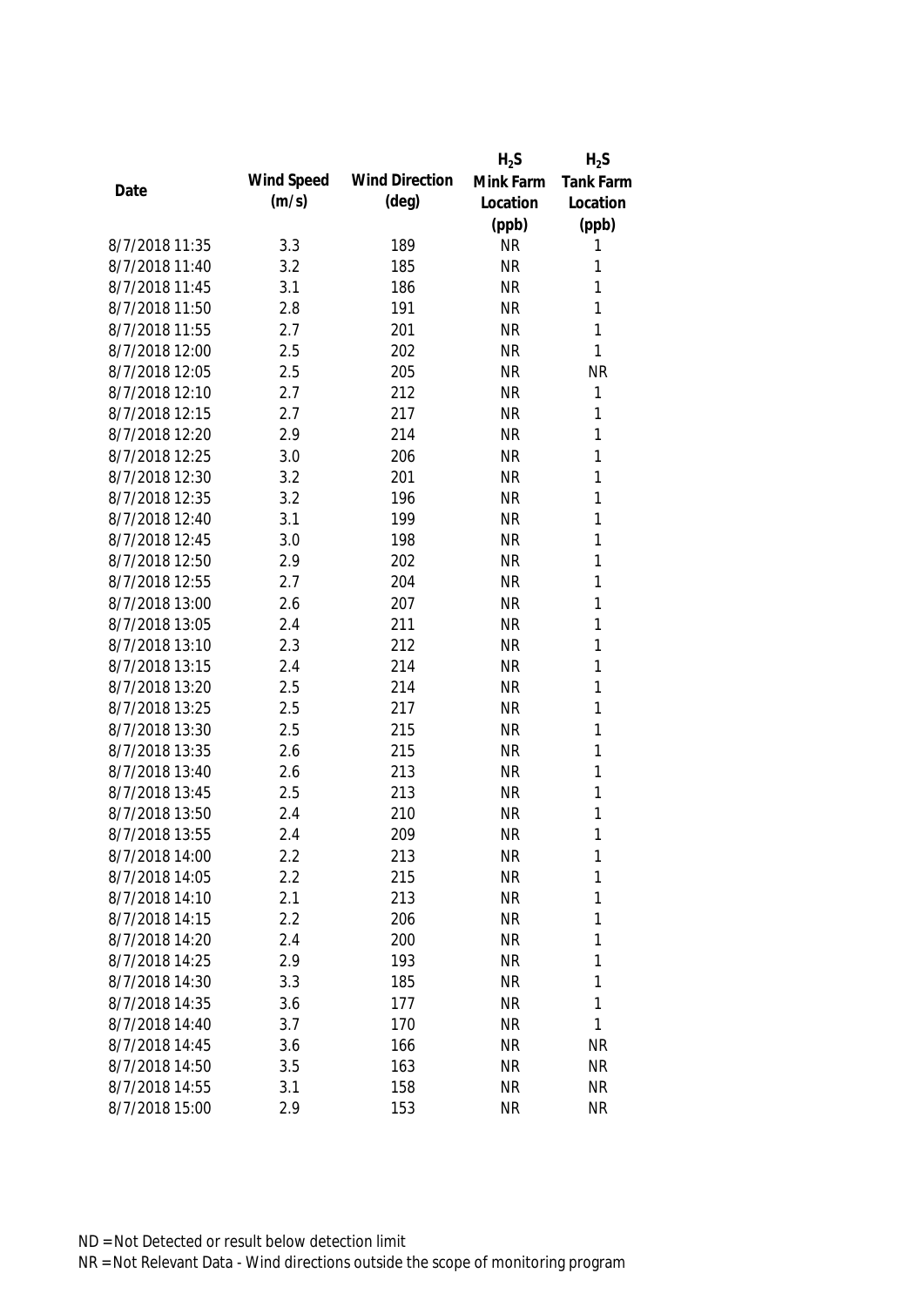|                |            |                       | $H_2S$    | $H_2S$       |
|----------------|------------|-----------------------|-----------|--------------|
|                | Wind Speed | <b>Wind Direction</b> | Mink Farm | Tank Farm    |
| Date           | (m/s)      | $(\text{deg})$        | Location  | Location     |
|                |            |                       | (ppb)     | (ppb)        |
| 8/7/2018 15:05 | 2.8        | 152                   | <b>NR</b> | <b>NR</b>    |
| 8/7/2018 15:10 | 2.7        | 154                   | <b>NR</b> | <b>NR</b>    |
| 8/7/2018 15:15 | 2.6        | 158                   | <b>NR</b> | <b>NR</b>    |
| 8/7/2018 15:20 | 2.7        | 163                   | <b>NR</b> | <b>NR</b>    |
| 8/7/2018 15:25 | 2.7        | 171                   | <b>NR</b> | $\mathbf{1}$ |
| 8/7/2018 15:30 | 2.9        | 177                   | <b>NR</b> | 1            |
| 8/7/2018 15:35 | 2.9        | 183                   | <b>NR</b> | $\mathbf{1}$ |
| 8/7/2018 15:40 | 2.9        | 188                   | <b>NR</b> | $\mathbf{1}$ |
| 8/7/2018 15:45 | 2.9        | 197                   | <b>NR</b> | $\mathbf{1}$ |
| 8/7/2018 15:50 | 2.9        | 208                   | <b>NR</b> | $\mathbf{1}$ |
| 8/7/2018 15:55 | 3.0        | 220                   | <b>NR</b> | $\mathbf{1}$ |
| 8/7/2018 16:00 | 3.4        | 237                   | 1         | $\mathbf{1}$ |
| 8/7/2018 16:05 | 3.5        | 252                   | 1         | $\mathbf{1}$ |
| 8/7/2018 16:10 | 3.7        | 263                   | 1         | $\mathbf{1}$ |
| 8/7/2018 16:15 | 3.8        | 269                   | 1         | $\mathbf{1}$ |
| 8/7/2018 16:20 | 3.8        | 277                   | <b>ND</b> | <b>NR</b>    |
| 8/7/2018 16:25 | 3.6        | 283                   | <b>ND</b> | <b>NR</b>    |
| 8/7/2018 16:30 | 3.0        | 281                   | <b>ND</b> | <b>NR</b>    |
| 8/7/2018 16:35 | 2.7        | 280                   | <b>ND</b> | <b>NR</b>    |
| 8/7/2018 16:40 | 2.4        | 283                   | <b>ND</b> | <b>NR</b>    |
| 8/7/2018 16:45 | 2.1        | 285                   | <b>ND</b> | <b>NR</b>    |
| 8/7/2018 16:50 | 2.0        | 287                   | <b>ND</b> | <b>NR</b>    |
| 8/7/2018 16:55 | 2.1        | 291                   | 1         | <b>NR</b>    |
| 8/7/2018 17:00 | 2.3        | 297                   | 1         | <b>NR</b>    |
| 8/7/2018 17:05 | 2.5        | 304                   | 1         | <b>NR</b>    |
| 8/7/2018 17:10 | 2.8        | 309                   | 1         | <b>NR</b>    |
| 8/7/2018 17:15 | 2.9        | 312                   | 1         | <b>NR</b>    |
| 8/7/2018 17:20 | 3.1        | 312                   | 1         | <b>NR</b>    |
| 8/7/2018 17:25 | 3.0        | 306                   | 1         | <b>NR</b>    |
| 8/7/2018 17:30 | 2.9        | 303                   | 1         | <b>NR</b>    |
| 8/7/2018 17:35 | 2.6        | 297                   | 1         | <b>NR</b>    |
| 8/7/2018 17:40 | 2.3        | 289                   | 1         | <b>NR</b>    |
| 8/7/2018 17:45 | 2.3        | 286                   | 1         | <b>NR</b>    |
| 8/7/2018 17:50 | 2.2        | 286                   | 1         | <b>NR</b>    |
| 8/7/2018 17:55 | 2.3        | 294                   | 1         | <b>NR</b>    |
| 8/7/2018 18:00 | 2.4        | 305                   | 1         | <b>NR</b>    |
| 8/7/2018 18:05 | 2.4        | 314                   | 1         | <b>NR</b>    |
| 8/7/2018 18:10 | 2.4        | 325                   | 1         | <b>NR</b>    |
| 8/7/2018 18:15 | 2.2        | 333                   | <b>ND</b> | <b>NR</b>    |
| 8/7/2018 18:20 | 2.0        | 340                   | 1         | <b>NR</b>    |
| 8/7/2018 18:25 | 1.9        | 345                   | 1         | <b>NR</b>    |
| 8/7/2018 18:30 | 1.8        | 349                   | 1         | <b>NR</b>    |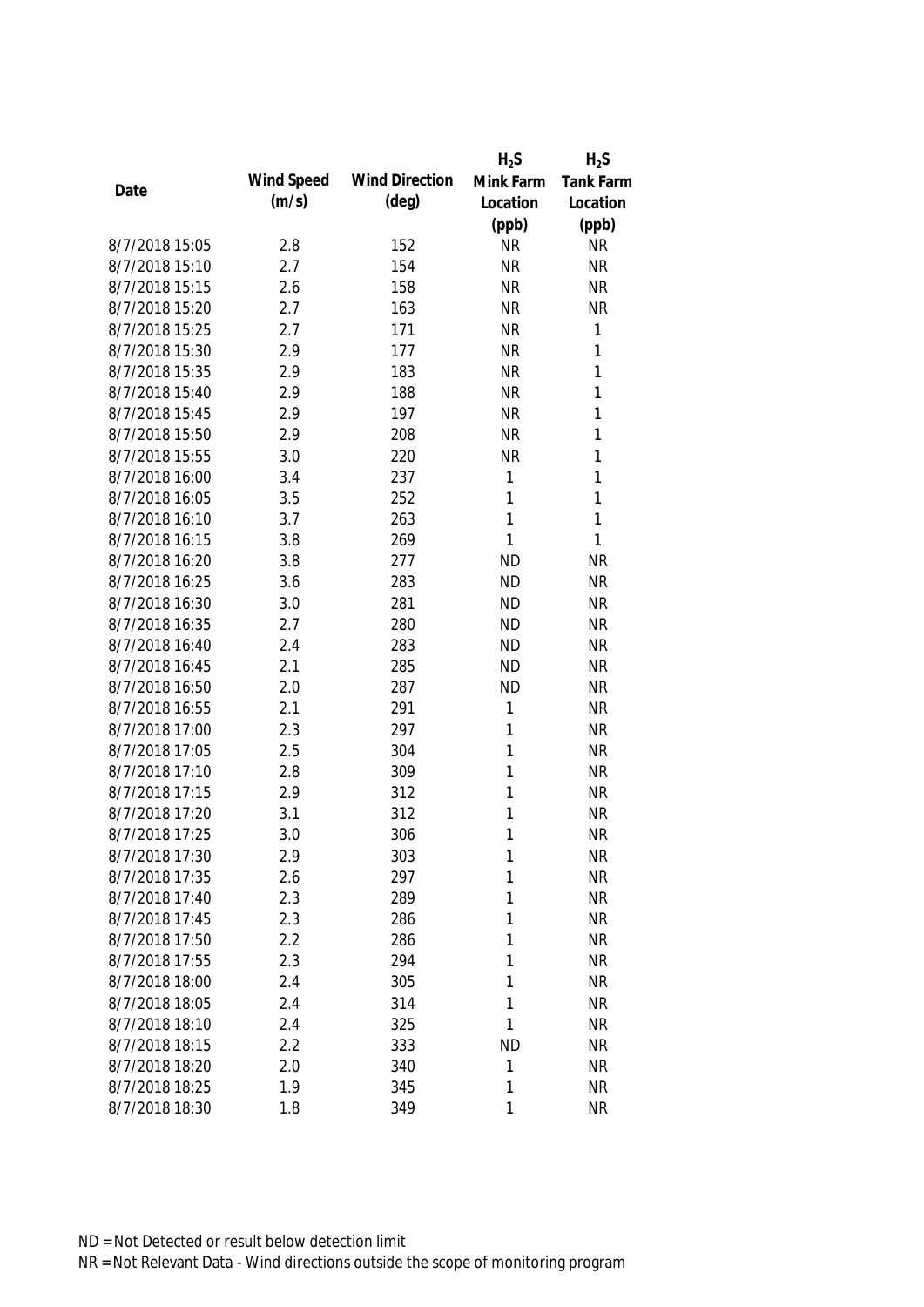|                |            |                       | $H_2S$       | $H_2S$    |
|----------------|------------|-----------------------|--------------|-----------|
|                | Wind Speed | <b>Wind Direction</b> | Mink Farm    | Tank Farm |
| Date           | (m/s)      | $(\text{deg})$        | Location     | Location  |
|                |            |                       | (ppb)        | (ppb)     |
| 8/7/2018 18:35 | 1.9        | 354                   | 1            | <b>NR</b> |
| 8/7/2018 18:40 | 1.9        | 357                   | 1            | <b>NR</b> |
| 8/7/2018 18:45 | 1.9        | $\overline{2}$        | 1            | <b>NR</b> |
| 8/7/2018 18:50 | 2.0        | 4                     | 1            | <b>NR</b> |
| 8/7/2018 18:55 | 1.9        | $\overline{7}$        | 1            | <b>NR</b> |
| 8/7/2018 19:00 | 1.8        | 8                     | 1            | <b>NR</b> |
| 8/7/2018 19:05 | 1.6        | 10                    | $\mathbf{1}$ | <b>NR</b> |
| 8/7/2018 19:10 | 1.6        | 16                    | $\mathbf{1}$ | <b>NR</b> |
| 8/7/2018 19:15 | 1.8        | 18                    | <b>ND</b>    | <b>NR</b> |
| 8/7/2018 19:20 | 1.8        | 21                    | <b>ND</b>    | <b>NR</b> |
| 8/7/2018 19:25 | 1.9        | 23                    | <b>ND</b>    | <b>NR</b> |
| 8/7/2018 19:30 | 1.9        | 27                    | <b>ND</b>    | <b>NR</b> |
| 8/7/2018 19:35 | 2.0        | 29                    | <b>ND</b>    | <b>NR</b> |
| 8/7/2018 19:40 | 1.9        | 29                    | <b>ND</b>    | <b>NR</b> |
| 8/7/2018 19:45 | 1.8        | 32                    | <b>ND</b>    | <b>NR</b> |
| 8/7/2018 19:50 | 1.6        | 32                    | <b>ND</b>    | <b>NR</b> |
| 8/7/2018 19:55 | 1.5        | 32                    | <b>ND</b>    | <b>NR</b> |
| 8/7/2018 20:00 | 1.4        | 32                    | <b>ND</b>    | <b>NR</b> |
| 8/7/2018 20:05 | 1.4        | 33                    | <b>ND</b>    | <b>NR</b> |
| 8/7/2018 20:10 | 1.5        | 34                    | <b>ND</b>    | <b>NR</b> |
| 8/7/2018 20:15 | 1.6        | 32                    | <b>ND</b>    | <b>NR</b> |
| 8/7/2018 20:20 | 1.6        | 35                    | $\mathbf{1}$ | <b>NR</b> |
| 8/7/2018 20:25 | 1.6        | 40                    | <b>ND</b>    | <b>NR</b> |
| 8/7/2018 20:30 | 1.6        | 41                    | <b>NR</b>    | <b>NR</b> |
| 8/7/2018 20:35 | 1.5        | 44                    | <b>NR</b>    | <b>NR</b> |
| 8/7/2018 20:40 | 1.5        | 47                    | <b>NR</b>    | <b>NR</b> |
| 8/7/2018 20:45 | 1.3        | 49                    | <b>NR</b>    | <b>NR</b> |
| 8/7/2018 20:50 | 1.3        | 50                    | <b>NR</b>    | <b>NR</b> |
| 8/7/2018 20:55 | 1.2        | 51                    | <b>NR</b>    | <b>NR</b> |
| 8/7/2018 21:00 | 1.1        | 55                    | <b>NR</b>    | <b>NR</b> |
| 8/7/2018 21:05 | 1.1        | 57                    | <b>NR</b>    | <b>NR</b> |
| 8/7/2018 21:10 | 1.0        | 61                    | <b>NR</b>    | <b>NR</b> |
| 8/7/2018 21:15 | 0.9        | 64                    | <b>NR</b>    | <b>NR</b> |
| 8/7/2018 21:20 | 0.9        | 69                    | <b>NR</b>    | <b>NR</b> |
| 8/7/2018 21:25 | 0.9        | 72                    | <b>NR</b>    | <b>NR</b> |
| 8/7/2018 21:30 | 1.0        | 79                    | <b>NR</b>    | <b>NR</b> |
| 8/7/2018 21:35 | 1.1        | 83                    | <b>NR</b>    | <b>NR</b> |
| 8/7/2018 21:40 | 1.2        | 84                    | <b>NR</b>    | <b>NR</b> |
| 8/7/2018 21:45 | 1.3        | 86                    | <b>NR</b>    | <b>NR</b> |
| 8/7/2018 21:50 | 1.4        | 86                    | <b>NR</b>    | <b>NR</b> |
| 8/7/2018 21:55 | 1.5        | 86                    | <b>NR</b>    | <b>NR</b> |
| 8/7/2018 22:00 | 1.5        | 81                    | <b>NR</b>    | <b>NR</b> |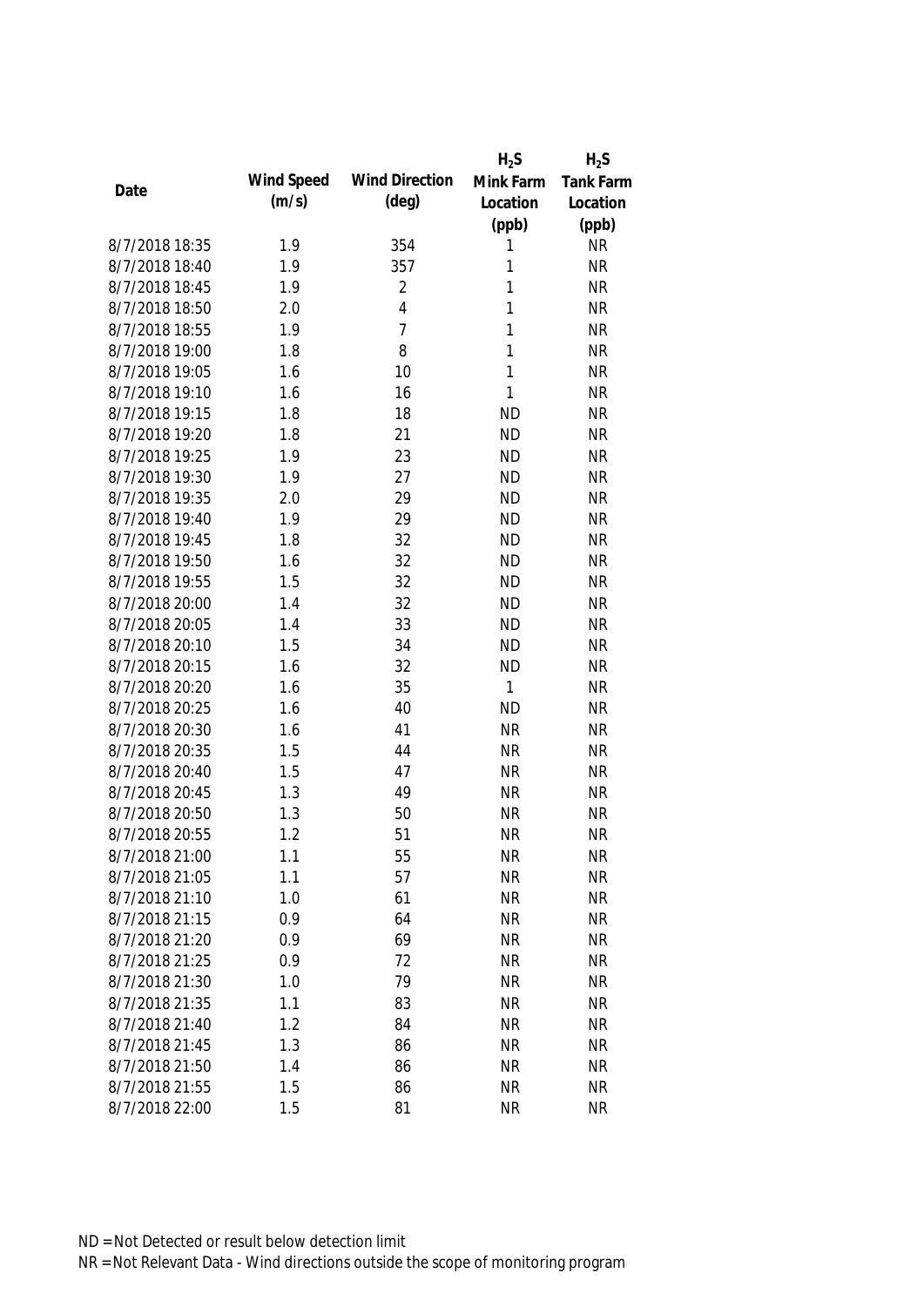|                |            |                       | $H_2S$    | $H_2S$           |
|----------------|------------|-----------------------|-----------|------------------|
|                | Wind Speed | <b>Wind Direction</b> | Mink Farm | <b>Tank Farm</b> |
| Date           | (m/s)      | $(\text{deg})$        | Location  | Location         |
|                |            |                       | (ppb)     | (ppb)            |
| 8/7/2018 22:05 | 1.4        | 79                    | <b>NR</b> | <b>NR</b>        |
| 8/7/2018 22:10 | 1.4        | 76                    | <b>NR</b> | <b>NR</b>        |
| 8/7/2018 22:15 | 1.4        | 77                    | <b>NR</b> | <b>NR</b>        |
| 8/7/2018 22:20 | 1.3        | 80                    | <b>NR</b> | <b>NR</b>        |
| 8/7/2018 22:25 | 1.3        | 83                    | <b>NR</b> | <b>NR</b>        |
| 8/7/2018 22:30 | 1.3        | 90                    | <b>NR</b> | <b>NR</b>        |
| 8/7/2018 22:35 | 1.5        | 96                    | <b>NR</b> | <b>NR</b>        |
| 8/7/2018 22:40 | 1.5        | 103                   | <b>NR</b> | <b>NR</b>        |
| 8/7/2018 22:45 | 1.5        | 106                   | <b>NR</b> | <b>NR</b>        |
| 8/7/2018 22:50 | 1.5        | 107                   | <b>NR</b> | <b>NR</b>        |
| 8/7/2018 22:55 | 1.6        | 110                   | <b>NR</b> | <b>NR</b>        |
| 8/7/2018 23:00 | 1.6        | 111                   | <b>NR</b> | <b>NR</b>        |
| 8/7/2018 23:05 | 1.6        | 112                   | <b>NR</b> | <b>NR</b>        |
| 8/7/2018 23:10 | 1.8        | 116                   | <b>NR</b> | <b>NR</b>        |
| 8/7/2018 23:15 | 2.0        | 123                   | <b>NR</b> | <b>NR</b>        |
| 8/7/2018 23:20 | 2.2        | 128                   | <b>NR</b> | <b>NR</b>        |
| 8/7/2018 23:25 | 2.1        | 131                   | <b>NR</b> | <b>NR</b>        |
| 8/7/2018 23:30 | 1.9        | 133                   | <b>NR</b> | <b>NR</b>        |
| 8/7/2018 23:35 | 1.6        | 134                   | <b>NR</b> | <b>NR</b>        |
| 8/7/2018 23:40 | 1.4        | 118                   | <b>NR</b> | <b>NR</b>        |
| 8/7/2018 23:45 | 1.2        | 92                    | <b>NR</b> | <b>NR</b>        |
| 8/7/2018 23:50 | 1.0        | 75                    | <b>NR</b> | <b>NR</b>        |
| 8/7/2018 23:55 | 0.8        | 64                    | <b>NR</b> | <b>NR</b>        |
| 8/7/2018 24:00 | 1.0        | 69                    | <b>NR</b> | <b>NR</b>        |
| 8/8/2018 00:05 | 1.0        | 72                    | <b>NR</b> | <b>NR</b>        |
| 8/8/2018 00:10 | 1.1        | 66                    | <b>NR</b> | <b>NR</b>        |
| 8/8/2018 00:15 | 1.1        | 59                    | <b>NR</b> | <b>NR</b>        |
| 8/8/2018 00:20 | 1.2        | 53                    | <b>NR</b> | <b>NR</b>        |
| 8/8/2018 00:25 | 1.3        | 43                    | <b>NR</b> | <b>NR</b>        |
| 8/8/2018 00:30 | 1.2        | 31                    | 1         | <b>NR</b>        |
| 8/8/2018 00:35 | 1.3        | 29                    | 1         | <b>NR</b>        |
| 8/8/2018 00:40 | 1.1        | 32                    | 1         | <b>NR</b>        |
| 8/8/2018 00:45 | 0.9        | 41                    | <b>NR</b> | <b>NR</b>        |
| 8/8/2018 00:50 | 0.9        | 47                    | <b>NR</b> | <b>NR</b>        |
| 8/8/2018 00:55 | 0.8        | 56                    | <b>NR</b> | <b>NR</b>        |
| 8/8/2018 01:00 | 0.9        | 62                    | <b>NR</b> | <b>NR</b>        |
| 8/8/2018 01:05 | 1.0        | 57                    | <b>NR</b> | <b>NR</b>        |
| 8/8/2018 01:10 | 1.1        | 53                    | <b>NR</b> | <b>NR</b>        |
| 8/8/2018 01:15 | 1.3        | 47                    | <b>NR</b> | <b>NR</b>        |
| 8/8/2018 01:20 | 1.4        | 42                    | <b>NR</b> | <b>NR</b>        |
| 8/8/2018 01:25 | 1.4        | 35                    | 1         | <b>NR</b>        |
| 8/8/2018 01:30 | 1.4        | 31                    | 1         | <b>NR</b>        |
|                |            |                       |           |                  |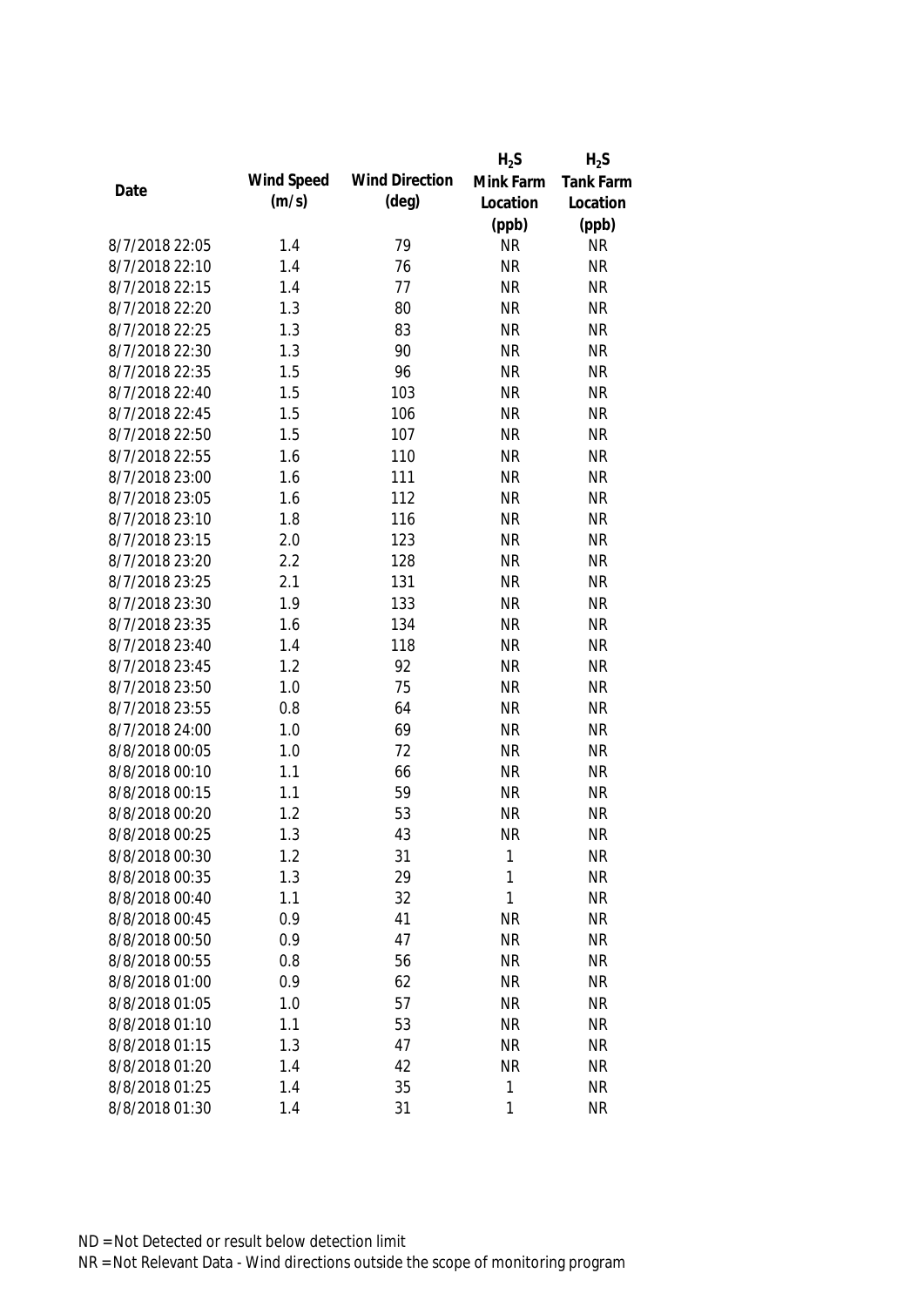|                |            |                       | $H_2S$       | $H_2S$           |
|----------------|------------|-----------------------|--------------|------------------|
| Date           | Wind Speed | <b>Wind Direction</b> | Mink Farm    | <b>Tank Farm</b> |
|                | (m/s)      | $(\text{deg})$        | Location     | Location         |
|                |            |                       | (ppb)        | (ppb)            |
| 8/8/2018 01:35 | 1.3        | 36                    | 1            | <b>NR</b>        |
| 8/8/2018 01:40 | 1.2        | 39                    | $\mathbf{1}$ | <b>NR</b>        |
| 8/8/2018 01:45 | 1.1        | 43                    | <b>NR</b>    | <b>NR</b>        |
| 8/8/2018 01:50 | 1.0        | 45                    | <b>NR</b>    | <b>NR</b>        |
| 8/8/2018 01:55 | 1.0        | 52                    | <b>NR</b>    | <b>NR</b>        |
| 8/8/2018 02:00 | 0.9        | 55                    | <b>NR</b>    | <b>NR</b>        |
| 8/8/2018 02:05 | 1.0        | 56                    | <b>NR</b>    | <b>NR</b>        |
| 8/8/2018 02:10 | 1.1        | 64                    | <b>NR</b>    | <b>NR</b>        |
| 8/8/2018 02:15 | 1.1        | 67                    | <b>NR</b>    | <b>NR</b>        |
| 8/8/2018 02:20 | 1.1        | 70                    | <b>NR</b>    | <b>NR</b>        |
| 8/8/2018 02:25 | 1.1        | 72                    | <b>NR</b>    | <b>NR</b>        |
| 8/8/2018 02:30 | 1.2        | 76                    | <b>NR</b>    | <b>NR</b>        |
| 8/8/2018 02:35 | 1.1        | 79                    | <b>NR</b>    | <b>NR</b>        |
| 8/8/2018 02:40 | 0.9        | 74                    | <b>NR</b>    | <b>NR</b>        |
| 8/8/2018 02:45 | 0.8        | 73                    | <b>NR</b>    | <b>NR</b>        |
| 8/8/2018 02:50 | 0.8        | 73                    | <b>NR</b>    | <b>NR</b>        |
| 8/8/2018 02:55 | 0.7        | 69                    | <b>NR</b>    | <b>NR</b>        |
| 8/8/2018 03:00 | 0.7        | 59                    | <b>NR</b>    | <b>NR</b>        |
| 8/8/2018 03:05 | 0.7        | 54                    | <b>NR</b>    | <b>NR</b>        |
| 8/8/2018 03:10 | 0.7        | 57                    | <b>NR</b>    | <b>NR</b>        |
| 8/8/2018 03:15 | 0.7        | 56                    | <b>NR</b>    | <b>NR</b>        |
| 8/8/2018 03:20 | 0.7        | 57                    | <b>NR</b>    | <b>NR</b>        |
| 8/8/2018 03:25 | 0.7        | 61                    | <b>NR</b>    | <b>NR</b>        |
| 8/8/2018 03:30 | 0.7        | 66                    | <b>NR</b>    | <b>NR</b>        |
| 8/8/2018 03:35 | 0.6        | 73                    | <b>NR</b>    | <b>NR</b>        |
| 8/8/2018 03:40 | 0.5        | 74                    | <b>NR</b>    | <b>NR</b>        |
| 8/8/2018 03:45 | 0.5        | 77                    | <b>NR</b>    | <b>NR</b>        |
| 8/8/2018 03:50 | 0.6        | 75                    | <b>NR</b>    | <b>NR</b>        |
| 8/8/2018 03:55 | 0.6        | 71                    | <b>NR</b>    | <b>NR</b>        |
| 8/8/2018 04:00 | 0.7        | 67                    | <b>NR</b>    | <b>NR</b>        |
| 8/8/2018 04:05 | 0.7        | 69                    | <b>NR</b>    | <b>NR</b>        |
| 8/8/2018 04:10 | 0.7        | 70                    | <b>NR</b>    | <b>NR</b>        |
| 8/8/2018 04:15 | 0.8        | 71                    | <b>NR</b>    | <b>NR</b>        |
| 8/8/2018 04:20 | 0.7        | 78                    | <b>NR</b>    | <b>NR</b>        |
| 8/8/2018 04:25 | 0.8        | 92                    | <b>NR</b>    | <b>NR</b>        |
| 8/8/2018 04:30 | 0.9        | 108                   | <b>NR</b>    | <b>NR</b>        |
| 8/8/2018 04:35 | 1.2        | 117                   | <b>NR</b>    | <b>NR</b>        |
| 8/8/2018 04:40 | 1.3        | 123                   | <b>NR</b>    | <b>NR</b>        |
| 8/8/2018 04:45 | 1.3        | 130                   | <b>NR</b>    | <b>NR</b>        |
| 8/8/2018 04:50 | 1.4        | 131                   | <b>NR</b>    | <b>NR</b>        |
| 8/8/2018 04:55 | 1.4        | 131                   | <b>NR</b>    | <b>NR</b>        |
| 8/8/2018 05:00 | 1.3        | 123                   | <b>NR</b>    | <b>NR</b>        |
|                |            |                       |              |                  |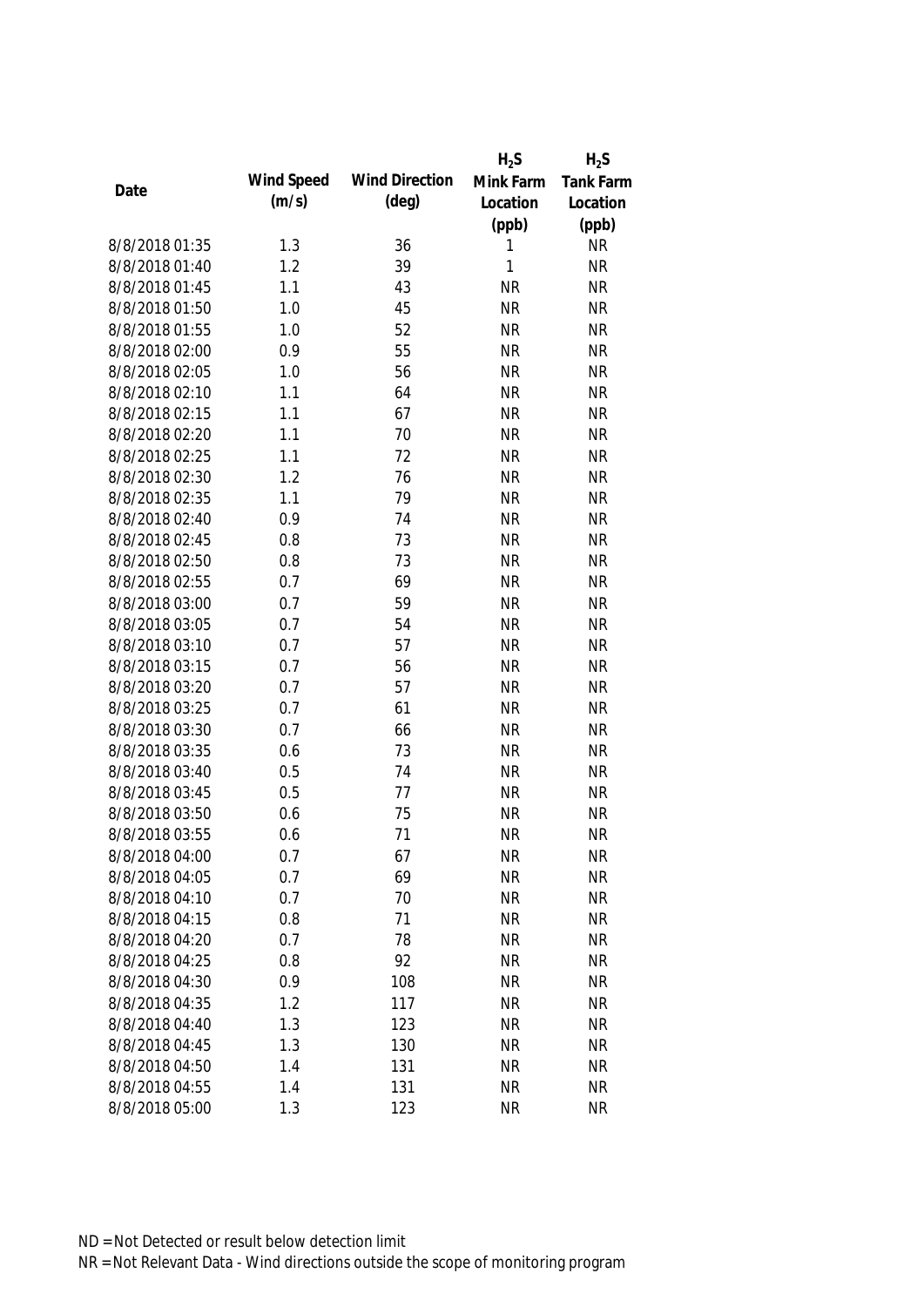|                |            |                       | $H_2S$    | $H_2S$           |
|----------------|------------|-----------------------|-----------|------------------|
|                | Wind Speed | <b>Wind Direction</b> | Mink Farm | <b>Tank Farm</b> |
| Date           | (m/s)      | $(\text{deg})$        | Location  | Location         |
|                |            |                       | (ppb)     | (ppb)            |
| 8/8/2018 05:05 | 1.2        | 105                   | <b>NR</b> | <b>NR</b>        |
| 8/8/2018 05:10 | 1.2        | 86                    | <b>NR</b> | <b>NR</b>        |
| 8/8/2018 05:15 | 1.1        | 69                    | <b>NR</b> | <b>NR</b>        |
| 8/8/2018 05:20 | 1.0        | 56                    | <b>NR</b> | <b>NR</b>        |
| 8/8/2018 05:25 | 1.1        | 53                    | <b>NR</b> | <b>NR</b>        |
| 8/8/2018 05:30 | 1.2        | 58                    | <b>NR</b> | <b>NR</b>        |
| 8/8/2018 05:35 | 1.2        | 64                    | <b>NR</b> | <b>NR</b>        |
| 8/8/2018 05:40 | 1.2        | 70                    | <b>NR</b> | <b>NR</b>        |
| 8/8/2018 05:45 | 1.4        | 72                    | <b>NR</b> | <b>NR</b>        |
| 8/8/2018 05:50 | 1.5        | 71                    | <b>NR</b> | <b>NR</b>        |
| 8/8/2018 05:55 | 1.5        | 64                    | <b>NR</b> | <b>NR</b>        |
| 8/8/2018 06:00 | 1.5        | 58                    | <b>NR</b> | <b>NR</b>        |
| 8/8/2018 06:05 | 1.4        | 54                    | <b>NR</b> | <b>NR</b>        |
| 8/8/2018 06:10 | 1.2        | 53                    | <b>NR</b> | <b>NR</b>        |
| 8/8/2018 06:15 | 1.2        | 55                    | <b>NR</b> | <b>NR</b>        |
| 8/8/2018 06:20 | 1.1        | 54                    | <b>NR</b> | <b>NR</b>        |
| 8/8/2018 06:25 | 1.1        | 55                    | <b>NR</b> | <b>NR</b>        |
| 8/8/2018 06:30 | 1.0        | 56                    | <b>NR</b> | <b>NR</b>        |
| 8/8/2018 06:35 | 0.9        | 58                    | <b>NR</b> | <b>NR</b>        |
| 8/8/2018 06:40 | 0.9        | 55                    | <b>NR</b> | <b>NR</b>        |
| 8/8/2018 06:45 | 0.7        | 49                    | <b>NR</b> | <b>NR</b>        |
| 8/8/2018 06:50 | 0.6        | 58                    | <b>NR</b> | <b>NR</b>        |
| 8/8/2018 06:55 | 0.5        | 99                    | <b>NR</b> | <b>NR</b>        |
| 8/8/2018 07:00 | 0.6        | 129                   | <b>NR</b> | <b>NR</b>        |
| 8/8/2018 07:05 | 0.6        | 129                   | <b>NR</b> | <b>NR</b>        |
| 8/8/2018 07:10 | 0.6        | 129                   | <b>NR</b> | <b>NR</b>        |
| 8/8/2018 07:15 | 0.6        | 134                   | <b>NR</b> | <b>NR</b>        |
| 8/8/2018 07:20 | 0.6        | 134                   | <b>NR</b> | <b>NR</b>        |
| 8/8/2018 07:25 | 0.5        | 135                   | <b>NR</b> | <b>NR</b>        |
| 8/8/2018 07:30 | 0.5        | 135                   | <b>NR</b> | <b>NR</b>        |
| 8/8/2018 07:35 | 0.6        | 142                   | <b>NR</b> | <b>NR</b>        |
| 8/8/2018 07:40 | 0.7        | 144                   | <b>NR</b> | <b>NR</b>        |
| 8/8/2018 07:45 | 0.7        | 145                   | <b>NR</b> | <b>NR</b>        |
| 8/8/2018 07:50 | 0.7        | 146                   | <b>NR</b> | <b>NR</b>        |
| 8/8/2018 07:55 | 0.7        | 144                   | <b>NR</b> | <b>NR</b>        |
| 8/8/2018 08:00 | 0.6        | 142                   | <b>NR</b> | <b>NR</b>        |
| 8/8/2018 08:05 | 0.4        | 142                   | <b>NR</b> | <b>NR</b>        |
| 8/8/2018 08:10 | 0.3        | 137                   | <b>NR</b> | <b>NR</b>        |
| 8/8/2018 08:15 | 0.4        | 134                   | <b>NR</b> | <b>NR</b>        |
| 8/8/2018 08:20 | 0.3        | 129                   | <b>NR</b> | <b>NR</b>        |
| 8/8/2018 08:25 | 0.4        | 134                   | <b>NR</b> | <b>NR</b>        |
| 8/8/2018 08:30 | 0.3        | 132                   | <b>NR</b> | <b>NR</b>        |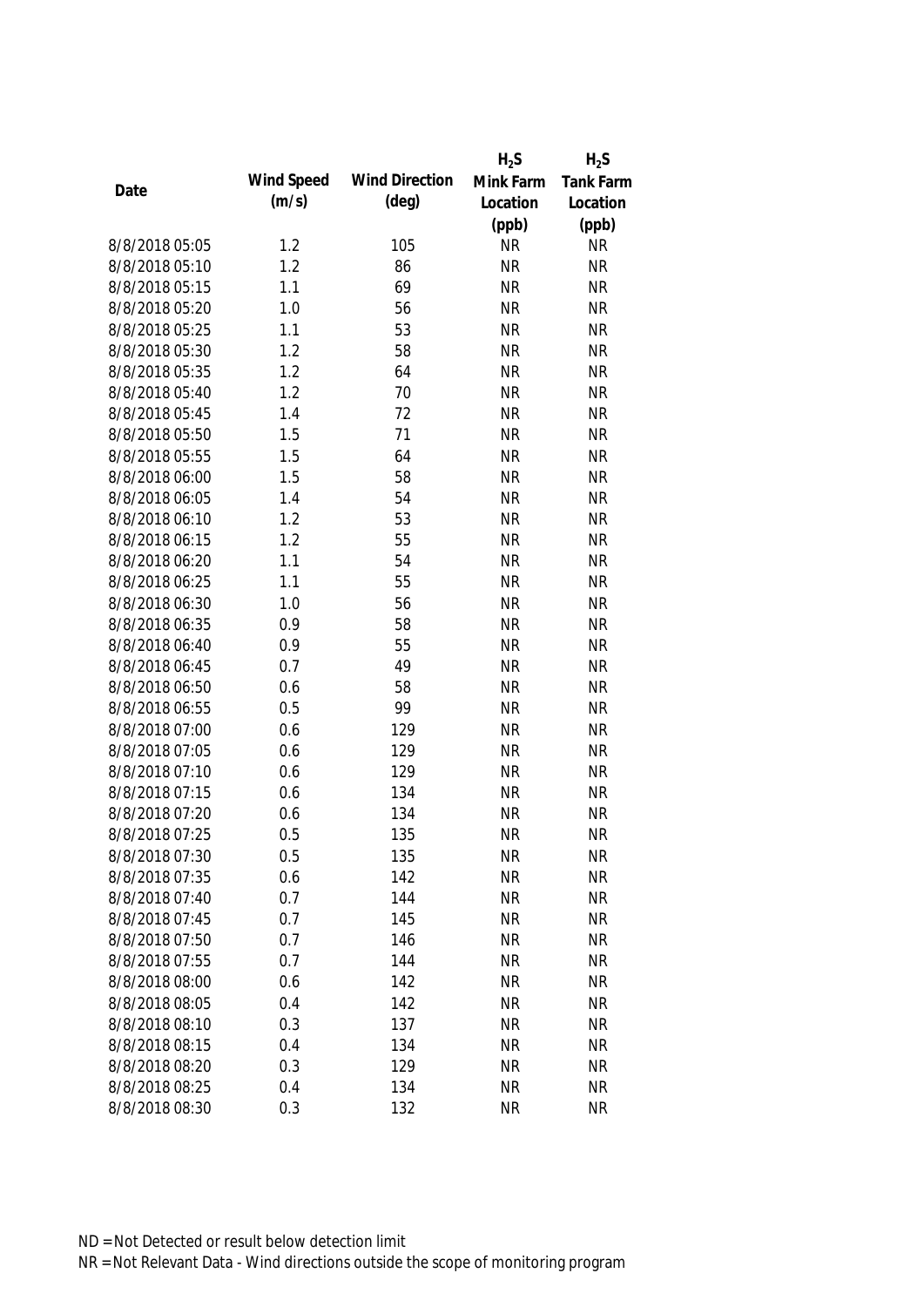|                |            |                       | $H_2S$    | $H_2S$           |
|----------------|------------|-----------------------|-----------|------------------|
|                | Wind Speed | <b>Wind Direction</b> | Mink Farm | <b>Tank Farm</b> |
| Date           | (m/s)      | $(\text{deg})$        | Location  | Location         |
|                |            |                       | (ppb)     | (ppb)            |
| 8/8/2018 08:35 | 0.3        | 136                   | <b>NR</b> | <b>NR</b>        |
| 8/8/2018 08:40 | 0.2        | 157                   | <b>NR</b> | <b>NR</b>        |
| 8/8/2018 08:45 | 0.3        | 163                   | <b>NR</b> | <b>NR</b>        |
| 8/8/2018 08:50 | 0.4        | 160                   | <b>NR</b> | <b>NR</b>        |
| 8/8/2018 08:55 | 0.4        | 163                   | <b>NR</b> | <b>NR</b>        |
| 8/8/2018 09:00 | 0.4        | 163                   | <b>NR</b> | <b>NR</b>        |
| 8/8/2018 09:05 | 0.4        | 165                   | <b>NR</b> | <b>NR</b>        |
| 8/8/2018 09:10 | 0.3        | 161                   | <b>NR</b> | <b>NR</b>        |
| 8/8/2018 09:15 | 0.2        | 165                   | <b>NR</b> | <b>NR</b>        |
| 8/8/2018 09:20 | 0.2        | 171                   | <b>NR</b> | $\mathbf{1}$     |
| 8/8/2018 09:25 | 0.1        | 158                   | <b>NR</b> | <b>NR</b>        |
| 8/8/2018 09:30 | 0.1        | 145                   | <b>NR</b> | <b>NR</b>        |
| 8/8/2018 09:35 | 0.3        | 154                   | <b>NR</b> | <b>NR</b>        |
| 8/8/2018 09:40 | 0.5        | 144                   | <b>NR</b> | <b>NR</b>        |
| 8/8/2018 09:45 | 0.8        | 147                   | <b>NR</b> | <b>NR</b>        |
| 8/8/2018 09:50 | 0.9        | 145                   | <b>NR</b> | <b>NR</b>        |
| 8/8/2018 09:55 | 1.0        | 145                   | <b>NR</b> | <b>NR</b>        |
| 8/8/2018 10:00 | 1.1        | 145                   | <b>NR</b> | <b>NR</b>        |
| 8/8/2018 10:05 | 1.1        | 139                   | <b>NR</b> | <b>NR</b>        |
| 8/8/2018 10:10 | 1.0        | 141                   | <b>NR</b> | <b>NR</b>        |
| 8/8/2018 10:15 | 1.0        | 146                   | <b>NR</b> | <b>NR</b>        |
| 8/8/2018 10:20 | 1.0        | 155                   | <b>NR</b> | <b>NR</b>        |
| 8/8/2018 10:25 | 1.2        | 167                   | <b>NR</b> | <b>NR</b>        |
| 8/8/2018 10:30 | 1.2        | 179                   | <b>NR</b> | <b>NR</b>        |
| 8/8/2018 10:35 | 1.1        | 190                   | <b>NR</b> | <b>NR</b>        |
| 8/8/2018 10:40 | 0.9        | 204                   | <b>NR</b> | $\mathbf{1}$     |
| 8/8/2018 10:45 | 1.1        | 232                   | <b>NR</b> | <b>NR</b>        |
| 8/8/2018 10:50 | 1.3        | 321                   | <b>NR</b> | <b>NR</b>        |
| 8/8/2018 10:55 | 1.3        | 345                   | <b>ND</b> | <b>NR</b>        |
| 8/8/2018 11:00 | 1.3        | 352                   | <b>ND</b> | <b>NR</b>        |
| 8/8/2018 11:05 | 1.3        | 353                   | <b>ND</b> | <b>NR</b>        |
| 8/8/2018 11:10 | 1.2        | 352                   | <b>ND</b> | <b>NR</b>        |
| 8/8/2018 11:15 | 0.9        | 348                   | <b>ND</b> | <b>NR</b>        |
| 8/8/2018 11:20 | 0.6        | 351                   | <b>ND</b> | <b>NR</b>        |
| 8/8/2018 11:25 | 0.3        | 360                   | <b>ND</b> | <b>NR</b>        |
| 8/8/2018 11:30 | 0.3        | 17                    | 1         | <b>NR</b>        |
| 8/8/2018 11:35 | 0.5        | 15                    | 1         | <b>NR</b>        |
| 8/8/2018 11:40 | 0.7        | 9                     | 1         | <b>NR</b>        |
| 8/8/2018 11:45 | 0.8        | 10                    | 1         | <b>NR</b>        |
| 8/8/2018 11:50 | 0.7        | 9                     | 1         | <b>NR</b>        |
| 8/8/2018 11:55 | 0.8        | 16                    | 1         | <b>NR</b>        |
| 8/8/2018 12:00 | 0.8        | 19                    | 1         | <b>NR</b>        |
|                |            |                       |           |                  |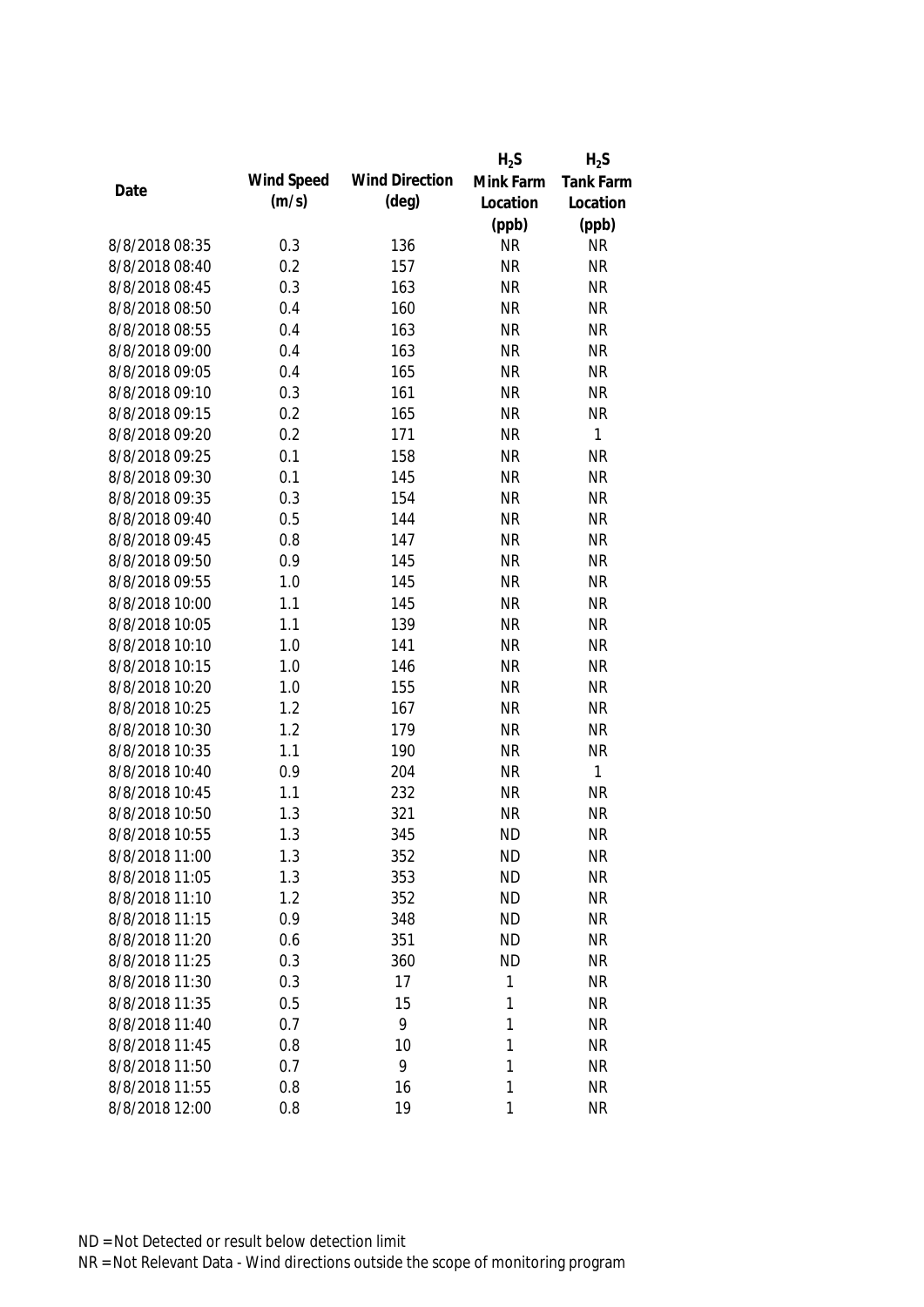|                |            |                       | $H_2S$       | $H_2S$       |
|----------------|------------|-----------------------|--------------|--------------|
|                | Wind Speed | <b>Wind Direction</b> | Mink Farm    | Tank Farm    |
| Date           | (m/s)      | $(\text{deg})$        | Location     | Location     |
|                |            |                       | (ppb)        | (ppb)        |
| 8/8/2018 12:05 | 0.6        | 25                    | 1            | <b>NR</b>    |
| 8/8/2018 12:10 | 0.6        | 77                    | <b>NR</b>    | <b>NR</b>    |
| 8/8/2018 12:15 | 0.9        | 176                   | <b>NR</b>    | <b>NR</b>    |
| 8/8/2018 12:20 | 0.9        | 191                   | <b>NR</b>    | <b>NR</b>    |
| 8/8/2018 12:25 | 0.9        | 208                   | <b>NR</b>    | <b>NR</b>    |
| 8/8/2018 12:30 | 1.0        | 218                   | <b>NR</b>    | 1            |
| 8/8/2018 12:35 | 1.3        | 221                   | <b>NR</b>    | $\mathbf{1}$ |
| 8/8/2018 12:40 | 1.3        | 241                   | <b>NR</b>    | <b>NR</b>    |
| 8/8/2018 12:45 | 1.4        | 271                   | <b>NR</b>    | <b>NR</b>    |
| 8/8/2018 12:50 | 1.6        | 290                   | <b>NR</b>    | <b>NR</b>    |
| 8/8/2018 12:55 | 1.9        | 311                   | <b>NR</b>    | <b>NR</b>    |
| 8/8/2018 13:00 | 2.1        | 332                   | <b>NR</b>    | <b>NR</b>    |
| 8/8/2018 13:05 | 2.3        | 347                   | $\mathbf{1}$ | <b>NR</b>    |
| 8/8/2018 13:10 | 2.3        | 356                   | $\mathbf{1}$ | <b>NR</b>    |
| 8/8/2018 13:15 | 2.2        | 3                     | 1            | <b>NR</b>    |
| 8/8/2018 13:20 | 2.3        | 11                    | 1            | <b>NR</b>    |
| 8/8/2018 13:25 | 2.2        | 15                    | 1            | <b>NR</b>    |
| 8/8/2018 13:30 | 2.1        | 17                    | $\mathbf{1}$ | <b>NR</b>    |
| 8/8/2018 13:35 | 1.9        | 21                    | 1            | <b>NR</b>    |
| 8/8/2018 13:40 | 1.6        | 23                    | $\mathbf{1}$ | <b>NR</b>    |
| 8/8/2018 13:45 | 1.4        | 23                    | <b>ND</b>    | <b>NR</b>    |
| 8/8/2018 13:50 | 1.4        | 39                    | <b>NR</b>    | <b>NR</b>    |
| 8/8/2018 13:55 | 1.4        | 80                    | <b>NR</b>    | <b>NR</b>    |
| 8/8/2018 14:00 | 1.5        | 123                   | <b>NR</b>    | <b>NR</b>    |
| 8/8/2018 14:05 | 1.5        | 139                   | <b>NR</b>    | <b>NR</b>    |
| 8/8/2018 14:10 | 1.8        | 146                   | <b>NR</b>    | <b>NR</b>    |
| 8/8/2018 14:15 | 2.1        | 150                   | <b>NR</b>    | <b>NR</b>    |
| 8/8/2018 14:20 | 2.1        | 151                   | <b>NR</b>    | <b>NR</b>    |
| 8/8/2018 14:25 | 2.1        | 154                   | <b>NR</b>    | <b>NR</b>    |
| 8/8/2018 14:30 | 2.1        | 152                   | <b>NR</b>    | <b>NR</b>    |
| 8/8/2018 14:35 | 2.1        | 150                   | <b>NR</b>    | <b>NR</b>    |
| 8/8/2018 14:40 | 1.8        | 148                   | <b>NR</b>    | <b>NR</b>    |
| 8/8/2018 14:45 | 1.6        | 146                   | <b>NR</b>    | <b>NR</b>    |
| 8/8/2018 14:50 | 1.5        | 147                   | <b>NR</b>    | <b>NR</b>    |
| 8/8/2018 14:55 | 1.4        | 153                   | <b>NR</b>    | <b>NR</b>    |
| 8/8/2018 15:00 | 1.2        | 156                   | <b>NR</b>    | <b>NR</b>    |
| 8/8/2018 15:05 | 0.9        | 162                   | <b>NR</b>    | <b>NR</b>    |
| 8/8/2018 15:10 | 1.1        | 171                   | <b>NR</b>    | 1            |
| 8/8/2018 15:15 | 1.4        | 170                   | <b>NR</b>    | 1            |
| 8/8/2018 15:20 | 1.5        | 163                   | <b>NR</b>    | <b>NR</b>    |
| 8/8/2018 15:25 | 1.4        | 155                   | <b>NR</b>    | <b>NR</b>    |
| 8/8/2018 15:30 | 1.5        | 149                   | <b>NR</b>    | <b>NR</b>    |
|                |            |                       |              |              |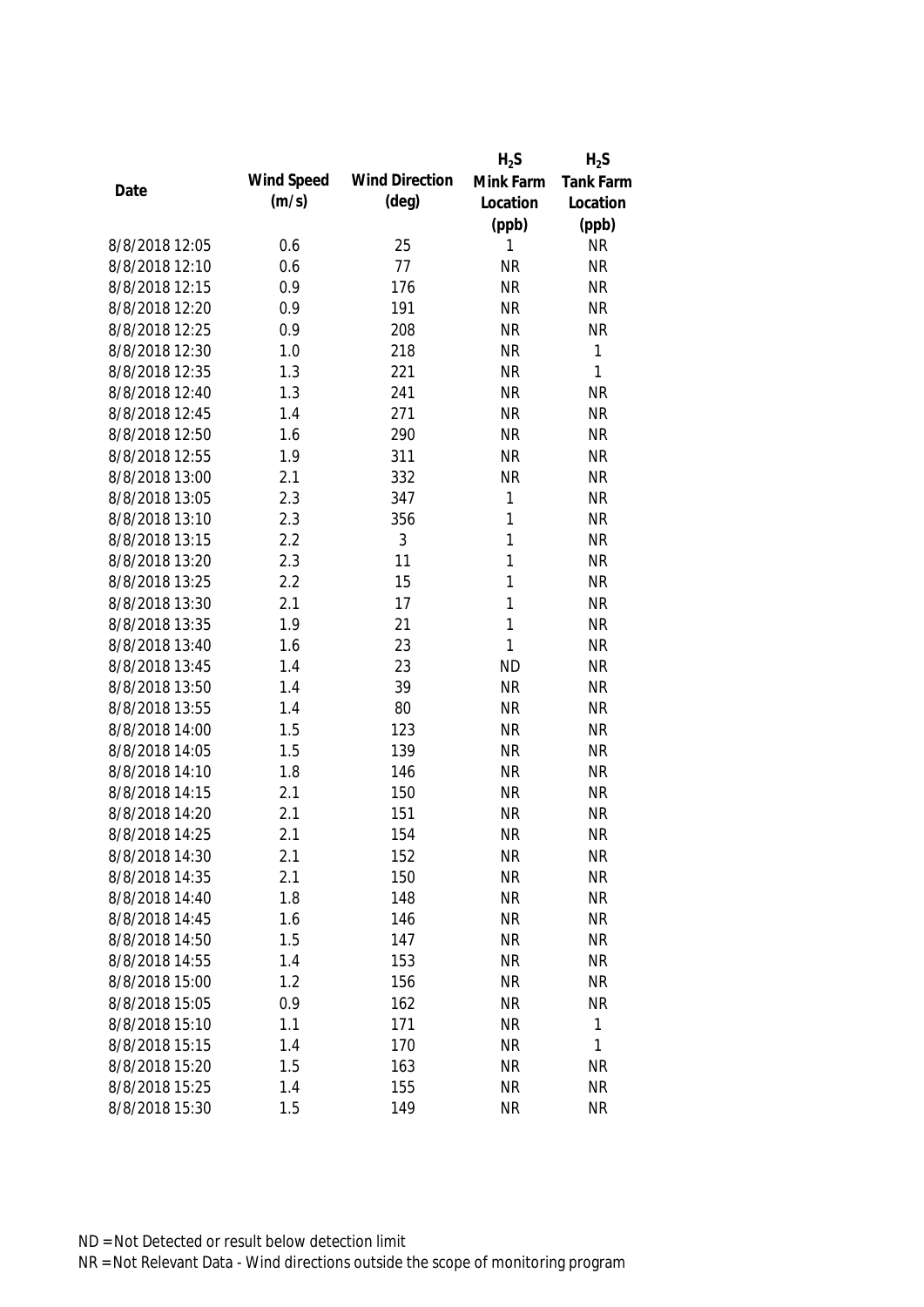|                |            |                       | $H_2S$       | $H_2S$    |
|----------------|------------|-----------------------|--------------|-----------|
|                | Wind Speed | <b>Wind Direction</b> | Mink Farm    | Tank Farm |
| Date           | (m/s)      | $(\text{deg})$        | Location     | Location  |
|                |            |                       | (ppb)        | (ppb)     |
| 8/8/2018 15:35 | 1.7        | 141                   | <b>NR</b>    | <b>NR</b> |
| 8/8/2018 15:40 | 1.6        | 110                   | <b>NR</b>    | <b>NR</b> |
| 8/8/2018 15:45 | 1.5        | 64                    | <b>NR</b>    | <b>NR</b> |
| 8/8/2018 15:50 | 1.4        | 28                    | <b>NR</b>    | <b>NR</b> |
| 8/8/2018 15:55 | 1.5        | 12                    | <b>ND</b>    | <b>NR</b> |
| 8/8/2018 16:00 | 1.8        | 3                     | <b>ND</b>    | <b>NR</b> |
| 8/8/2018 16:05 | 2.1        | 359                   | <b>ND</b>    | <b>NR</b> |
| 8/8/2018 16:10 | 2.3        | 352                   | <b>ND</b>    | <b>NR</b> |
| 8/8/2018 16:15 | 2.5        | 345                   | <b>ND</b>    | <b>NR</b> |
| 8/8/2018 16:20 | 2.7        | 342                   | <b>ND</b>    | <b>NR</b> |
| 8/8/2018 16:25 | 2.8        | 339                   | <b>ND</b>    | <b>NR</b> |
| 8/8/2018 16:30 | 2.9        | 339                   | <b>ND</b>    | <b>NR</b> |
| 8/8/2018 16:35 | 2.8        | 339                   | <b>ND</b>    | <b>NR</b> |
| 8/8/2018 16:40 | 2.7        | 334                   | <b>ND</b>    | <b>NR</b> |
| 8/8/2018 16:45 | 2.7        | 333                   | <b>ND</b>    | <b>NR</b> |
| 8/8/2018 16:50 | 2.8        | 331                   | <b>ND</b>    | <b>NR</b> |
| 8/8/2018 16:55 | 2.9        | 329                   | 1            | <b>NR</b> |
| 8/8/2018 17:00 | 2.9        | 328                   | <b>ND</b>    | <b>NR</b> |
| 8/8/2018 17:05 | 3.0        | 326                   | $\mathbf{1}$ | <b>NR</b> |
| 8/8/2018 17:10 | 3.1        | 328                   | <b>ND</b>    | <b>NR</b> |
| 8/8/2018 17:15 | 3.1        | 327                   | 1            | <b>NR</b> |
| 8/8/2018 17:20 | 3.0        | 325                   | 1            | <b>NR</b> |
| 8/8/2018 17:25 | 2.9        | 325                   | 1            | <b>NR</b> |
| 8/8/2018 17:30 | 2.9        | 328                   | $\mathbf{1}$ | <b>NR</b> |
| 8/8/2018 17:35 | 3.0        | 329                   | 1            | <b>NR</b> |
| 8/8/2018 17:40 | 3.1        | 330                   | 1            | <b>NR</b> |
| 8/8/2018 17:45 | 3.0        | 331                   | 1            | <b>NR</b> |
| 8/8/2018 17:50 | 2.7        | 333                   | 1            | <b>NR</b> |
| 8/8/2018 17:55 | 2.6        | 334                   | 1            | <b>NR</b> |
| 8/8/2018 18:00 | 2.6        | 332                   | 1            | <b>NR</b> |
| 8/8/2018 18:05 | 2.6        | 330                   | <b>ND</b>    | <b>NR</b> |
| 8/8/2018 18:10 | 2.5        | 329                   | $\mathbf{1}$ | <b>NR</b> |
| 8/8/2018 18:15 | 2.5        | 330                   | <b>ND</b>    | <b>NR</b> |
| 8/8/2018 18:20 | 2.8        | 328                   | <b>ND</b>    | <b>NR</b> |
| 8/8/2018 18:25 | 2.8        | 328                   | <b>ND</b>    | <b>NR</b> |
| 8/8/2018 18:30 | 2.6        | 332                   | <b>ND</b>    | <b>NR</b> |
| 8/8/2018 18:35 | 2.7        | 335                   | <b>ND</b>    | <b>NR</b> |
| 8/8/2018 18:40 | 2.5        | 336                   | 1            | <b>NR</b> |
| 8/8/2018 18:45 | 2.5        | 338                   | 1            | <b>NR</b> |
| 8/8/2018 18:50 | 2.5        | 341                   | 1            | <b>NR</b> |
| 8/8/2018 18:55 | 2.6        | 341                   | 1            | <b>NR</b> |
| 8/8/2018 19:00 | 2.7        | 339                   | 1            | <b>NR</b> |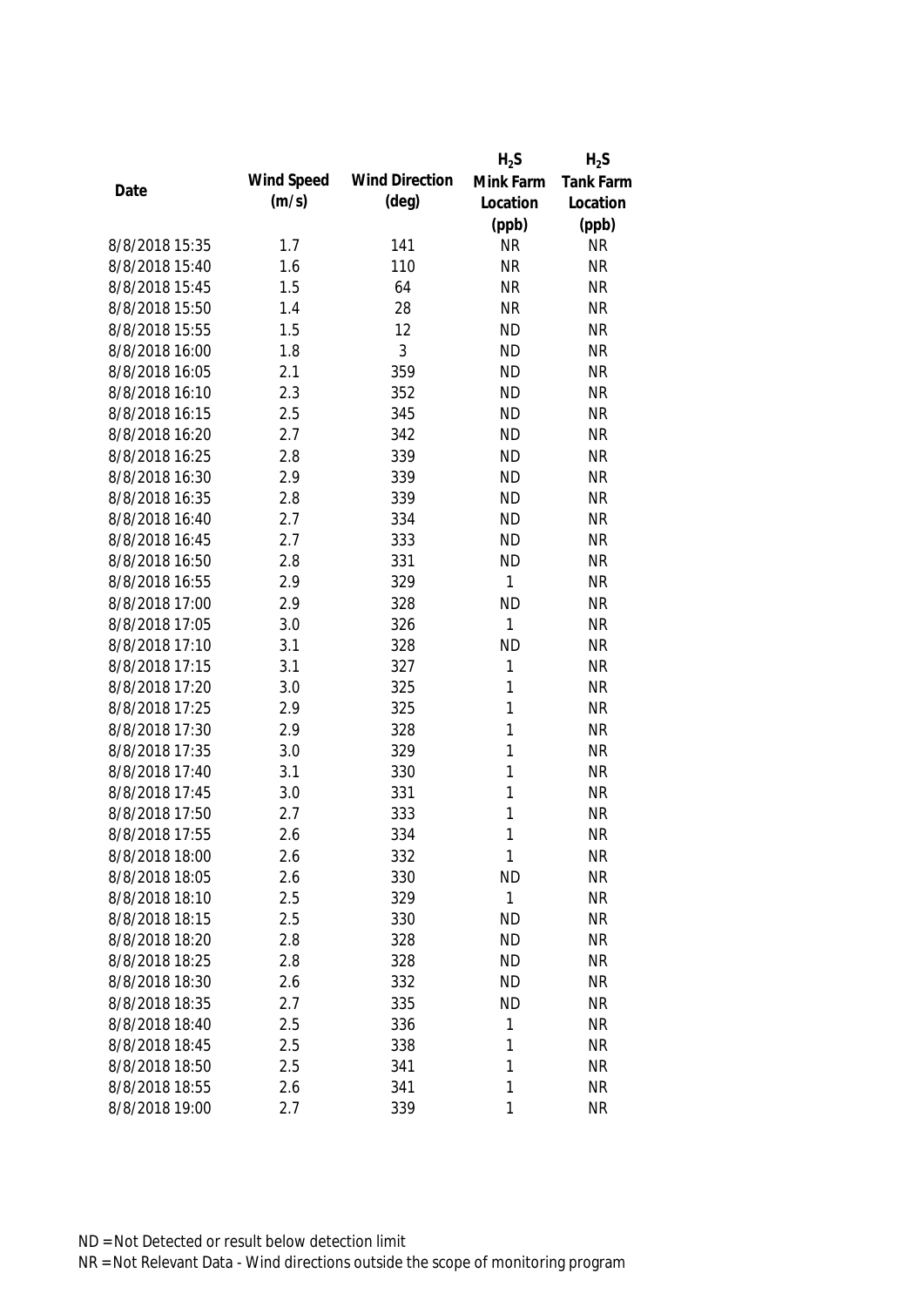|                |            |                       | $H_2S$    | $H_2S$           |
|----------------|------------|-----------------------|-----------|------------------|
| Date           | Wind Speed | <b>Wind Direction</b> | Mink Farm | <b>Tank Farm</b> |
|                | (m/s)      | $(\text{deg})$        | Location  | Location         |
|                |            |                       | (ppb)     | (ppb)            |
| 8/8/2018 19:05 | 2.7        | 339                   | 1         | <b>NR</b>        |
| 8/8/2018 19:10 | 2.8        | 338                   | 1         | <b>NR</b>        |
| 8/8/2018 19:15 | 2.8        | 339                   | 1         | <b>NR</b>        |
| 8/8/2018 19:20 | 2.6        | 340                   | 1         | <b>NR</b>        |
| 8/8/2018 19:25 | 2.4        | 341                   | 1         | <b>NR</b>        |
| 8/8/2018 19:30 | 2.2        | 344                   | 1         | <b>NR</b>        |
| 8/8/2018 19:35 | 2.0        | 347                   | 1         | <b>NR</b>        |
| 8/8/2018 19:40 | 1.7        | 349                   | 1         | <b>NR</b>        |
| 8/8/2018 19:45 | 1.5        | 350                   | 1         | <b>NR</b>        |
| 8/8/2018 19:50 | 1.4        | 350                   | 1         | <b>NR</b>        |
| 8/8/2018 19:55 | 1.3        | 349                   | 1         | <b>NR</b>        |
| 8/8/2018 20:00 | 1.3        | 347                   | 1         | <b>NR</b>        |
| 8/8/2018 20:05 | 1.3        | 342                   | 1         | <b>NR</b>        |
| 8/8/2018 20:10 | 1.2        | 339                   | 1         | <b>NR</b>        |
| 8/8/2018 20:15 | 1.3        | 334                   | 1         | <b>NR</b>        |
| 8/8/2018 20:20 | 1.4        | 329                   | 1         | <b>NR</b>        |
| 8/8/2018 20:25 | 1.4        | 325                   | 1         | <b>NR</b>        |
| 8/8/2018 20:30 | 1.5        | 321                   | 1         | <b>NR</b>        |
| 8/8/2018 20:35 | 1.6        | 320                   | 1         | <b>NR</b>        |
| 8/8/2018 20:40 | 1.9        | 317                   | 1         | <b>NR</b>        |
| 8/8/2018 20:45 | 2.0        | 310                   | 1         | <b>NR</b>        |
| 8/8/2018 20:50 | 2.1        | 307                   | 1         | <b>NR</b>        |
| 8/8/2018 20:55 | 2.2        | 305                   | 1         | <b>NR</b>        |
| 8/8/2018 21:00 | 2.3        | 302                   | 1         | <b>NR</b>        |
| 8/8/2018 21:05 | 2.3        | 297                   | 1         | <b>NR</b>        |
| 8/8/2018 21:10 | 2.3        | 297                   | 1         | <b>NR</b>        |
| 8/8/2018 21:15 | 2.3        | 299                   | 1         | <b>NR</b>        |
| 8/8/2018 21:20 | 2.2        | 298                   | 1         | <b>NR</b>        |
| 8/8/2018 21:25 | 2.2        | 296                   | 1         | <b>NR</b>        |
| 8/8/2018 21:30 | 2.1        | 295                   | <b>ND</b> | <b>NR</b>        |
| 8/8/2018 21:35 | 2.0        | 294                   | <b>ND</b> | <b>NR</b>        |
| 8/8/2018 21:40 | 1.9        | 292                   | 1         | <b>NR</b>        |
| 8/8/2018 21:45 | 2.0        | 292                   | 1         | <b>NR</b>        |
| 8/8/2018 21:50 | 2.0        | 292                   | 1         | <b>NR</b>        |
| 8/8/2018 21:55 | 2.0        | 293                   | 1         | <b>NR</b>        |
| 8/8/2018 22:00 | 2.0        | 293                   | 1         | <b>NR</b>        |
| 8/8/2018 22:05 | 1.9        | 292                   | 1         | <b>NR</b>        |
| 8/8/2018 22:10 | 2.0        | 289                   | 1         | <b>NR</b>        |
| 8/8/2018 22:15 | 2.1        | 290                   | 1         | <b>NR</b>        |
| 8/8/2018 22:20 | 2.0        | 290                   | 1         | <b>NR</b>        |
| 8/8/2018 22:25 | 2.0        | 289                   | 1         | <b>NR</b>        |
| 8/8/2018 22:30 | 2.0        | 288                   | 1         | <b>NR</b>        |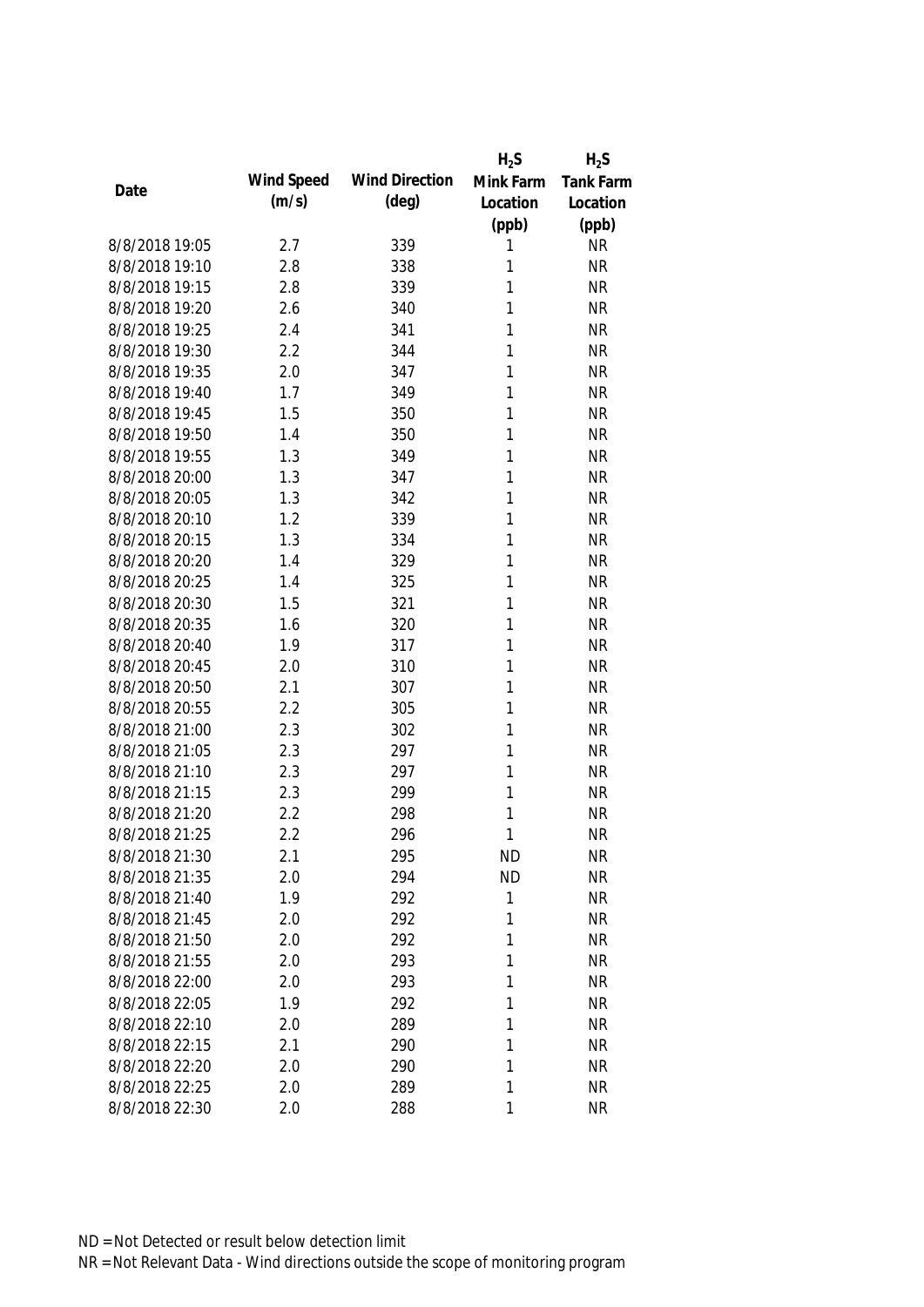|                |            |                       | $H_2S$    | $H_2S$           |
|----------------|------------|-----------------------|-----------|------------------|
| Date           | Wind Speed | <b>Wind Direction</b> | Mink Farm | <b>Tank Farm</b> |
|                | (m/s)      | $(\text{deg})$        | Location  | Location         |
|                |            |                       | (ppb)     | (ppb)            |
| 8/8/2018 22:35 | 1.9        | 289                   | 1         | <b>NR</b>        |
| 8/8/2018 22:40 | 1.8        | 291                   | 1         | <b>NR</b>        |
| 8/8/2018 22:45 | 1.6        | 290                   | 1         | <b>NR</b>        |
| 8/8/2018 22:50 | 1.4        | 285                   | 1         | <b>NR</b>        |
| 8/8/2018 22:55 | 1.4        | 281                   | <b>ND</b> | <b>NR</b>        |
| 8/8/2018 23:00 | 1.2        | 278                   | <b>ND</b> | <b>NR</b>        |
| 8/8/2018 23:05 | 1.2        | 275                   | <b>ND</b> | $\mathbf{1}$     |
| 8/8/2018 23:10 | 1.1        | 273                   | <b>ND</b> | 1                |
| 8/8/2018 23:15 | 1.0        | 269                   | <b>ND</b> | 1                |
| 8/8/2018 23:20 | 1.0        | 269                   | 1         | 1                |
| 8/8/2018 23:25 | 1.0        | 269                   | 1         | 1                |
| 8/8/2018 23:30 | 1.1        | 265                   | 1         | 1                |
| 8/8/2018 23:35 | 1.1        | 262                   | 1         | 1                |
| 8/8/2018 23:40 | 1.2        | 259                   | 1         | 1                |
| 8/8/2018 23:45 | 1.4        | 254                   | 1         | 1                |
| 8/8/2018 23:50 | 1.3        | 248                   | 1         | $\mathbf{1}$     |
| 8/8/2018 23:55 | 1.3        | 243                   | <b>ND</b> | 1                |
| 8/8/2018 24:00 | 1.3        | 239                   | <b>ND</b> | 1                |
| 8/9/2018 00:05 | 1.3        | 235                   | 1         | 1                |
| 8/9/2018 00:10 | 1.3        | 231                   | 1         | 1                |
| 8/9/2018 00:15 | 1.3        | 234                   | 1         | 1                |
| 8/9/2018 00:20 | 1.5        | 239                   | 1         | 1                |
| 8/9/2018 00:25 | 1.6        | 242                   | 1         | 1                |
| 8/9/2018 00:30 | 1.6        | 247                   | <b>ND</b> | 1                |
| 8/9/2018 00:35 | 1.6        | 250                   | <b>ND</b> | $\overline{2}$   |
| 8/9/2018 00:40 | 1.6        | 253                   | <b>ND</b> | $\mathbf{1}$     |
| 8/9/2018 00:45 | 1.6        | 253                   | 1         | 1                |
| 8/9/2018 00:50 | 1.6        | 254                   | <b>ND</b> | 1                |
| 8/9/2018 00:55 | 1.5        | 253                   | <b>ND</b> | 1                |
| 8/9/2018 01:00 | 1.5        | 249                   | 1         | 1                |
| 8/9/2018 01:05 | 1.6        | 245                   | <b>ND</b> | 1                |
| 8/9/2018 01:10 | 1.6        | 244                   | <b>ND</b> | 1                |
| 8/9/2018 01:15 | 1.7        | 242                   | <b>ND</b> | 1                |
| 8/9/2018 01:20 | 1.6        | 239                   | <b>ND</b> | 1                |
| 8/9/2018 01:25 | 1.6        | 237                   | <b>ND</b> | 1                |
| 8/9/2018 01:30 | 1.6        | 235                   | <b>ND</b> | 1                |
| 8/9/2018 01:35 | 1.6        | 238                   | <b>ND</b> | 1                |
| 8/9/2018 01:40 | 1.6        | 238                   | 1         | 1                |
| 8/9/2018 01:45 | 1.6        | 239                   | 1         | 1                |
| 8/9/2018 01:50 | 1.6        | 239                   | <b>ND</b> | 1                |
| 8/9/2018 01:55 | 1.5        | 240                   | <b>ND</b> | $\overline{2}$   |
| 8/9/2018 02:00 | 1.6        | 246                   | <b>ND</b> | $\overline{2}$   |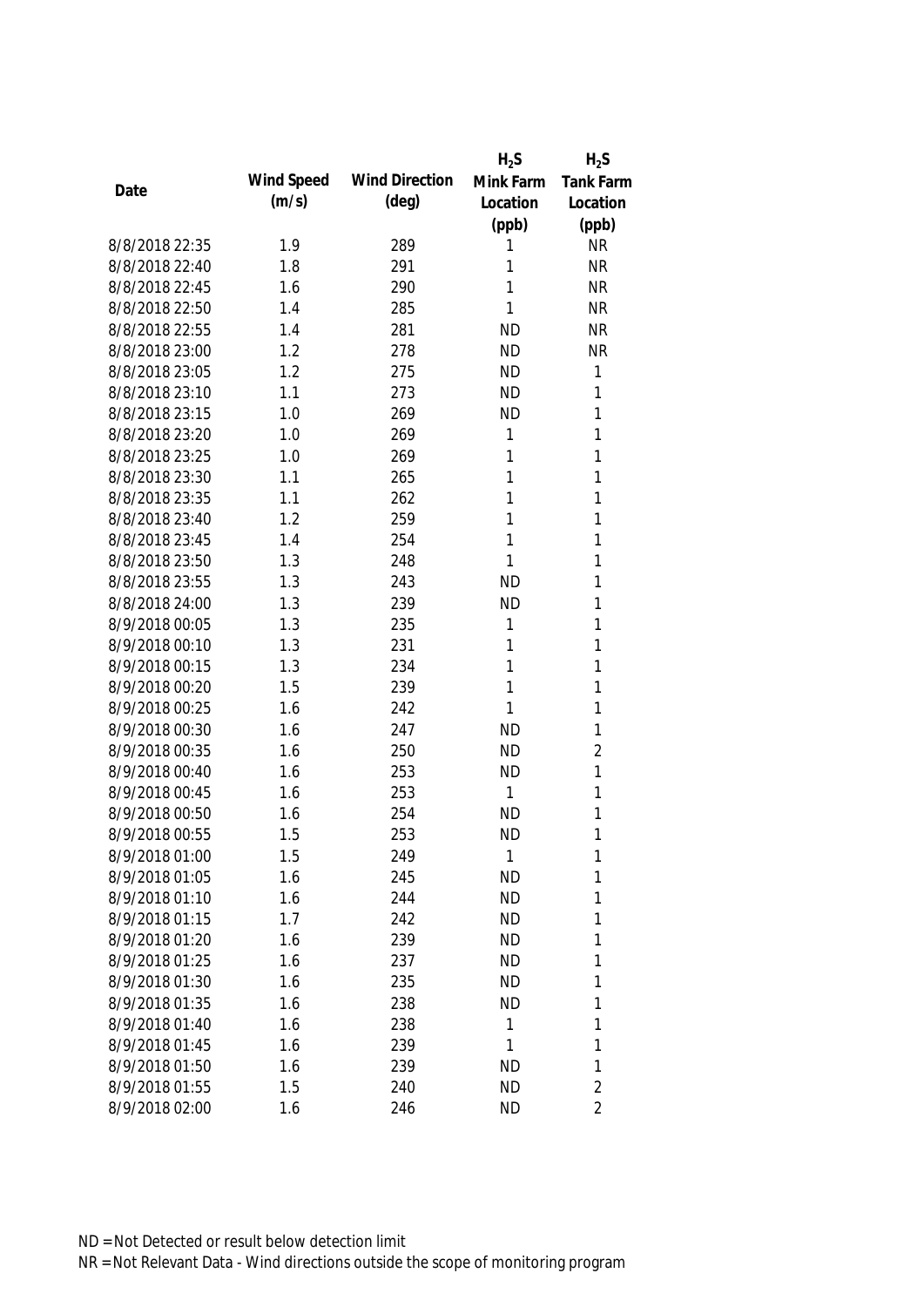|                |            |                       | $H_2S$         | $H_2S$           |
|----------------|------------|-----------------------|----------------|------------------|
| Date           | Wind Speed | <b>Wind Direction</b> | Mink Farm      | <b>Tank Farm</b> |
|                | (m/s)      | $(\text{deg})$        | Location       | Location         |
|                |            |                       | (ppb)          | (ppb)            |
| 8/9/2018 02:05 | 1.4        | 250                   | <b>ND</b>      | 2                |
| 8/9/2018 02:10 | 1.4        | 254                   | <b>ND</b>      | $\overline{2}$   |
| 8/9/2018 02:15 | 1.4        | 258                   | 1              | $\overline{2}$   |
| 8/9/2018 02:20 | 1.5        | 262                   | 1              | $\overline{2}$   |
| 8/9/2018 02:25 | 1.6        | 264                   | 1              | $\overline{2}$   |
| 8/9/2018 02:30 | 1.8        | 262                   | 1              | 1                |
| 8/9/2018 02:35 | 1.9        | 259                   | 1              | 1                |
| 8/9/2018 02:40 | 2.1        | 258                   | 1              | 1                |
| 8/9/2018 02:45 | 2.1        | 256                   | 1              | 1                |
| 8/9/2018 02:50 | 2.1        | 254                   | 1              | 1                |
| 8/9/2018 02:55 | 2.0        | 251                   | 1              | 1                |
| 8/9/2018 03:00 | 1.9        | 252                   | 1              | 1                |
| 8/9/2018 03:05 | 1.9        | 252                   | 1              | 1                |
| 8/9/2018 03:10 | 1.9        | 254                   | 1              | 1                |
| 8/9/2018 03:15 | 1.9        | 255                   | $\overline{2}$ | 1                |
| 8/9/2018 03:20 | 1.9        | 252                   | $\overline{2}$ | 1                |
| 8/9/2018 03:25 | 1.9        | 246                   | 1              | 1                |
| 8/9/2018 03:30 | 1.9        | 233                   | 1              | 1                |
| 8/9/2018 03:35 | 1.8        | 221                   | <b>NR</b>      | 1                |
| 8/9/2018 03:40 | 1.8        | 206                   | <b>NR</b>      | 1                |
| 8/9/2018 03:45 | 1.7        | 197                   | <b>NR</b>      | 1                |
| 8/9/2018 03:50 | 1.7        | 191                   | <b>NR</b>      | 1                |
| 8/9/2018 03:55 | 1.7        | 191                   | <b>NR</b>      | 1                |
| 8/9/2018 04:00 | 1.7        | 193                   | <b>NR</b>      | 1                |
| 8/9/2018 04:05 | 1.9        | 195                   | <b>NR</b>      | 1                |
| 8/9/2018 04:10 | 2.0        | 198                   | <b>NR</b>      | 1                |
| 8/9/2018 04:15 | 2.1        | 198                   | <b>NR</b>      | 1                |
| 8/9/2018 04:20 | 2.1        | 199                   | <b>NR</b>      | 1                |
| 8/9/2018 04:25 | 2.3        | 202                   | <b>NR</b>      | 1                |
| 8/9/2018 04:30 | 2.4        | 205                   | <b>NR</b>      | 1                |
| 8/9/2018 04:35 | 2.4        | 206                   | <b>NR</b>      | 1                |
| 8/9/2018 04:40 | 2.4        | 206                   | <b>NR</b>      | 1                |
| 8/9/2018 04:45 | 2.4        | 207                   | <b>NR</b>      | 1                |
| 8/9/2018 04:50 | 2.5        | 207                   | <b>NR</b>      | 1                |
| 8/9/2018 04:55 | 2.5        | 206                   | <b>NR</b>      | 1                |
| 8/9/2018 05:00 | 2.4        | 203                   | <b>NR</b>      | 1                |
| 8/9/2018 05:05 | 2.3        | 202                   | <b>NR</b>      | 1                |
| 8/9/2018 05:10 | 2.3        | 202                   | <b>NR</b>      | 1                |
| 8/9/2018 05:15 | 2.3        | 202                   | <b>NR</b>      | 1                |
| 8/9/2018 05:20 | 2.2        | 203                   | <b>NR</b>      | 1                |
| 8/9/2018 05:25 | 2.3        | 203                   | <b>NR</b>      | 1                |
| 8/9/2018 05:30 | 2.5        | 206                   | <b>NR</b>      | 1                |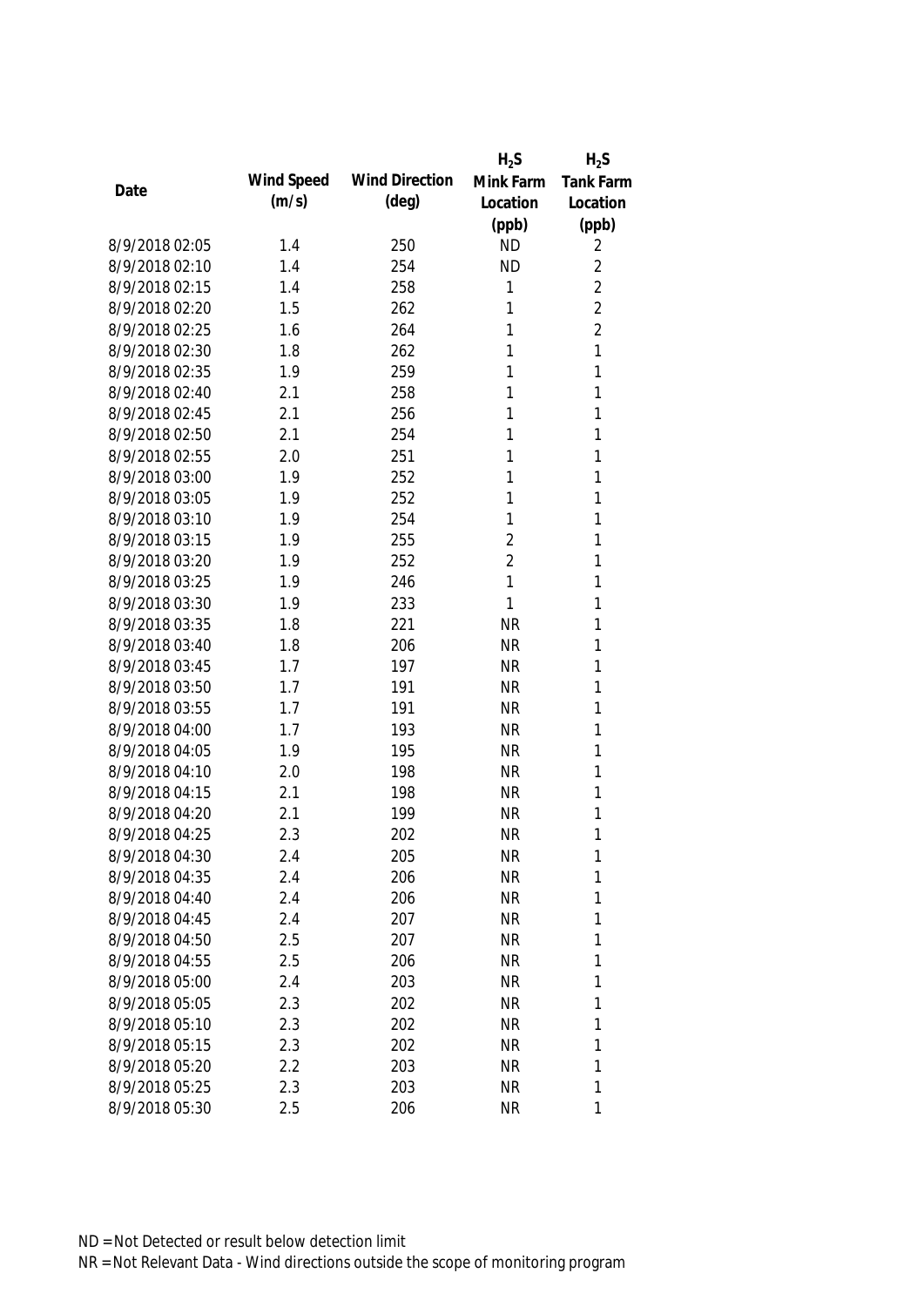|                |            |                       | $H_2S$    | $H_2S$           |
|----------------|------------|-----------------------|-----------|------------------|
|                | Wind Speed | <b>Wind Direction</b> | Mink Farm | <b>Tank Farm</b> |
| Date           | (m/s)      | (deg)                 | Location  | Location         |
|                |            |                       | (ppb)     | (ppb)            |
| 8/9/2018 05:35 | 2.8        | 208                   | <b>NR</b> | 1                |
| 8/9/2018 05:40 | 3.1        | 209                   | <b>NR</b> | 1                |
| 8/9/2018 05:45 | 3.3        | 208                   | <b>NR</b> | 1                |
| 8/9/2018 05:50 | 3.4        | 205                   | <b>NR</b> | 1                |
| 8/9/2018 05:55 | 3.3        | 203                   | <b>NR</b> | 1                |
| 8/9/2018 06:00 | 3.2        | 199                   | <b>NR</b> | 1                |
| 8/9/2018 06:05 | 3.0        | 197                   | <b>NR</b> | $\mathbf{1}$     |
| 8/9/2018 06:10 | 2.7        | 196                   | <b>NR</b> | $\overline{2}$   |
| 8/9/2018 06:15 | 2.6        | 193                   | <b>NR</b> | $\overline{2}$   |
| 8/9/2018 06:20 | 2.6        | 194                   | <b>NR</b> | $\overline{2}$   |
| 8/9/2018 06:25 | 2.7        | 194                   | <b>NR</b> | $\overline{2}$   |
| 8/9/2018 06:30 | 2.8        | 195                   | <b>NR</b> | $\overline{2}$   |
| 8/9/2018 06:35 | 2.9        | 195                   | <b>NR</b> | $\overline{2}$   |
| 8/9/2018 06:40 | 2.9        | 196                   | <b>NR</b> | $\overline{2}$   |
| 8/9/2018 06:45 | 2.8        | 197                   | <b>NR</b> | $\mathbf{1}$     |
| 8/9/2018 06:50 | 2.8        | 198                   | <b>NR</b> | $\mathbf{1}$     |
| 8/9/2018 06:55 | 2.7        | 198                   | <b>NR</b> | $\mathbf{1}$     |
| 8/9/2018 07:00 | 2.7        | 200                   | <b>NR</b> | $\mathbf{1}$     |
| 8/9/2018 07:05 | 2.6        | 202                   | <b>NR</b> | $\mathbf{1}$     |
| 8/9/2018 07:10 | 2.7        | 203                   | <b>NR</b> | $\mathbf{1}$     |
| 8/9/2018 07:15 | 2.7        | 204                   | <b>NR</b> | $\overline{2}$   |
| 8/9/2018 07:20 | 2.7        | 205                   | <b>NR</b> | $\overline{2}$   |
| 8/9/2018 07:25 | 2.7        | 207                   | <b>NR</b> | $\overline{2}$   |
| 8/9/2018 07:30 | 2.7        | 207                   | <b>NR</b> | $\overline{2}$   |
| 8/9/2018 07:35 | 2.7        | 206                   | <b>NR</b> | $\overline{2}$   |
| 8/9/2018 07:40 | 2.7        | 207                   | <b>NR</b> | $\overline{2}$   |
| 8/9/2018 07:45 | 2.5        | 206                   | <b>NR</b> | $\overline{2}$   |
| 8/9/2018 07:50 | 2.5        | 204                   | <b>NR</b> | $\overline{2}$   |
| 8/9/2018 07:55 | 2.6        | 202                   | <b>NR</b> | $\mathbf{1}$     |
| 8/9/2018 08:00 | 2.6        | 204                   | <b>NR</b> | 1                |
| 8/9/2018 08:05 | 2.7        | 204                   | <b>NR</b> | 1                |
| 8/9/2018 08:10 | 2.6        | 204                   | <b>NR</b> | 1                |
| 8/9/2018 08:15 | 2.7        | 206                   | <b>NR</b> | 1                |
| 8/9/2018 08:20 | 2.7        | 210                   | <b>NR</b> | 1                |
| 8/9/2018 08:25 | 2.7        | 214                   | <b>NR</b> | 1                |
| 8/9/2018 08:30 | 2.7        | 214                   | <b>NR</b> | 1                |
| 8/9/2018 08:35 | 2.7        | 216                   | <b>NR</b> | $\overline{2}$   |
| 8/9/2018 08:40 | 2.8        | 217                   | <b>NR</b> | $\overline{2}$   |
| 8/9/2018 08:45 | 2.9        | 218                   | <b>NR</b> | $\overline{2}$   |
| 8/9/2018 08:50 | 3.0        | 218                   | <b>NR</b> | $\overline{2}$   |
| 8/9/2018 08:55 | 3.1        | 220                   | <b>NR</b> | 1                |
| 8/9/2018 09:00 | 3.1        | 219                   | <b>NR</b> | 1                |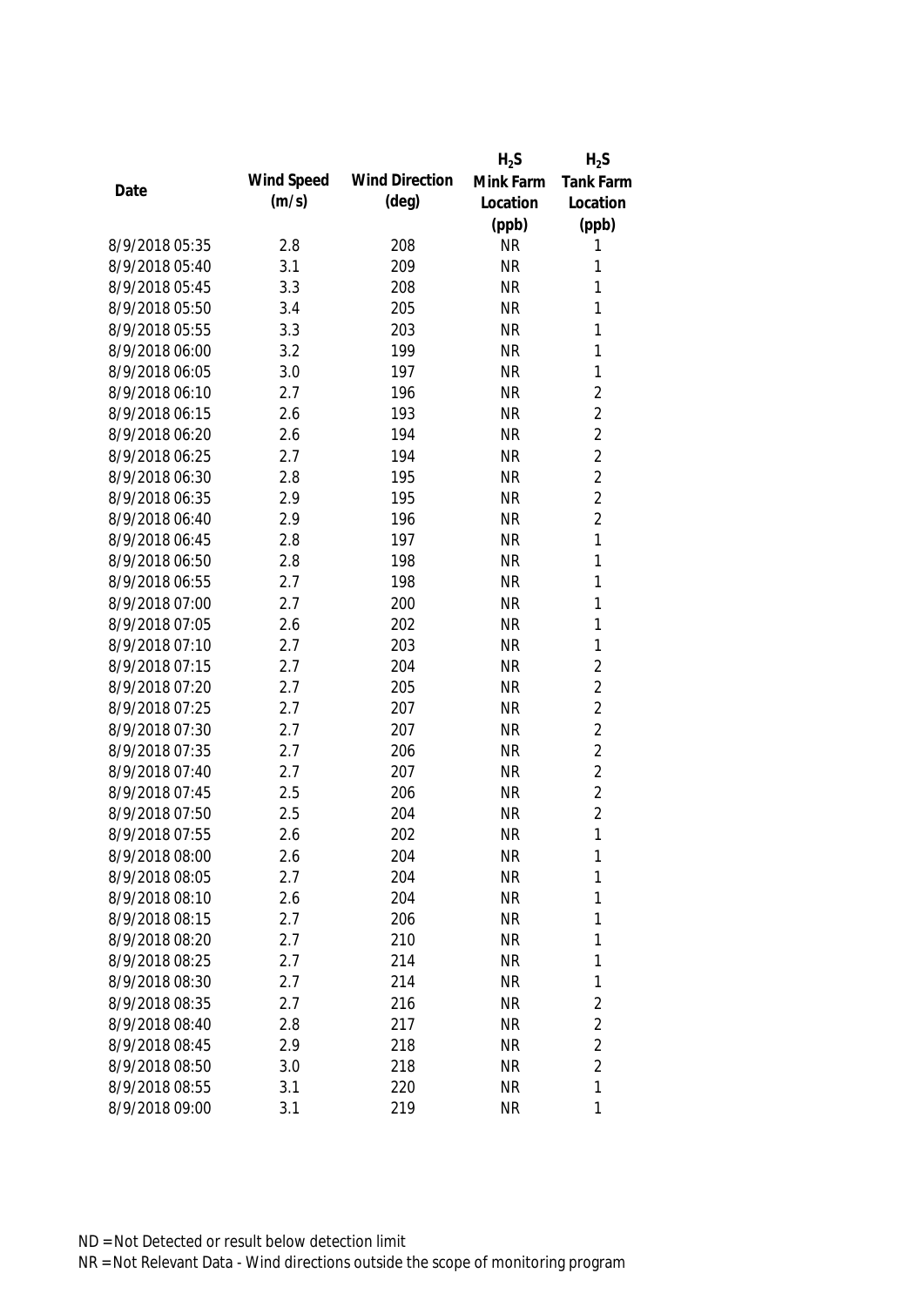|                |            |                       | $H_2S$    | $H_2S$           |
|----------------|------------|-----------------------|-----------|------------------|
| Date           | Wind Speed | <b>Wind Direction</b> | Mink Farm | <b>Tank Farm</b> |
|                | (m/s)      | $(\text{deg})$        | Location  | Location         |
|                |            |                       | (ppb)     | (ppb)            |
| 8/9/2018 09:05 | 3.2        | 222                   | <b>NR</b> | 1                |
| 8/9/2018 09:10 | 3.1        | 222                   | <b>NR</b> | $\overline{2}$   |
| 8/9/2018 09:15 | 3.1        | 223                   | <b>NR</b> | $\overline{2}$   |
| 8/9/2018 09:20 | 3.1        | 222                   | <b>NR</b> | $\overline{2}$   |
| 8/9/2018 09:25 | 3.2        | 221                   | <b>NR</b> | $\overline{2}$   |
| 8/9/2018 09:30 | 3.2        | 222                   | <b>NR</b> | $\overline{2}$   |
| 8/9/2018 09:35 | 3.3        | 219                   | <b>NR</b> | $\overline{2}$   |
| 8/9/2018 09:40 | 3.3        | 220                   | <b>NR</b> | $\mathbf{1}$     |
| 8/9/2018 09:45 | 3.4        | 225                   | <b>NR</b> | 1                |
| 8/9/2018 09:50 | 3.4        | 230                   | 1         | 1                |
| 8/9/2018 09:55 | 3.4        | 235                   | <b>ND</b> | 1                |
| 8/9/2018 10:00 | 3.5        | 237                   | <b>ND</b> | 1                |
| 8/9/2018 10:05 | 3.6        | 243                   | <b>ND</b> | 1                |
| 8/9/2018 10:10 | 3.7        | 248                   | <b>ND</b> | 1                |
| 8/9/2018 10:15 | 3.8        | 247                   | <b>ND</b> | 1                |
| 8/9/2018 10:20 | 3.9        | 245                   | <b>ND</b> | 1                |
| 8/9/2018 10:25 | 3.9        | 246                   | <b>ND</b> | 1                |
| 8/9/2018 10:30 | 3.8        | 247                   | 1         | 1                |
| 8/9/2018 10:35 | 3.7        | 247                   | 1         | 1                |
| 8/9/2018 10:40 | 3.8        | 247                   | 1         | 1                |
| 8/9/2018 10:45 | 3.7        | 249                   | 1         | 1                |
| 8/9/2018 10:50 | 3.7        | 248                   | 1         | 1                |
| 8/9/2018 10:55 | 3.7        | 250                   | 1         | 1                |
| 8/9/2018 11:00 | 3.8        | 250                   | 1         | 1                |
| 8/9/2018 11:05 | 4.0        | 249                   | 1         | 1                |
| 8/9/2018 11:10 | 3.9        | 247                   | <b>ND</b> | 1                |
| 8/9/2018 11:15 | 4.0        | 247                   | <b>ND</b> | 1                |
| 8/9/2018 11:20 | 3.9        | 248                   | <b>ND</b> | 1                |
| 8/9/2018 11:25 | 3.9        | 249                   | <b>ND</b> | 1                |
| 8/9/2018 11:30 | 4.0        | 249                   | <b>ND</b> | 1                |
| 8/9/2018 11:35 | 4.0        | 246                   | <b>ND</b> | 1                |
| 8/9/2018 11:40 | 3.9        | 248                   | <b>ND</b> | 1                |
| 8/9/2018 11:45 | 3.9        | 247                   | <b>ND</b> | 1                |
| 8/9/2018 11:50 | 4.0        | 245                   | 1         | 1                |
| 8/9/2018 11:55 | 4.1        | 242                   | 1         | 1                |
| 8/9/2018 12:00 | 3.7        | 243                   | 1         | 1                |
| 8/9/2018 12:05 | 3.7        | 247                   | 1         | 1                |
| 8/9/2018 12:10 | 3.8        | 247                   | 1         | 1                |
| 8/9/2018 12:15 | 3.8        | 249                   | 1         | 1                |
| 8/9/2018 12:20 | 4.0        | 251                   | 1         | 1                |
| 8/9/2018 12:25 | 3.8        | 251                   | 1         | 1                |
| 8/9/2018 12:30 | 4.1        | 250                   | 1         | 1                |
|                |            |                       |           |                  |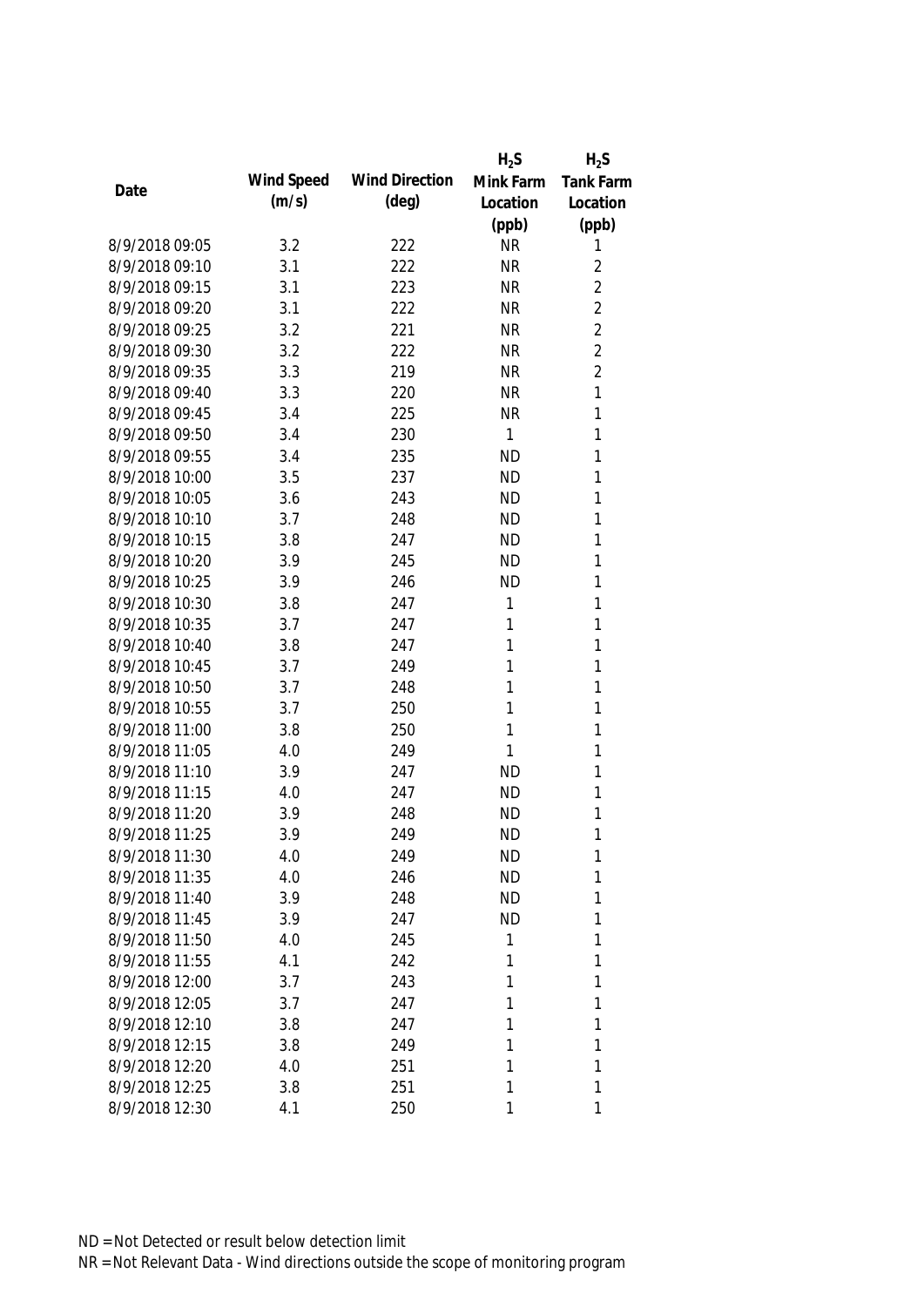|                |            |                       | $H_2S$    | $H_2S$           |
|----------------|------------|-----------------------|-----------|------------------|
| Date           | Wind Speed | <b>Wind Direction</b> | Mink Farm | <b>Tank Farm</b> |
|                | (m/s)      | $(\text{deg})$        | Location  | Location         |
|                |            |                       | (ppb)     | (ppb)            |
| 8/9/2018 12:35 | 4.1        | 252                   | 1         | 1                |
| 8/9/2018 12:40 | 4.2        | 252                   | 1         | 1                |
| 8/9/2018 12:45 | 4.2        | 256                   | 1         | 1                |
| 8/9/2018 12:50 | 3.9        | 262                   | 1         | 1                |
| 8/9/2018 12:55 | 4.0        | 264                   | 1         | 1                |
| 8/9/2018 13:00 | 4.0        | 271                   | 1         | 1                |
| 8/9/2018 13:05 | 4.2        | 271                   | 1         | 1                |
| 8/9/2018 13:10 | 4.1        | 274                   | 1         | 1                |
| 8/9/2018 13:15 | 4.2        | 275                   | 1         | 1                |
| 8/9/2018 13:20 | 4.3        | 273                   | 1         | 1                |
| 8/9/2018 13:25 | 4.3        | 270                   | 1         | 1                |
| 8/9/2018 13:30 | 4.2        | 263                   | 1         | 1                |
| 8/9/2018 13:35 | 4.0        | 260                   | 1         | 1                |
| 8/9/2018 13:40 | 4.1        | 256                   | 1         | 1                |
| 8/9/2018 13:45 | 4.2        | 249                   | 1         | 1                |
| 8/9/2018 13:50 | 4.4        | 242                   | 1         | 1                |
| 8/9/2018 13:55 | 4.4        | 240                   | 1         | 1                |
| 8/9/2018 14:00 | 4.5        | 243                   | 1         | 1                |
| 8/9/2018 14:05 | 4.5        | 245                   | 1         | 1                |
| 8/9/2018 14:10 | 4.5        | 247                   | 1         | 1                |
| 8/9/2018 14:15 | 4.4        | 248                   | 1         | 1                |
| 8/9/2018 14:20 | 4.3        | 251                   | 1         | 1                |
| 8/9/2018 14:25 | 4.4        | 254                   | 1         | 1                |
| 8/9/2018 14:30 | 4.4        | 252                   | 1         | 1                |
| 8/9/2018 14:35 | 4.5        | 250                   | 1         | 1                |
| 8/9/2018 14:40 | 4.6        | 248                   | <b>ND</b> | 1                |
| 8/9/2018 14:45 | 4.5        | 248                   | <b>ND</b> | 1                |
| 8/9/2018 14:50 | 4.5        | 249                   | <b>ND</b> | 1                |
| 8/9/2018 14:55 | 4.4        | 251                   | <b>ND</b> | 1                |
| 8/9/2018 15:00 | 4.7        | 251                   | <b>ND</b> | 1                |
| 8/9/2018 15:05 | 4.7        | 251                   | 1         | 1                |
| 8/9/2018 15:10 | 4.6        | 251                   | 1         | 1                |
| 8/9/2018 15:15 | 5.0        | 251                   | 1         | 1                |
| 8/9/2018 15:20 | 5.2        | 249                   | 1         | 1                |
| 8/9/2018 15:25 | 5.3        | 244                   | <b>ND</b> | 1                |
| 8/9/2018 15:30 | 5.5        | 241                   | <b>ND</b> | 1                |
| 8/9/2018 15:35 | 5.8        | 240                   | <b>ND</b> | 1                |
| 8/9/2018 15:40 | 5.8        | 239                   | <b>ND</b> | 1                |
| 8/9/2018 15:45 | 5.6        | 239                   | 1         | 1                |
| 8/9/2018 15:50 | 5.6        | 241                   | 1         | 1                |
| 8/9/2018 15:55 | 5.5        | 242                   | 1         | 1                |
| 8/9/2018 16:00 | 5.4        | 246                   | 1         | 1                |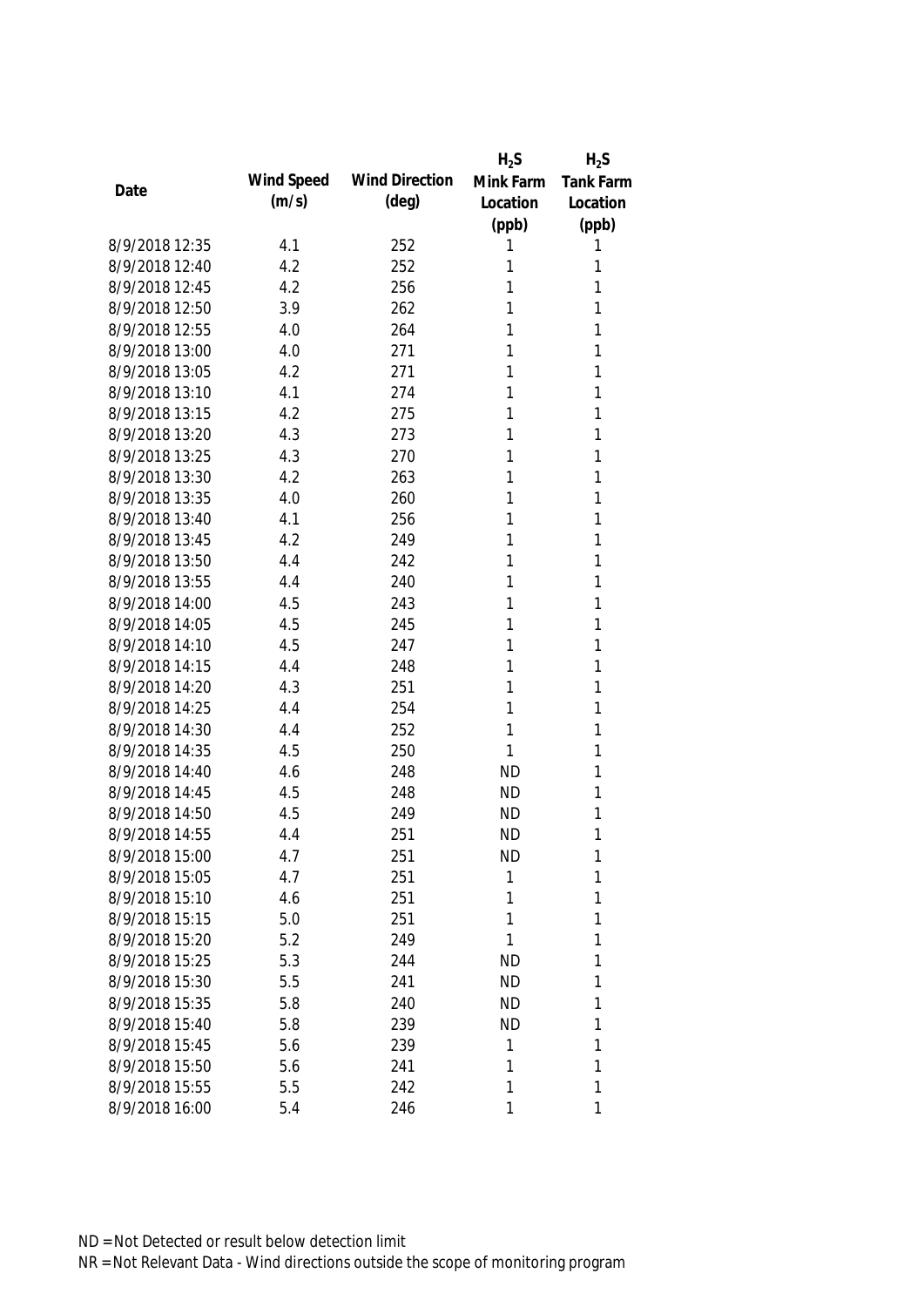|                |            |                       | $H_2S$    | $H_2S$           |
|----------------|------------|-----------------------|-----------|------------------|
| Date           | Wind Speed | <b>Wind Direction</b> | Mink Farm | <b>Tank Farm</b> |
|                | (m/s)      | $(\text{deg})$        | Location  | Location         |
|                |            |                       | (ppb)     | (ppb)            |
| 8/9/2018 16:05 | 5.0        | 246                   | 1         | 1                |
| 8/9/2018 16:10 | 5.1        | 247                   | 1         | 1                |
| 8/9/2018 16:15 | 5.1        | 246                   | 1         | 1                |
| 8/9/2018 16:20 | 5.0        | 245                   | <b>ND</b> | 1                |
| 8/9/2018 16:25 | 5.3        | 247                   | 1         | 1                |
| 8/9/2018 16:30 | 5.2        | 246                   | 1         | 1                |
| 8/9/2018 16:35 | 5.4        | 247                   | <b>ND</b> | 1                |
| 8/9/2018 16:40 | 5.3        | 249                   | <b>ND</b> | 1                |
| 8/9/2018 16:45 | 5.4        | 250                   | <b>ND</b> | 1                |
| 8/9/2018 16:50 | 5.4        | 249                   | 1         | 1                |
| 8/9/2018 16:55 | 5.0        | 253                   | <b>ND</b> | 1                |
| 8/9/2018 17:00 | 4.8        | 254                   | 1         | 1                |
| 8/9/2018 17:05 | 4.5        | 254                   | 1         | 1                |
| 8/9/2018 17:10 | 4.3        | 253                   | 1         | 1                |
| 8/9/2018 17:15 | 4.2        | 255                   | 1         | $\mathbf{1}$     |
| 8/9/2018 17:20 | 3.9        | 258                   | 1         | $\mathbf{1}$     |
| 8/9/2018 17:25 | 4.0        | 256                   | 1         | 1                |
| 8/9/2018 17:30 | 3.8        | 254                   | 1         | 1                |
| 8/9/2018 17:35 | 4.0        | 254                   | <b>ND</b> | 1                |
| 8/9/2018 17:40 | 4.2        | 255                   | <b>ND</b> | 1                |
| 8/9/2018 17:45 | 4.1        | 253                   | 1         | 1                |
| 8/9/2018 17:50 | 4.3        | 251                   | <b>ND</b> | 1                |
| 8/9/2018 17:55 | 4.4        | 252                   | 1         | 1                |
| 8/9/2018 18:00 | 4.4        | 256                   | <b>ND</b> | $\mathbf{1}$     |
| 8/9/2018 18:05 | 4.2        | 260                   | <b>ND</b> | 1                |
| 8/9/2018 18:10 | 4.0        | 266                   | <b>ND</b> | 1                |
| 8/9/2018 18:15 | 4.1        | 269                   | <b>ND</b> | 1                |
| 8/9/2018 18:20 | 4.0        | 270                   | <b>ND</b> | 1                |
| 8/9/2018 18:25 | 3.9        | 271                   | <b>ND</b> | 1                |
| 8/9/2018 18:30 | 4.0        | 272                   | <b>ND</b> | $\overline{2}$   |
| 8/9/2018 18:35 | 4.0        | 271                   | <b>ND</b> | $\overline{2}$   |
| 8/9/2018 18:40 | 3.9        | 267                   | 1         | $\overline{2}$   |
| 8/9/2018 18:45 | 3.8        | 265                   | 1         | 1                |
| 8/9/2018 18:50 | 3.8        | 264                   | 1         | 1                |
| 8/9/2018 18:55 | 3.9        | 263                   | 1         | 1                |
| 8/9/2018 19:00 | 3.9        | 260                   | <b>ND</b> | 1                |
| 8/9/2018 19:05 | 4.1        | 259                   | 1         | 1                |
| 8/9/2018 19:10 | 4.3        | 258                   | 1         | 1                |
| 8/9/2018 19:15 | 4.3        | 257                   | <b>ND</b> | 1                |
| 8/9/2018 19:20 | 4.2        | 257                   | 1         | 1                |
| 8/9/2018 19:25 | 4.1        | 258                   | 1         | 1                |
| 8/9/2018 19:30 | 4.0        | 259                   | 1         | 1                |
|                |            |                       |           |                  |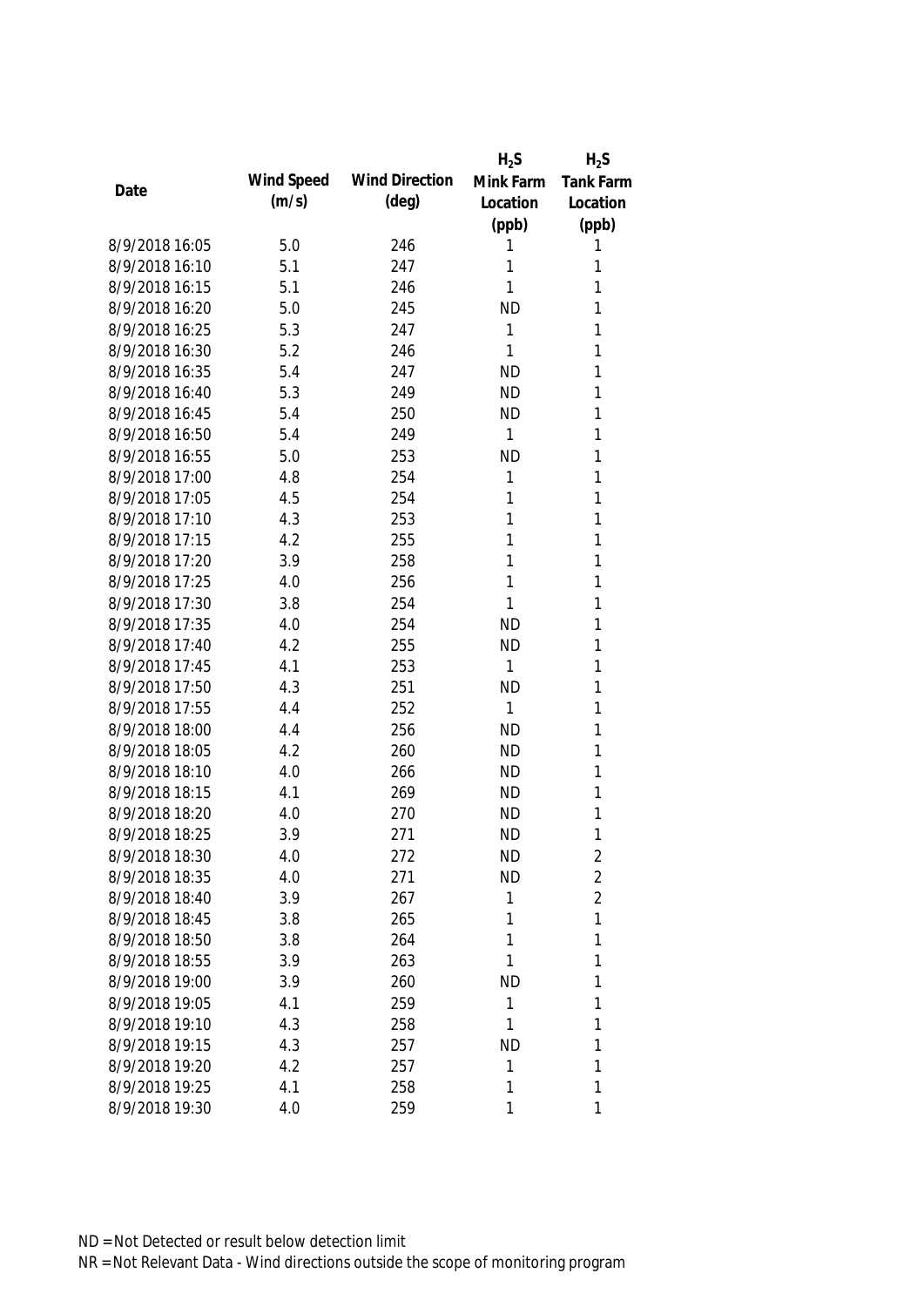|                |            |                       | $H_2S$       | $H_2S$           |
|----------------|------------|-----------------------|--------------|------------------|
|                | Wind Speed | <b>Wind Direction</b> | Mink Farm    | <b>Tank Farm</b> |
| Date           | (m/s)      | $(\text{deg})$        | Location     | Location         |
|                |            |                       | (ppb)        | (ppb)            |
| 8/9/2018 19:35 | 3.6        | 259                   | 1            | 1                |
| 8/9/2018 19:40 | 3.4        | 259                   | 1            | 1                |
| 8/9/2018 19:45 | 3.3        | 260                   | 1            | 1                |
| 8/9/2018 19:50 | 3.1        | 261                   | 1            | 1                |
| 8/9/2018 19:55 | 2.8        | 264                   | 1            | 1                |
| 8/9/2018 20:00 | 2.8        | 272                   | $\mathbf{1}$ | 1                |
| 8/9/2018 20:05 | 3.1        | 288                   | <b>NR</b>    | <b>NR</b>        |
| 8/9/2018 20:10 | 3.1        | 315                   | <b>NR</b>    | <b>NR</b>        |
| 8/9/2018 20:15 | 3.1        | 352                   | <b>NR</b>    | <b>NR</b>        |
| 8/9/2018 20:20 | 3.1        | 17                    | <b>NR</b>    | <b>NR</b>        |
| 8/9/2018 20:25 | 3.2        | 29                    | <b>ND</b>    | <b>NR</b>        |
| 8/9/2018 20:30 | 3.3        | 34                    | <b>ND</b>    | <b>NR</b>        |
| 8/9/2018 20:35 | 2.9        | 30                    | 1            | <b>NR</b>        |
| 8/9/2018 20:40 | 2.7        | 35                    | $\mathbf{1}$ | <b>NR</b>        |
| 8/9/2018 20:45 | 2.5        | 44                    | <b>NR</b>    | <b>NR</b>        |
| 8/9/2018 20:50 | 2.3        | 61                    | <b>NR</b>    | <b>NR</b>        |
| 8/9/2018 20:55 | 2.1        | 101                   | <b>NR</b>    | <b>NR</b>        |
| 8/9/2018 21:00 | 1.6        | 132                   | <b>NR</b>    | <b>NR</b>        |
| 8/9/2018 21:05 | 1.6        | 127                   | <b>NR</b>    | <b>NR</b>        |
| 8/9/2018 21:10 | 1.6        | 118                   | <b>NR</b>    | <b>NR</b>        |
| 8/9/2018 21:15 | 1.5        | 87                    | <b>NR</b>    | <b>NR</b>        |
| 8/9/2018 21:20 | 1.2        | 55                    | <b>NR</b>    | <b>NR</b>        |
| 8/9/2018 21:25 | 1.2        | 41                    | <b>NR</b>    | <b>NR</b>        |
| 8/9/2018 21:30 | 1.4        | 41                    | <b>NR</b>    | <b>NR</b>        |
| 8/9/2018 21:35 | 1.5        | 38                    | $\mathbf{1}$ | <b>NR</b>        |
| 8/9/2018 21:40 | 1.6        | 37                    | 1            | <b>NR</b>        |
| 8/9/2018 21:45 | 1.7        | 39                    | <b>ND</b>    | <b>NR</b>        |
| 8/9/2018 21:50 | 1.9        | 39                    | <b>ND</b>    | <b>NR</b>        |
| 8/9/2018 21:55 | 2.0        | 39                    | <b>ND</b>    | <b>NR</b>        |
| 8/9/2018 22:00 | 2.0        | 43                    | <b>NR</b>    | <b>NR</b>        |
| 8/9/2018 22:05 | 1.9        | 56                    | <b>NR</b>    | <b>NR</b>        |
| 8/9/2018 22:10 | 1.7        | 59                    | <b>NR</b>    | <b>NR</b>        |
| 8/9/2018 22:15 | 1.6        | 54                    | <b>NR</b>    | <b>NR</b>        |
| 8/9/2018 22:20 | 1.4        | 59                    | <b>NR</b>    | <b>NR</b>        |
| 8/9/2018 22:25 | 1.3        | 64                    | <b>NR</b>    | <b>NR</b>        |
| 8/9/2018 22:30 | 1.3        | 61                    | <b>NR</b>    | <b>NR</b>        |
| 8/9/2018 22:35 | 1.2        | 55                    | <b>NR</b>    | <b>NR</b>        |
| 8/9/2018 22:40 | 1.1        | 55                    | <b>NR</b>    | <b>NR</b>        |
| 8/9/2018 22:45 | 1.1        | 53                    | <b>NR</b>    | <b>NR</b>        |
| 8/9/2018 22:50 | 1.0        | 55                    | <b>NR</b>    | <b>NR</b>        |
| 8/9/2018 22:55 | 1.0        | 50                    | <b>NR</b>    | <b>NR</b>        |
| 8/9/2018 23:00 | 1.0        | 49                    | <b>NR</b>    | <b>NR</b>        |
|                |            |                       |              |                  |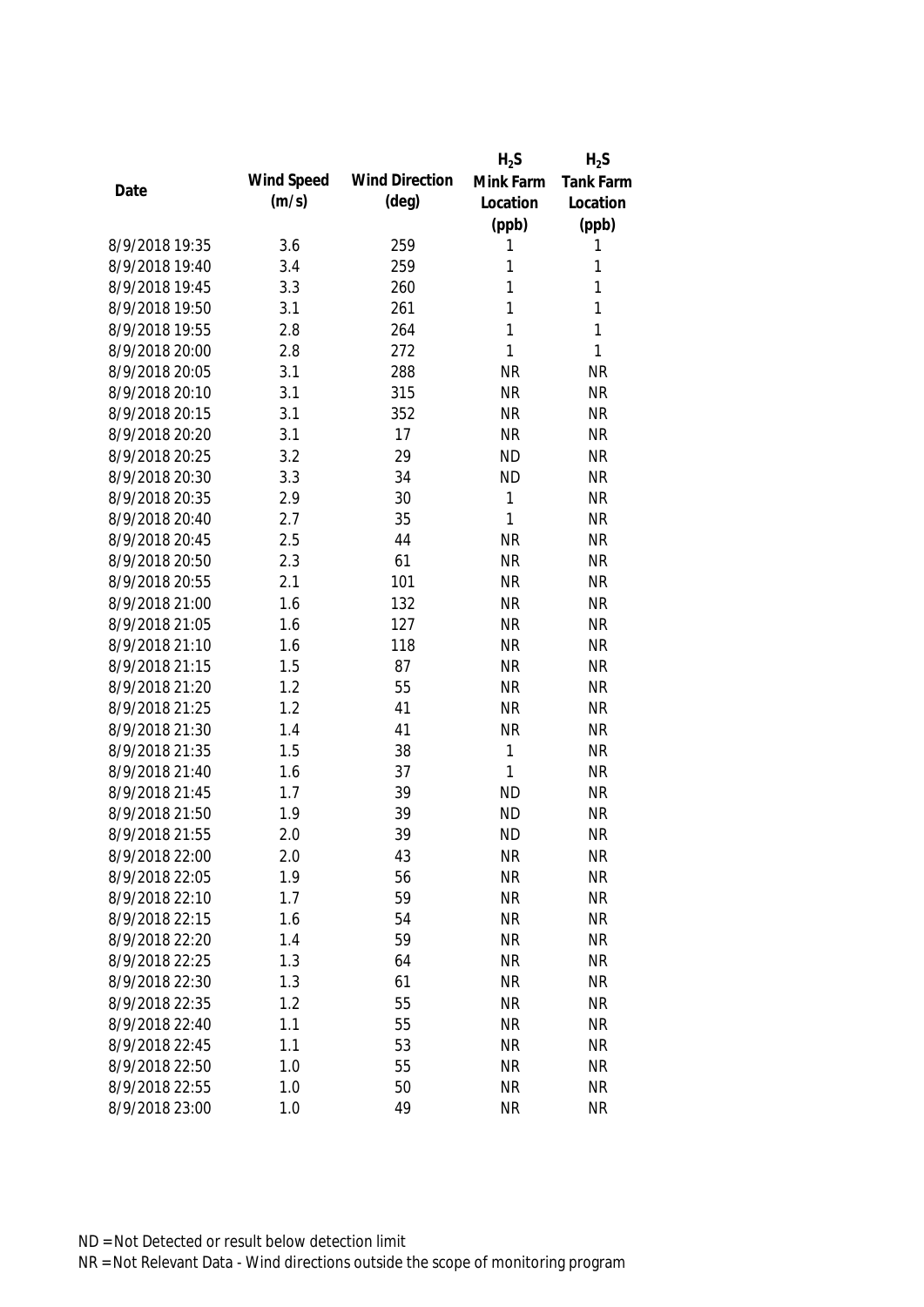|                 |            |                       | $H_2S$    | $H_2S$    |
|-----------------|------------|-----------------------|-----------|-----------|
|                 | Wind Speed | <b>Wind Direction</b> | Mink Farm | Tank Farm |
| Date            | (m/s)      | $(\text{deg})$        | Location  | Location  |
|                 |            |                       | (ppb)     | (ppb)     |
| 8/9/2018 23:05  | 1.0        | 53                    | <b>NR</b> | <b>NR</b> |
| 8/9/2018 23:10  | 1.1        | 62                    | <b>NR</b> | <b>NR</b> |
| 8/9/2018 23:15  | 1.2        | 57                    | <b>NR</b> | <b>NR</b> |
| 8/9/2018 23:20  | 1.5        | 57                    | <b>NR</b> | <b>NR</b> |
| 8/9/2018 23:25  | 1.7        | 73                    | <b>NR</b> | <b>NR</b> |
| 8/9/2018 23:30  | 1.8        | 72                    | <b>NR</b> | <b>NR</b> |
| 8/9/2018 23:35  | 2.0        | 60                    | <b>NR</b> | <b>NR</b> |
| 8/9/2018 23:40  | 2.1        | 53                    | <b>NR</b> | <b>NR</b> |
| 8/9/2018 23:45  | 2.0        | 68                    | <b>NR</b> | <b>NR</b> |
| 8/9/2018 23:50  | 1.7        | 67                    | <b>NR</b> | <b>NR</b> |
| 8/9/2018 23:55  | 1.5        | 66                    | <b>NR</b> | <b>NR</b> |
| 8/9/2018 24:00  | 1.4        | 78                    | <b>NR</b> | <b>NR</b> |
| 8/10/2018 00:05 | 1.3        | 91                    | <b>NR</b> | <b>NR</b> |
| 8/10/2018 00:10 | 1.2        | 92                    | <b>NR</b> | <b>NR</b> |
| 8/10/2018 00:15 | 1.1        | 98                    | <b>NR</b> | <b>NR</b> |
| 8/10/2018 00:20 | 1.1        | 104                   | <b>NR</b> | <b>NR</b> |
| 8/10/2018 00:25 | 1.1        | 104                   | <b>NR</b> | <b>NR</b> |
| 8/10/2018 00:30 | 1.2        | 100                   | <b>NR</b> | <b>NR</b> |
| 8/10/2018 00:35 | 1.5        | 102                   | <b>NR</b> | <b>NR</b> |
| 8/10/2018 00:40 | 1.7        | 109                   | <b>NR</b> | <b>NR</b> |
| 8/10/2018 00:45 | 1.8        | 107                   | <b>NR</b> | <b>NR</b> |
| 8/10/2018 00:50 | 1.8        | 107                   | <b>NR</b> | <b>NR</b> |
| 8/10/2018 00:55 | 1.7        | 112                   | <b>NR</b> | <b>NR</b> |
| 8/10/2018 01:00 | 1.7        | 119                   | <b>NR</b> | <b>NR</b> |
| 8/10/2018 01:05 | 1.6        | 119                   | <b>NR</b> | <b>NR</b> |
| 8/10/2018 01:10 | 1.4        | 119                   | <b>NR</b> | <b>NR</b> |
| 8/10/2018 01:15 | 1.6        | 118                   | <b>NR</b> | <b>NR</b> |
| 8/10/2018 01:20 | 1.9        | 119                   | <b>NR</b> | <b>NR</b> |
| 8/10/2018 01:25 | 2.1        | 119                   | <b>NR</b> | <b>NR</b> |
| 8/10/2018 01:30 | 2.1        | 120                   | <b>NR</b> | <b>NR</b> |
| 8/10/2018 01:35 | 2.1        | 120                   | <b>NR</b> | <b>NR</b> |
| 8/10/2018 01:40 | 2.2        | 120                   | <b>NR</b> | <b>NR</b> |
| 8/10/2018 01:45 | 2.1        | 120                   | <b>NR</b> | <b>NR</b> |
| 8/10/2018 01:50 | 2.0        | 122                   | <b>NR</b> | <b>NR</b> |
| 8/10/2018 01:55 | 1.8        | 126                   | <b>NR</b> | <b>NR</b> |
| 8/10/2018 02:00 | 1.7        | 126                   | <b>NR</b> | <b>NR</b> |
| 8/10/2018 02:05 | 1.6        | 127                   | <b>NR</b> | <b>NR</b> |
| 8/10/2018 02:10 | 1.4        | 128                   | <b>NR</b> | <b>NR</b> |
| 8/10/2018 02:15 | 1.2        | 123                   | <b>NR</b> | <b>NR</b> |
| 8/10/2018 02:20 | 1.3        | 108                   | <b>NR</b> | <b>NR</b> |
| 8/10/2018 02:25 | 1.2        | 90                    | <b>NR</b> | <b>NR</b> |
| 8/10/2018 02:30 | 1.2        | 75                    | <b>NR</b> | <b>NR</b> |
|                 |            |                       |           |           |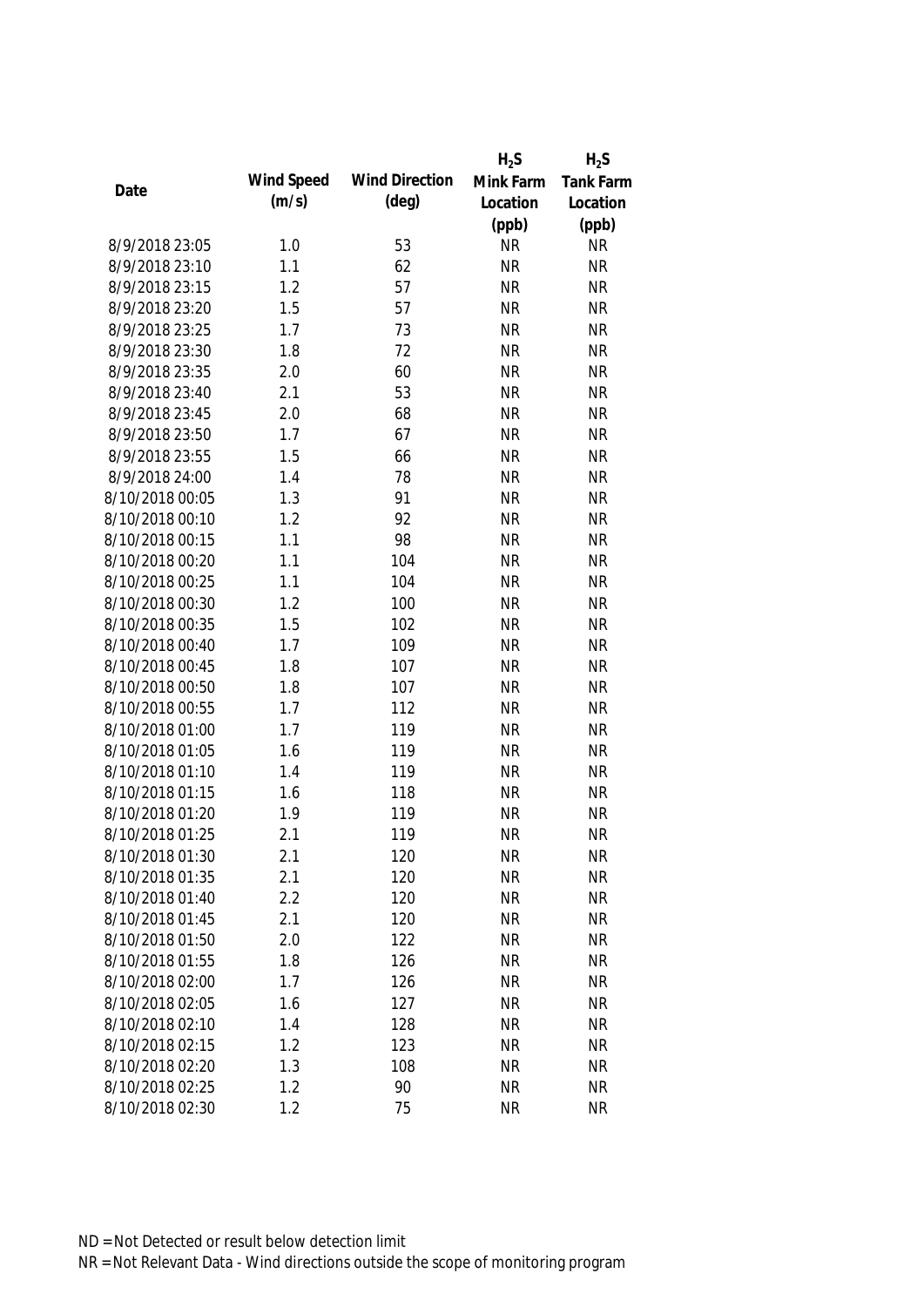|                 |            |                       | $H_2S$    | $H_2S$           |
|-----------------|------------|-----------------------|-----------|------------------|
|                 | Wind Speed | <b>Wind Direction</b> | Mink Farm | <b>Tank Farm</b> |
| Date            | (m/s)      | $(\text{deg})$        | Location  | Location         |
|                 |            |                       | (ppb)     | (ppb)            |
| 8/10/2018 02:35 | 1.2        | 59                    | <b>NR</b> | <b>NR</b>        |
| 8/10/2018 02:40 | 1.3        | 57                    | <b>NR</b> | <b>NR</b>        |
| 8/10/2018 02:45 | 1.3        | 59                    | <b>NR</b> | <b>NR</b>        |
| 8/10/2018 02:50 | 1.1        | 59                    | <b>NR</b> | <b>NR</b>        |
| 8/10/2018 02:55 | 1.0        | 65                    | <b>NR</b> | <b>NR</b>        |
| 8/10/2018 03:00 | 0.8        | 75                    | <b>NR</b> | <b>NR</b>        |
| 8/10/2018 03:05 | 0.6        | 91                    | <b>NR</b> | <b>NR</b>        |
| 8/10/2018 03:10 | 0.4        | 99                    | <b>NR</b> | <b>NR</b>        |
| 8/10/2018 03:15 | 0.3        | 104                   | <b>NR</b> | <b>NR</b>        |
| 8/10/2018 03:20 | 0.4        | 89                    | <b>NR</b> | <b>NR</b>        |
| 8/10/2018 03:25 | 0.3        | 83                    | <b>NR</b> | <b>NR</b>        |
| 8/10/2018 03:30 | 0.3        | 70                    | <b>NR</b> | <b>NR</b>        |
| 8/10/2018 03:35 | 0.3        | 76                    | <b>NR</b> | <b>NR</b>        |
| 8/10/2018 03:40 | 0.4        | 77                    | <b>NR</b> | <b>NR</b>        |
| 8/10/2018 03:45 | 0.4        | 78                    | <b>NR</b> | <b>NR</b>        |
| 8/10/2018 03:50 | 0.3        | 93                    | <b>NR</b> | <b>NR</b>        |
| 8/10/2018 03:55 | 0.3        | 117                   | <b>NR</b> | <b>NR</b>        |
| 8/10/2018 04:00 | 0.3        | 144                   | <b>NR</b> | <b>NR</b>        |
| 8/10/2018 04:05 | 0.4        | 171                   | <b>NR</b> | 1                |
| 8/10/2018 04:10 | 0.6        | 173                   | <b>NR</b> | 1                |
| 8/10/2018 04:15 | 0.8        | 174                   | <b>NR</b> | 1                |
| 8/10/2018 04:20 | 1.1        | 174                   | <b>NR</b> | $\mathbf{1}$     |
| 8/10/2018 04:25 | 1.4        | 174                   | <b>NR</b> | $\mathbf{1}$     |
| 8/10/2018 04:30 | 1.6        | 173                   | <b>NR</b> | $\mathbf{1}$     |
| 8/10/2018 04:35 | 1.5        | 172                   | <b>NR</b> | $\mathbf{1}$     |
| 8/10/2018 04:40 | 1.4        | 165                   | <b>NR</b> | <b>NR</b>        |
| 8/10/2018 04:45 | 1.2        | 155                   | <b>NR</b> | <b>NR</b>        |
| 8/10/2018 04:50 | 1.2        | 121                   | <b>NR</b> | <b>NR</b>        |
| 8/10/2018 04:55 | 1.0        | 85                    | <b>NR</b> | <b>NR</b>        |
| 8/10/2018 05:00 | 0.9        | 62                    | <b>NR</b> | <b>NR</b>        |
| 8/10/2018 05:05 | 1.1        | 54                    | <b>NR</b> | <b>NR</b>        |
| 8/10/2018 05:10 | 1.3        | 53                    | <b>NR</b> | <b>NR</b>        |
| 8/10/2018 05:15 | 1.5        | 51                    | <b>NR</b> | <b>NR</b>        |
| 8/10/2018 05:20 | 1.5        | 49                    | <b>NR</b> | <b>NR</b>        |
| 8/10/2018 05:25 | 1.5        | 49                    | <b>NR</b> | <b>NR</b>        |
| 8/10/2018 05:30 | 1.5        | 47                    | <b>NR</b> | <b>NR</b>        |
| 8/10/2018 05:35 | 1.5        | 46                    | <b>NR</b> | <b>NR</b>        |
| 8/10/2018 05:40 | 1.6        | 45                    | <b>NR</b> | <b>NR</b>        |
| 8/10/2018 05:45 | 1.6        | 45                    | <b>NR</b> | <b>NR</b>        |
|                 |            |                       |           |                  |
| 8/10/2018 05:50 | 1.6        | 45                    | <b>NR</b> | <b>NR</b>        |
| 8/10/2018 05:55 | 1.6        | 45                    | <b>NR</b> | <b>NR</b>        |
| 8/10/2018 06:00 | 1.6        | 45                    | <b>NR</b> | <b>NR</b>        |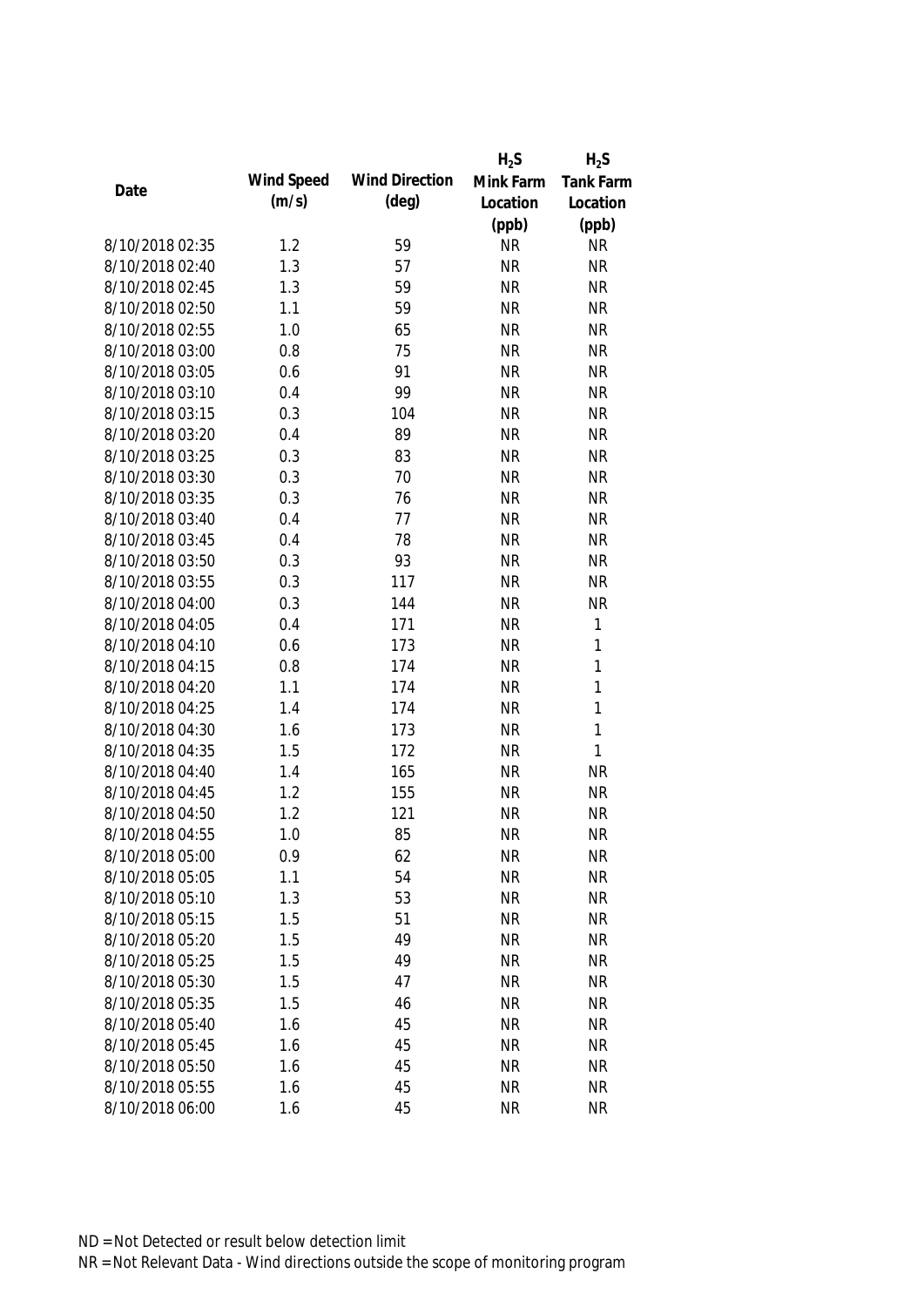|                 |            |                       | $H_2S$       | $H_2S$    |
|-----------------|------------|-----------------------|--------------|-----------|
|                 | Wind Speed | <b>Wind Direction</b> | Mink Farm    | Tank Farm |
| Date            | (m/s)      | $(\text{deg})$        | Location     | Location  |
|                 |            |                       | (ppb)        | (ppb)     |
| 8/10/2018 06:05 | 1.4        | 47                    | <b>NR</b>    | <b>NR</b> |
| 8/10/2018 06:10 | 1.3        | 49                    | <b>NR</b>    | <b>NR</b> |
| 8/10/2018 06:15 | 1.2        | 48                    | <b>NR</b>    | <b>NR</b> |
| 8/10/2018 06:20 | 1.1        | 50                    | <b>NR</b>    | <b>NR</b> |
| 8/10/2018 06:25 | 1.1        | 49                    | <b>NR</b>    | <b>NR</b> |
| 8/10/2018 06:30 | 1.2        | 48                    | <b>NR</b>    | <b>NR</b> |
| 8/10/2018 06:35 | 1.3        | 44                    | <b>NR</b>    | <b>NR</b> |
| 8/10/2018 06:40 | 1.4        | 43                    | <b>NR</b>    | <b>NR</b> |
| 8/10/2018 06:45 | 1.4        | 44                    | <b>NR</b>    | <b>NR</b> |
| 8/10/2018 06:50 | 1.6        | 43                    | <b>NR</b>    | <b>NR</b> |
| 8/10/2018 06:55 | 1.7        | 42                    | <b>NR</b>    | <b>NR</b> |
| 8/10/2018 07:00 | 1.7        | 41                    | <b>NR</b>    | <b>NR</b> |
| 8/10/2018 07:05 | 1.7        | 42                    | <b>NR</b>    | <b>NR</b> |
| 8/10/2018 07:10 | 1.7        | 42                    | <b>NR</b>    | <b>NR</b> |
| 8/10/2018 07:15 | 1.8        | 42                    | <b>NR</b>    | <b>NR</b> |
| 8/10/2018 07:20 | 1.8        | 41                    | <b>NR</b>    | <b>NR</b> |
| 8/10/2018 07:25 | 1.8        | 42                    | <b>NR</b>    | <b>NR</b> |
| 8/10/2018 07:30 | 1.8        | 42                    | <b>NR</b>    | <b>NR</b> |
| 8/10/2018 07:35 | 1.8        | 41                    | <b>NR</b>    | <b>NR</b> |
| 8/10/2018 07:40 | 1.8        | 41                    | <b>NR</b>    | <b>NR</b> |
| 8/10/2018 07:45 | 1.9        | 38                    | $\mathbf{1}$ | <b>NR</b> |
| 8/10/2018 07:50 | 1.8        | 39                    | 1            | <b>NR</b> |
| 8/10/2018 07:55 | 1.7        | 40                    | $\mathbf{1}$ | <b>NR</b> |
| 8/10/2018 08:00 | 1.7        | 41                    | <b>NR</b>    | <b>NR</b> |
| 8/10/2018 08:05 | 1.6        | 42                    | <b>NR</b>    | <b>NR</b> |
| 8/10/2018 08:10 | 1.3        | 43                    | <b>NR</b>    | <b>NR</b> |
| 8/10/2018 08:15 | 1.1        | 46                    | <b>NR</b>    | <b>NR</b> |
| 8/10/2018 08:20 | 1.0        | 51                    | <b>NR</b>    | <b>NR</b> |
| 8/10/2018 08:25 | 1.0        | 52                    | <b>NR</b>    | <b>NR</b> |
| 8/10/2018 08:30 | 1.1        | 51                    | <b>NR</b>    | <b>NR</b> |
| 8/10/2018 08:35 | 1.1        | 53                    | <b>NR</b>    | <b>NR</b> |
| 8/10/2018 08:40 | 1.3        | 54                    | <b>NR</b>    | <b>NR</b> |
| 8/10/2018 08:45 | 1.4        | 49                    | <b>NR</b>    | <b>NR</b> |
| 8/10/2018 08:50 | 1.4        | 44                    | <b>NR</b>    | <b>NR</b> |
| 8/10/2018 08:55 | 1.4        | 41                    | <b>NR</b>    | <b>NR</b> |
| 8/10/2018 09:00 | 1.2        | 37                    | 1            | <b>NR</b> |
| 8/10/2018 09:05 | 1.4        | 30                    | 1            | <b>NR</b> |
| 8/10/2018 09:10 | 1.4        | 24                    | 1            | <b>NR</b> |
| 8/10/2018 09:15 | 1.5        | 31                    | 1            | <b>NR</b> |
| 8/10/2018 09:20 |            |                       | 1            |           |
|                 | 1.5        | 32                    |              | <b>NR</b> |
| 8/10/2018 09:25 | 1.6        | 33                    | 1            | <b>NR</b> |
| 8/10/2018 09:30 | 1.7        | 35                    | 1            | <b>NR</b> |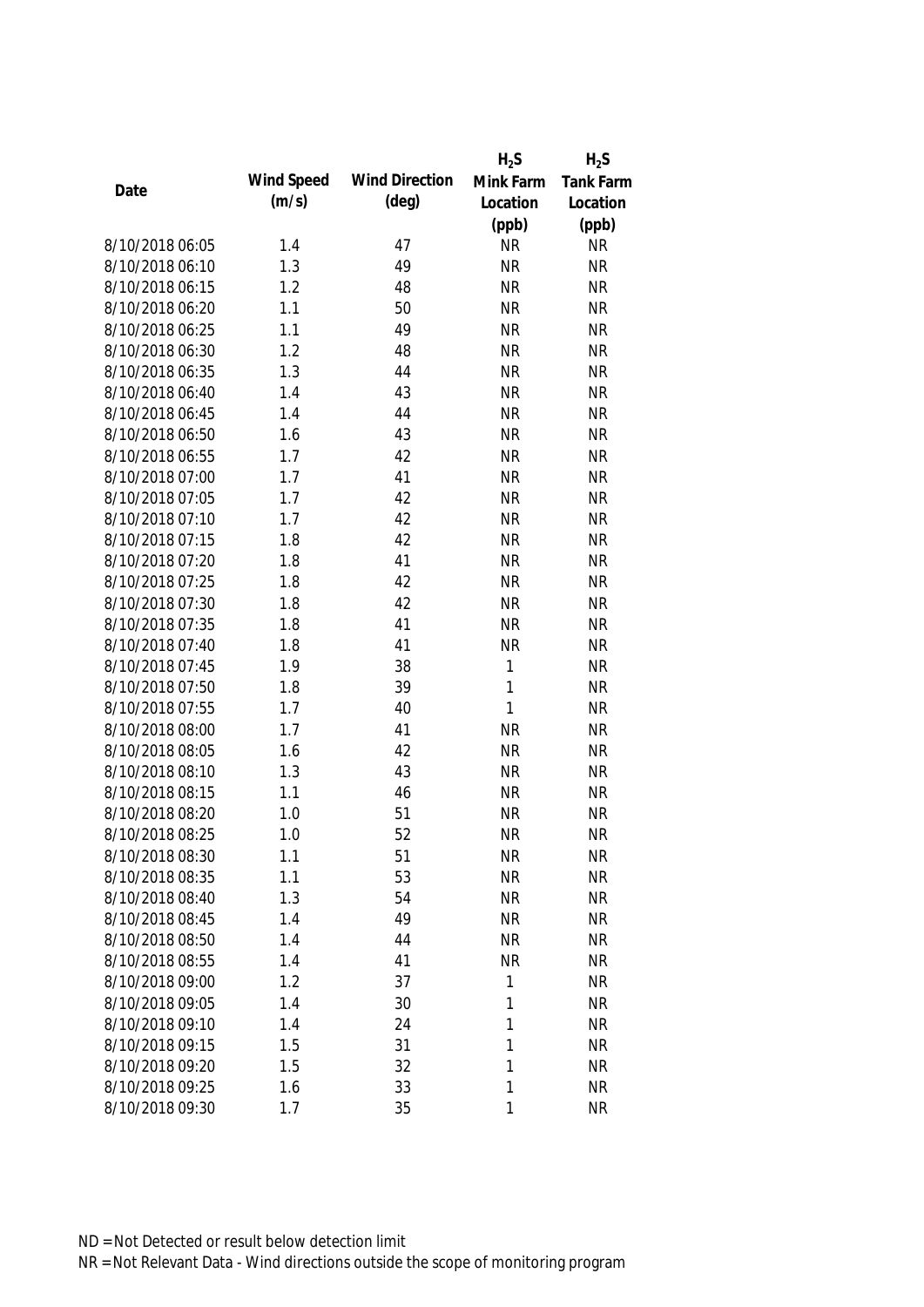|                 |            |                       | $H_2S$       | $H_2S$           |
|-----------------|------------|-----------------------|--------------|------------------|
|                 | Wind Speed | <b>Wind Direction</b> | Mink Farm    | <b>Tank Farm</b> |
| Date            | (m/s)      | $(\text{deg})$        | Location     | Location         |
|                 |            |                       | (ppb)        | (ppb)            |
| 8/10/2018 09:35 | 1.7        | 39                    | 1            | <b>NR</b>        |
| 8/10/2018 09:40 | 1.6        | 46                    | <b>NR</b>    | <b>NR</b>        |
| 8/10/2018 09:45 | 1.5        | 51                    | <b>NR</b>    | <b>NR</b>        |
| 8/10/2018 09:50 | 1.5        | 49                    | <b>NR</b>    | <b>NR</b>        |
| 8/10/2018 09:55 | 1.4        | 53                    | <b>NR</b>    | <b>NR</b>        |
| 8/10/2018 10:00 | 1.6        | 55                    | <b>NR</b>    | <b>NR</b>        |
| 8/10/2018 10:05 | 1.7        | 54                    | <b>NR</b>    | <b>NR</b>        |
| 8/10/2018 10:10 | 1.7        | 51                    | <b>NR</b>    | <b>NR</b>        |
| 8/10/2018 10:15 | 1.7        | 48                    | <b>NR</b>    | <b>NR</b>        |
| 8/10/2018 10:20 | 1.8        | 51                    | <b>NR</b>    | <b>NR</b>        |
| 8/10/2018 10:25 | 1.9        | 48                    | <b>NR</b>    | <b>NR</b>        |
| 8/10/2018 10:30 | 1.9        | 46                    | <b>NR</b>    | <b>NR</b>        |
| 8/10/2018 10:35 | 1.9        | 47                    | <b>NR</b>    | <b>NR</b>        |
| 8/10/2018 10:40 | 2.0        | 45                    | <b>NR</b>    | <b>NR</b>        |
| 8/10/2018 10:45 | 2.0        | 43                    | <b>NR</b>    | <b>NR</b>        |
| 8/10/2018 10:50 | 2.0        | 41                    | <b>NR</b>    | <b>NR</b>        |
| 8/10/2018 10:55 | 2.2        | 38                    | $\mathbf{1}$ | <b>NR</b>        |
| 8/10/2018 11:00 | 2.2        | 36                    | $\mathbf{1}$ | <b>NR</b>        |
| 8/10/2018 11:05 | 2.1        | 36                    | 1            | <b>NR</b>        |
| 8/10/2018 11:10 | 2.0        | 41                    | <b>NR</b>    | <b>NR</b>        |
| 8/10/2018 11:15 | 2.2        | 41                    | <b>NR</b>    | <b>NR</b>        |
| 8/10/2018 11:20 | 2.3        | 39                    | 1            | <b>NR</b>        |
| 8/10/2018 11:25 | 2.1        | 42                    | <b>NR</b>    | <b>NR</b>        |
| 8/10/2018 11:30 | 2.2        | 45                    | <b>NR</b>    | <b>NR</b>        |
| 8/10/2018 11:35 | 2.1        | 43                    | <b>NR</b>    | <b>NR</b>        |
| 8/10/2018 11:40 | 2.2        | 43                    | <b>NR</b>    | <b>NR</b>        |
| 8/10/2018 11:45 | 2.1        | 45                    | <b>NR</b>    | <b>NR</b>        |
| 8/10/2018 11:50 | 2.0        | 47                    | <b>NR</b>    | <b>NR</b>        |
| 8/10/2018 11:55 | 2.1        | 49                    | <b>NR</b>    | <b>NR</b>        |
| 8/10/2018 12:00 | 2.1        | 48                    | <b>NR</b>    | <b>NR</b>        |
| 8/10/2018 12:05 | 2.2        | 50                    | <b>NR</b>    | <b>NR</b>        |
| 8/10/2018 12:10 | 2.2        | 47                    | <b>NR</b>    | <b>NR</b>        |
| 8/10/2018 12:15 | 2.3        | 44                    | <b>NR</b>    | <b>NR</b>        |
| 8/10/2018 12:20 | 2.3        | 45                    | <b>NR</b>    | <b>NR</b>        |
| 8/10/2018 12:25 | 2.3        | 46                    | <b>NR</b>    | <b>NR</b>        |
| 8/10/2018 12:30 | 2.3        | 47                    | <b>NR</b>    | <b>NR</b>        |
| 8/10/2018 12:35 | 2.2        | 49                    | <b>NR</b>    | <b>NR</b>        |
| 8/10/2018 12:40 | 2.5        | 42                    | <b>NR</b>    | <b>NR</b>        |
| 8/10/2018 12:45 | 2.6        | 39                    | <b>ND</b>    | <b>NR</b>        |
| 8/10/2018 12:50 | 2.8        | 37                    | <b>ND</b>    | <b>NR</b>        |
| 8/10/2018 12:55 | 3.0        | 34                    | <b>ND</b>    | <b>NR</b>        |
| 8/10/2018 13:00 | 3.1        | 34                    | <b>ND</b>    | <b>NR</b>        |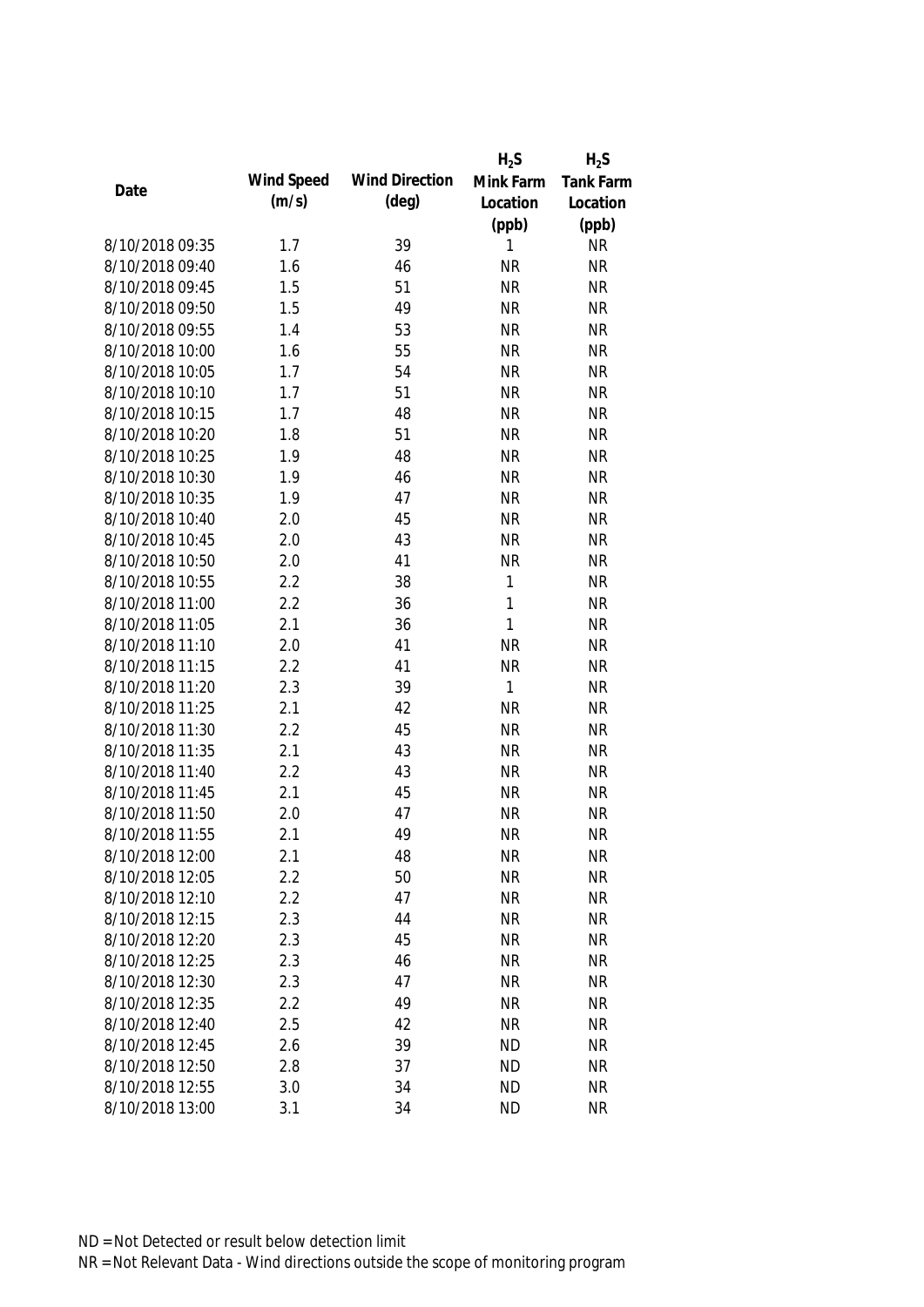|                 |            |                       | $H_2S$       | $H_2S$           |
|-----------------|------------|-----------------------|--------------|------------------|
|                 | Wind Speed | <b>Wind Direction</b> | Mink Farm    | <b>Tank Farm</b> |
| Date            | (m/s)      | $(\text{deg})$        | Location     | Location         |
|                 |            |                       | (ppb)        | (ppb)            |
| 8/10/2018 13:05 | 3.2        | 29                    | <b>ND</b>    | <b>NR</b>        |
| 8/10/2018 13:10 | 3.2        | 30                    | <b>ND</b>    | <b>NR</b>        |
| 8/10/2018 13:15 | 2.8        | 33                    | 1            | <b>NR</b>        |
| 8/10/2018 13:20 | 2.8        | 33                    | <b>ND</b>    | <b>NR</b>        |
| 8/10/2018 13:25 | 2.9        | 31                    | <b>ND</b>    | <b>NR</b>        |
| 8/10/2018 13:30 | 2.8        | 33                    | <b>ND</b>    | <b>NR</b>        |
| 8/10/2018 13:35 | 2.6        | 34                    | <b>ND</b>    | <b>NR</b>        |
| 8/10/2018 13:40 | 2.6        | 31                    | <b>ND</b>    | <b>NR</b>        |
| 8/10/2018 13:45 | 2.8        | 28                    | <b>ND</b>    | <b>NR</b>        |
| 8/10/2018 13:50 | 2.8        | 29                    | 1            | <b>NR</b>        |
| 8/10/2018 13:55 | 2.8        | 30                    | 1            | <b>NR</b>        |
| 8/10/2018 14:00 | 2.9        | 27                    | 1            | <b>NR</b>        |
| 8/10/2018 14:05 | 3.0        | 28                    | 1            | <b>NR</b>        |
| 8/10/2018 14:10 | 2.9        | 33                    | 1            | <b>NR</b>        |
| 8/10/2018 14:15 | 2.9        | 35                    | 1            | <b>NR</b>        |
| 8/10/2018 14:20 | 3.1        | 31                    | $\mathbf{1}$ | <b>NR</b>        |
| 8/10/2018 14:25 | 3.0        | 35                    | 1            | <b>NR</b>        |
| 8/10/2018 14:30 | 3.2        | 33                    | 1            | <b>NR</b>        |
| 8/10/2018 14:35 | 3.3        | 34                    | 1            | <b>NR</b>        |
| 8/10/2018 14:40 | 3.5        | 32                    | 1            | <b>NR</b>        |
| 8/10/2018 14:45 | 3.7        | 29                    | 1            | <b>NR</b>        |
| 8/10/2018 14:50 | 3.7        | 29                    | <b>ND</b>    | <b>NR</b>        |
| 8/10/2018 14:55 | 3.9        | 25                    | 1            | <b>NR</b>        |
| 8/10/2018 15:00 | 3.8        | 27                    | <b>ND</b>    | <b>NR</b>        |
| 8/10/2018 15:05 | 3.8        | 29                    | <b>ND</b>    | <b>NR</b>        |
| 8/10/2018 15:10 | 3.7        | 28                    | <b>ND</b>    | <b>NR</b>        |
| 8/10/2018 15:15 | 3.6        | 29                    | <b>ND</b>    | <b>NR</b>        |
| 8/10/2018 15:20 | 3.6        | 28                    | <b>ND</b>    | <b>NR</b>        |
| 8/10/2018 15:25 | 3.8        | 27                    | <b>ND</b>    | <b>NR</b>        |
| 8/10/2018 15:30 | 3.9        | 26                    | <b>ND</b>    | <b>NR</b>        |
| 8/10/2018 15:35 | 3.9        | 23                    | <b>ND</b>    | <b>NR</b>        |
| 8/10/2018 15:40 | 4.0        | 24                    | <b>ND</b>    | <b>NR</b>        |
| 8/10/2018 15:45 | 4.0        | 24                    | 1            | <b>NR</b>        |
| 8/10/2018 15:50 | 4.1        | 25                    | 1            | <b>NR</b>        |
| 8/10/2018 15:55 | 4.0        | 26                    | 1            | <b>NR</b>        |
| 8/10/2018 16:00 | 4.0        | 26                    | 1            | <b>NR</b>        |
| 8/10/2018 16:05 | 3.9        | 28                    | <b>ND</b>    | <b>NR</b>        |
| 8/10/2018 16:10 | 3.9        | 27                    | <b>ND</b>    | <b>NR</b>        |
| 8/10/2018 16:15 | 3.9        | 29                    | <b>ND</b>    | <b>NR</b>        |
| 8/10/2018 16:20 | 3.8        | 31                    | <b>ND</b>    | <b>NR</b>        |
| 8/10/2018 16:25 | 3.7        | 31                    | <b>ND</b>    | <b>NR</b>        |
|                 |            |                       |              |                  |
| 8/10/2018 16:30 | 3.6        | 34                    | <b>ND</b>    | <b>NR</b>        |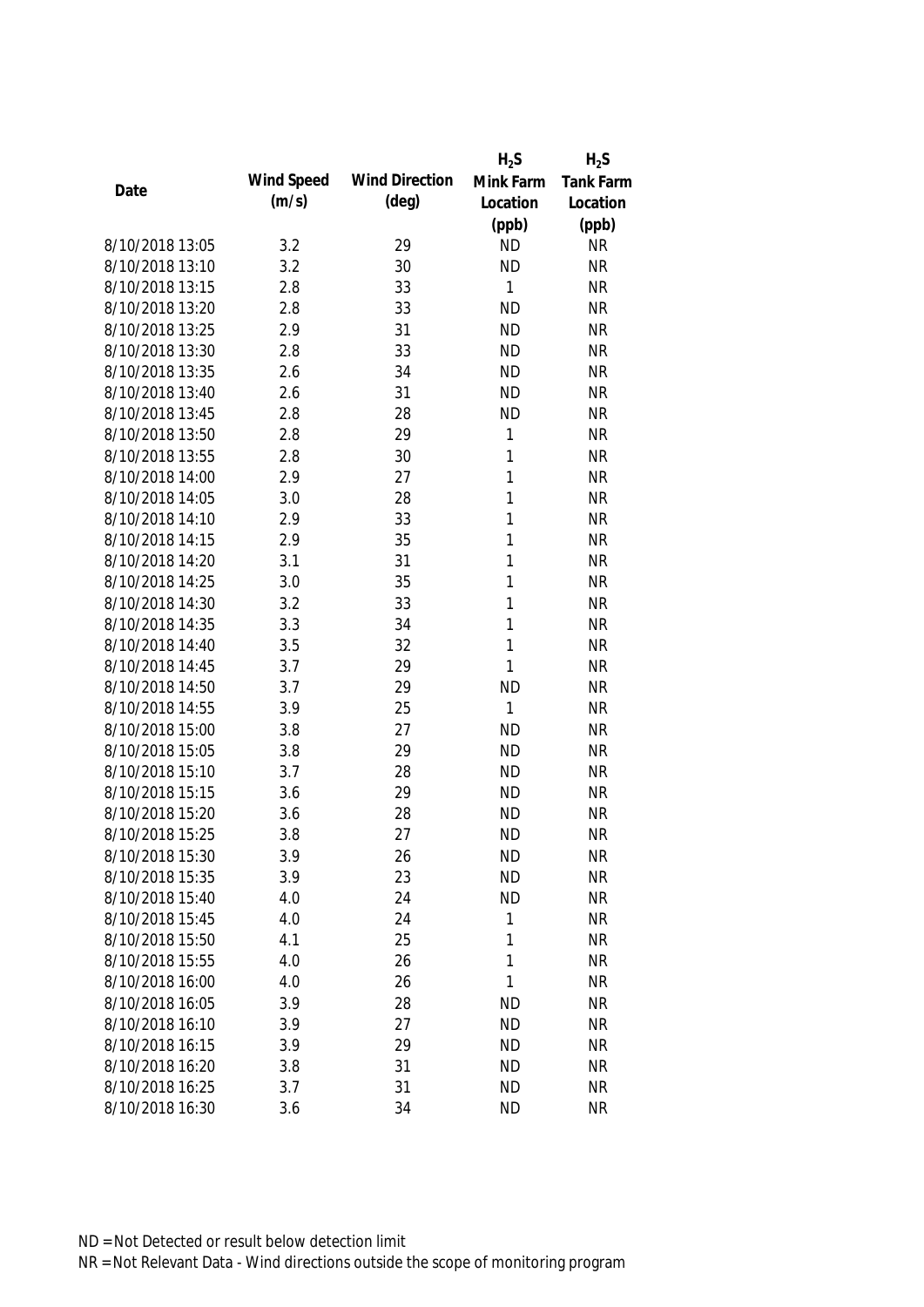|                 |            |                       | $H_2S$       | $H_2S$           |
|-----------------|------------|-----------------------|--------------|------------------|
|                 | Wind Speed | <b>Wind Direction</b> | Mink Farm    | <b>Tank Farm</b> |
| Date            | (m/s)      | $(\text{deg})$        | Location     | Location         |
|                 |            |                       | (ppb)        | (ppb)            |
| 8/10/2018 16:35 | 3.6        | 35                    | <b>ND</b>    | <b>NR</b>        |
| 8/10/2018 16:40 | 3.7        | 37                    | <b>ND</b>    | <b>NR</b>        |
| 8/10/2018 16:45 | 3.6        | 36                    | <b>ND</b>    | <b>NR</b>        |
| 8/10/2018 16:50 | 3.6        | 37                    | 1            | <b>NR</b>        |
| 8/10/2018 16:55 | 3.6        | 40                    | 1            | <b>NR</b>        |
| 8/10/2018 17:00 | 3.6        | 38                    | 1            | <b>NR</b>        |
| 8/10/2018 17:05 | 3.5        | 37                    | 1            | <b>NR</b>        |
| 8/10/2018 17:10 | 3.5        | 35                    | 1            | <b>NR</b>        |
| 8/10/2018 17:15 | 3.6        | 34                    | $\mathbf{1}$ | <b>NR</b>        |
| 8/10/2018 17:20 | 3.7        | 32                    | 1            | <b>NR</b>        |
| 8/10/2018 17:25 | 3.5        | 31                    | 1            | <b>NR</b>        |
| 8/10/2018 17:30 | 3.6        | 31                    | 1            | <b>NR</b>        |
| 8/10/2018 17:35 | 3.6        | 31                    | 1            | <b>NR</b>        |
| 8/10/2018 17:40 | 3.9        | 31                    | <b>ND</b>    | <b>NR</b>        |
| 8/10/2018 17:45 | 3.9        | 30                    | <b>ND</b>    | <b>NR</b>        |
| 8/10/2018 17:50 | 4.0        | 29                    | 1            | <b>NR</b>        |
| 8/10/2018 17:55 | 4.2        | 26                    | <b>ND</b>    | <b>NR</b>        |
| 8/10/2018 18:00 | 4.3        | 25                    | <b>ND</b>    | <b>NR</b>        |
| 8/10/2018 18:05 | 4.4        | 24                    | <b>ND</b>    | <b>NR</b>        |
| 8/10/2018 18:10 | 4.2        | 25                    | 1            | <b>NR</b>        |
| 8/10/2018 18:15 | 4.0        | 26                    | <b>ND</b>    | <b>NR</b>        |
| 8/10/2018 18:20 | 3.9        | 27                    | <b>ND</b>    | <b>NR</b>        |
| 8/10/2018 18:25 | 3.9        | 29                    | 1            | <b>NR</b>        |
| 8/10/2018 18:30 | 3.8        | 30                    | 1            | <b>NR</b>        |
| 8/10/2018 18:35 | 3.7        | 30                    | <b>ND</b>    | <b>NR</b>        |
| 8/10/2018 18:40 | 3.7        | 30                    | 1            | <b>NR</b>        |
| 8/10/2018 18:45 | 3.7        | 28                    | <b>ND</b>    | <b>NR</b>        |
| 8/10/2018 18:50 | 3.6        | 27                    | <b>ND</b>    | <b>NR</b>        |
| 8/10/2018 18:55 | 3.4        | 24                    | <b>ND</b>    | <b>NR</b>        |
| 8/10/2018 19:00 | 3.3        | 24                    | <b>ND</b>    | <b>NR</b>        |
| 8/10/2018 19:05 | 3.1        | 23                    | <b>ND</b>    | <b>NR</b>        |
| 8/10/2018 19:10 | 2.8        | 21                    | <b>ND</b>    | <b>NR</b>        |
| 8/10/2018 19:15 | 2.7        | 23                    | <b>ND</b>    | <b>NR</b>        |
| 8/10/2018 19:20 | 2.5        | 24                    | 1            | <b>NR</b>        |
| 8/10/2018 19:25 | 2.4        | 26                    | 1            | <b>NR</b>        |
| 8/10/2018 19:30 | 2.2        | 28                    | 1            | <b>NR</b>        |
| 8/10/2018 19:35 | 2.2        | 29                    | 1            | <b>NR</b>        |
| 8/10/2018 19:40 | 2.2        | 30                    | 1            | <b>NR</b>        |
| 8/10/2018 19:45 | 2.2        | 30                    | 1            | <b>NR</b>        |
| 8/10/2018 19:50 | 2.3        | 30                    | 1            | <b>NR</b>        |
| 8/10/2018 19:55 | 2.3        | 30                    | 1            | <b>NR</b>        |
| 8/10/2018 20:00 | 2.4        | 28                    | <b>ND</b>    | <b>NR</b>        |
|                 |            |                       |              |                  |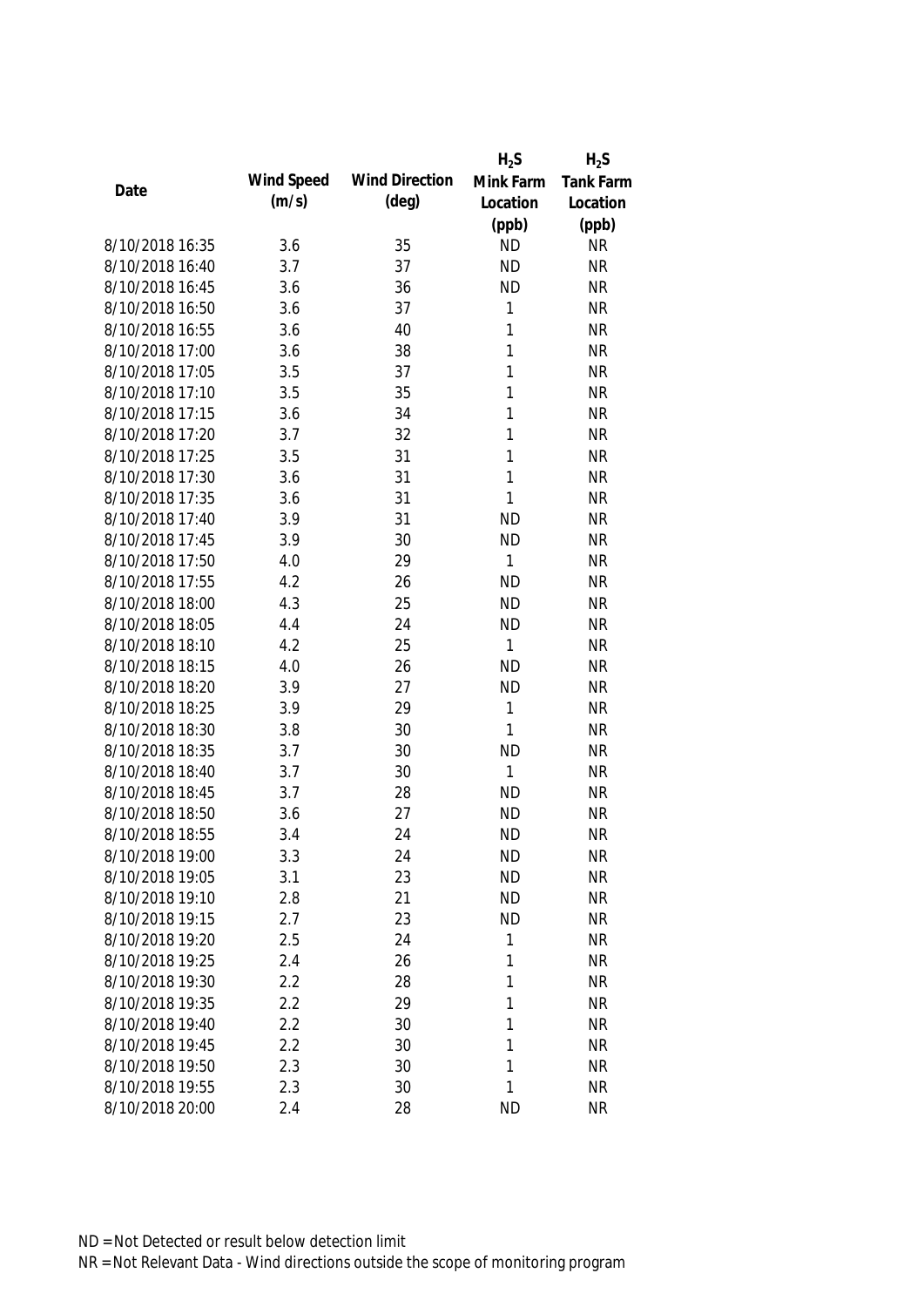|                 |            |                       | $H_2S$    | $H_2S$           |
|-----------------|------------|-----------------------|-----------|------------------|
| Date            | Wind Speed | <b>Wind Direction</b> | Mink Farm | <b>Tank Farm</b> |
|                 | (m/s)      | $(\text{deg})$        | Location  | Location         |
|                 |            |                       | (ppb)     | (ppb)            |
| 8/10/2018 20:05 | 2.3        | 29                    | 1         | <b>NR</b>        |
| 8/10/2018 20:10 | 2.1        | 30                    | <b>ND</b> | <b>NR</b>        |
| 8/10/2018 20:15 | 1.9        | 30                    | <b>ND</b> | <b>NR</b>        |
| 8/10/2018 20:20 | 1.6        | 32                    | <b>ND</b> | <b>NR</b>        |
| 8/10/2018 20:25 | 1.3        | 33                    | <b>ND</b> | <b>NR</b>        |
| 8/10/2018 20:30 | 1.0        | 37                    | <b>ND</b> | <b>NR</b>        |
| 8/10/2018 20:35 | 0.8        | 42                    | <b>NR</b> | <b>NR</b>        |
| 8/10/2018 20:40 | 0.7        | 45                    | <b>NR</b> | <b>NR</b>        |
| 8/10/2018 20:45 | 0.6        | 52                    | <b>NR</b> | <b>NR</b>        |
| 8/10/2018 20:50 | 0.7        | 58                    | <b>NR</b> | <b>NR</b>        |
| 8/10/2018 20:55 | 0.7        | 65                    | <b>NR</b> | <b>NR</b>        |
| 8/10/2018 21:00 | 0.7        | 66                    | <b>NR</b> | <b>NR</b>        |
| 8/10/2018 21:05 | 0.7        | 64                    | <b>NR</b> | <b>NR</b>        |
| 8/10/2018 21:10 | 0.8        | 64                    | <b>NR</b> | <b>NR</b>        |
| 8/10/2018 21:15 | 0.7        | 60                    | <b>NR</b> | <b>NR</b>        |
| 8/10/2018 21:20 | 0.6        | 56                    | <b>NR</b> | <b>NR</b>        |
| 8/10/2018 21:25 | 0.5        | 51                    | <b>NR</b> | <b>NR</b>        |
| 8/10/2018 21:30 | 0.6        | 51                    | <b>NR</b> | <b>NR</b>        |
| 8/10/2018 21:35 | 0.4        | 49                    | <b>NR</b> | <b>NR</b>        |
| 8/10/2018 21:40 | 0.4        | 47                    | <b>NR</b> | <b>NR</b>        |
| 8/10/2018 21:45 | 0.4        | 47                    | <b>NR</b> | <b>NR</b>        |
| 8/10/2018 21:50 | 0.5        | 44                    | <b>NR</b> | <b>NR</b>        |
| 8/10/2018 21:55 | 0.5        | 42                    | <b>NR</b> | <b>NR</b>        |
| 8/10/2018 22:00 | 0.5        | 40                    | 1         | <b>NR</b>        |
| 8/10/2018 22:05 | 0.5        | 39                    | 1         | <b>NR</b>        |
| 8/10/2018 22:10 | 0.6        | 36                    | 1         | <b>NR</b>        |
| 8/10/2018 22:15 | 0.6        | 32                    | 1         | <b>NR</b>        |
| 8/10/2018 22:20 | 0.6        | 29                    | 1         | <b>NR</b>        |
| 8/10/2018 22:25 | 0.7        | 23                    | 1         | <b>NR</b>        |
| 8/10/2018 22:30 | 0.9        | 23                    | 1         | NR               |
| 8/10/2018 22:35 | 1.2        | 24                    | 1         | <b>NR</b>        |
| 8/10/2018 22:40 | 1.3        | 22                    | 1         | <b>NR</b>        |
| 8/10/2018 22:45 | 1.4        | 21                    | 1         | <b>NR</b>        |
| 8/10/2018 22:50 | 1.6        | 22                    | 1         | <b>NR</b>        |
| 8/10/2018 22:55 | 1.7        | 23                    | <b>ND</b> | <b>NR</b>        |
| 8/10/2018 23:00 | 1.7        | 23                    | 1         | <b>NR</b>        |
| 8/10/2018 23:05 | 1.8        | 21                    | 1         | <b>NR</b>        |
| 8/10/2018 23:10 | 1.8        | 21                    | 1         | <b>NR</b>        |
| 8/10/2018 23:15 | 1.9        | 22                    | 1         | <b>NR</b>        |
| 8/10/2018 23:20 | 1.9        | 21                    | 1         | <b>NR</b>        |
| 8/10/2018 23:25 | 2.0        | 22                    | 1         | <b>NR</b>        |
| 8/10/2018 23:30 | 2.0        | 22                    | 1         | <b>NR</b>        |
|                 |            |                       |           |                  |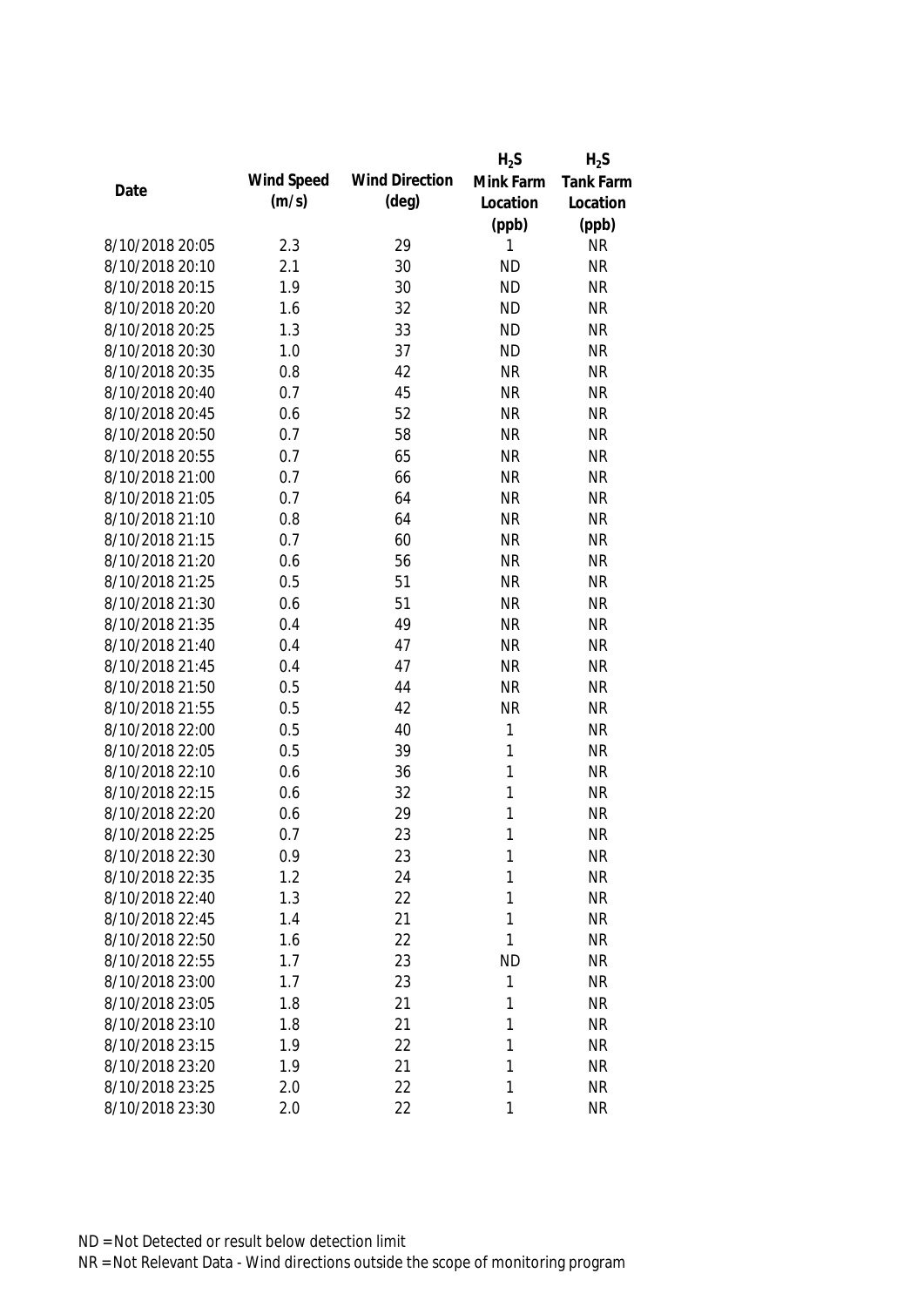|                 |            |                       | $H_2S$       | $H_2S$           |
|-----------------|------------|-----------------------|--------------|------------------|
| Date            | Wind Speed | <b>Wind Direction</b> | Mink Farm    | <b>Tank Farm</b> |
|                 | (m/s)      | $(\text{deg})$        | Location     | Location         |
|                 |            |                       | (ppb)        | (ppb)            |
| 8/10/2018 23:35 | 2.0        | 24                    | 1            | <b>NR</b>        |
| 8/10/2018 23:40 | 2.1        | 24                    | 1            | <b>NR</b>        |
| 8/10/2018 23:45 | 2.2        | 22                    | 1            | <b>NR</b>        |
| 8/10/2018 23:50 | 2.3        | 21                    | 1            | <b>NR</b>        |
| 8/10/2018 23:55 | 2.3        | 21                    | <b>ND</b>    | <b>NR</b>        |
| 8/10/2018 24:00 | 2.3        | 21                    | 1            | <b>NR</b>        |
| 8/11/2018 00:05 | 2.3        | 21                    | 1            | <b>NR</b>        |
| 8/11/2018 00:10 | 2.1        | 22                    | $\mathbf{1}$ | <b>NR</b>        |
| 8/11/2018 00:15 | 1.9        | 27                    | $\mathbf{1}$ | <b>NR</b>        |
| 8/11/2018 00:20 | 1.6        | 31                    | $\mathbf{1}$ | <b>NR</b>        |
| 8/11/2018 00:25 | 1.4        | 41                    | <b>NR</b>    | <b>NR</b>        |
| 8/11/2018 00:30 | 1.3        | 44                    | <b>NR</b>    | <b>NR</b>        |
| 8/11/2018 00:35 | 1.0        | 49                    | <b>NR</b>    | <b>NR</b>        |
| 8/11/2018 00:40 | 1.0        | 48                    | <b>NR</b>    | <b>NR</b>        |
| 8/11/2018 00:45 | 1.1        | 41                    | <b>NR</b>    | <b>NR</b>        |
| 8/11/2018 00:50 | 1.5        | 34                    | <b>ND</b>    | <b>NR</b>        |
| 8/11/2018 00:55 | 1.7        | 24                    | <b>ND</b>    | <b>NR</b>        |
| 8/11/2018 01:00 | 1.9        | 21                    | <b>ND</b>    | <b>NR</b>        |
| 8/11/2018 01:05 | 2.1        | 21                    | <b>ND</b>    | <b>NR</b>        |
| 8/11/2018 01:10 | 2.3        | 19                    | <b>ND</b>    | <b>NR</b>        |
| 8/11/2018 01:15 | 2.4        | 19                    | <b>ND</b>    | <b>NR</b>        |
| 8/11/2018 01:20 | 2.4        | 19                    | <b>ND</b>    | <b>NR</b>        |
| 8/11/2018 01:25 | 2.3        | 19                    | <b>ND</b>    | <b>NR</b>        |
| 8/11/2018 01:30 | 2.3        | 18                    | <b>ND</b>    | <b>NR</b>        |
| 8/11/2018 01:35 | 2.4        | 17                    | <b>ND</b>    | <b>NR</b>        |
| 8/11/2018 01:40 | 2.4        | 17                    | 1            | <b>NR</b>        |
| 8/11/2018 01:45 | 2.3        | 17                    | 1            | <b>NR</b>        |
| 8/11/2018 01:50 | 2.3        | 18                    | <b>ND</b>    | <b>NR</b>        |
| 8/11/2018 01:55 | 2.3        | 19                    | <b>ND</b>    | <b>NR</b>        |
| 8/11/2018 02:00 | 2.3        | 19                    | 1            | <b>NR</b>        |
| 8/11/2018 02:05 | 2.4        | 20                    | 1            | <b>NR</b>        |
| 8/11/2018 02:10 | 2.3        | 21                    | 1            | <b>NR</b>        |
| 8/11/2018 02:15 | 2.2        | 23                    | 1            | <b>NR</b>        |
| 8/11/2018 02:20 | 2.2        | 23                    | 1            | <b>NR</b>        |
| 8/11/2018 02:25 | 2.2        | 21                    | 1            | <b>NR</b>        |
| 8/11/2018 02:30 | 2.2        | 20                    | 1            | <b>NR</b>        |
| 8/11/2018 02:35 | 2.2        | 20                    | 1            | <b>NR</b>        |
| 8/11/2018 02:40 | 2.2        | 19                    | 1            | <b>NR</b>        |
| 8/11/2018 02:45 | 2.3        | 18                    | 1            | <b>NR</b>        |
| 8/11/2018 02:50 | 2.4        | 17                    | 1            | <b>NR</b>        |
| 8/11/2018 02:55 | 2.3        | 19                    | 1            | <b>NR</b>        |
| 8/11/2018 03:00 | 2.2        | 21                    | 1            | <b>NR</b>        |
|                 |            |                       |              |                  |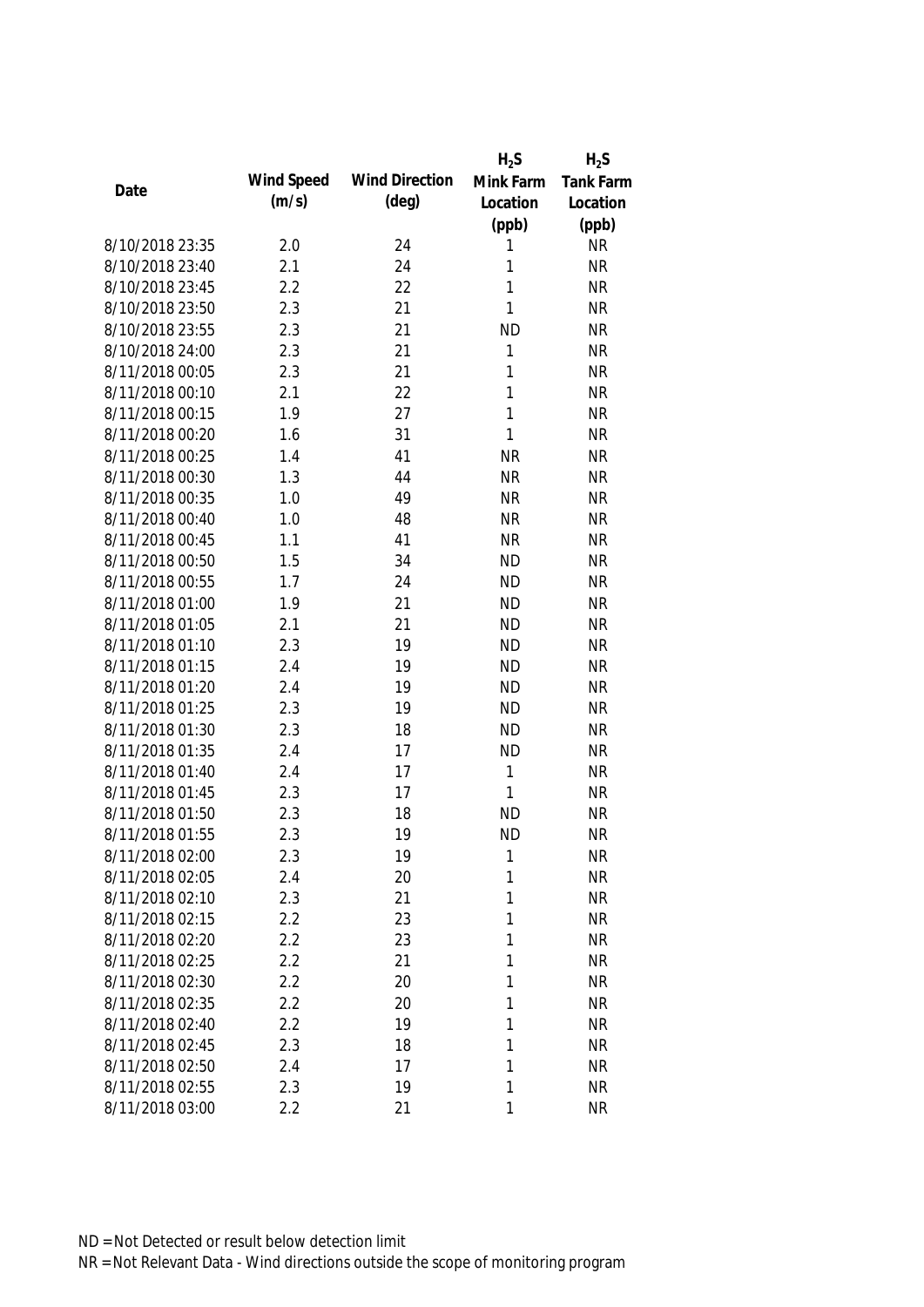|                 |            |                       | $H_2S$    | $H_2S$           |
|-----------------|------------|-----------------------|-----------|------------------|
| Date            | Wind Speed | <b>Wind Direction</b> | Mink Farm | <b>Tank Farm</b> |
|                 | (m/s)      | $(\text{deg})$        | Location  | Location         |
|                 |            |                       | (ppb)     | (ppb)            |
| 8/11/2018 03:05 | 2.3        | 22                    | 1         | <b>NR</b>        |
| 8/11/2018 03:10 | 2.3        | 23                    | 1         | <b>NR</b>        |
| 8/11/2018 03:15 | 2.3        | 24                    | 1         | <b>NR</b>        |
| 8/11/2018 03:20 | 2.3        | 26                    | 1         | <b>NR</b>        |
| 8/11/2018 03:25 | 2.4        | 25                    | 1         | <b>NR</b>        |
| 8/11/2018 03:30 | 2.5        | 25                    | 1         | <b>NR</b>        |
| 8/11/2018 03:35 | 2.5        | 25                    | 1         | <b>NR</b>        |
| 8/11/2018 03:40 | 2.4        | 26                    | 1         | <b>NR</b>        |
| 8/11/2018 03:45 | 2.2        | 26                    | 1         | <b>NR</b>        |
| 8/11/2018 03:50 | 2.3        | 26                    | 1         | <b>NR</b>        |
| 8/11/2018 03:55 | 2.2        | 24                    | 1         | <b>NR</b>        |
| 8/11/2018 04:00 | 2.1        | 22                    | 1         | <b>NR</b>        |
| 8/11/2018 04:05 | 2.1        | 21                    | 1         | <b>NR</b>        |
| 8/11/2018 04:10 | 2.1        | 19                    | 1         | <b>NR</b>        |
| 8/11/2018 04:15 | 2.2        | 16                    | 1         | <b>NR</b>        |
| 8/11/2018 04:20 | 2.2        | 15                    | 1         | <b>NR</b>        |
| 8/11/2018 04:25 | 2.3        | 16                    | 1         | <b>NR</b>        |
| 8/11/2018 04:30 | 2.3        | 18                    | 1         | <b>NR</b>        |
| 8/11/2018 04:35 | 2.3        | 20                    | 1         | <b>NR</b>        |
| 8/11/2018 04:40 | 2.3        | 22                    | 1         | <b>NR</b>        |
| 8/11/2018 04:45 | 2.4        | 22                    | 1         | <b>NR</b>        |
| 8/11/2018 04:50 | 2.4        | 24                    | 1         | <b>NR</b>        |
| 8/11/2018 04:55 | 2.3        | 25                    | 1         | <b>NR</b>        |
| 8/11/2018 05:00 | 2.3        | 24                    | 1         | <b>NR</b>        |
| 8/11/2018 05:05 | 2.2        | 23                    | 1         | <b>NR</b>        |
| 8/11/2018 05:10 | 2.2        | 24                    | 1         | <b>NR</b>        |
| 8/11/2018 05:15 | 2.1        | 25                    | 1         | <b>NR</b>        |
| 8/11/2018 05:20 | 2.2        | 25                    | 1         | <b>NR</b>        |
| 8/11/2018 05:25 | 2.2        | 24                    | 1         | <b>NR</b>        |
| 8/11/2018 05:30 | 2.2        | 23                    | 1         | <b>NR</b>        |
| 8/11/2018 05:35 | 2.3        | 22                    | 1         | <b>NR</b>        |
| 8/11/2018 05:40 | 2.3        | 20                    | 1         | <b>NR</b>        |
| 8/11/2018 05:45 | 2.4        | 21                    | 1         | <b>NR</b>        |
| 8/11/2018 05:50 | 2.3        | 23                    | 1         | <b>NR</b>        |
| 8/11/2018 05:55 | 2.2        | 26                    | 1         | <b>NR</b>        |
| 8/11/2018 06:00 | 2.2        | 28                    | 1         | <b>NR</b>        |
| 8/11/2018 06:05 | 2.1        | 29                    | 1         | <b>NR</b>        |
| 8/11/2018 06:10 | 1.9        | 30                    | 1         | <b>NR</b>        |
| 8/11/2018 06:15 | 1.9        | 28                    | 1         | <b>NR</b>        |
| 8/11/2018 06:20 | 1.9        | 27                    | 1         | <b>NR</b>        |
| 8/11/2018 06:25 | 1.7        | 27                    | 1         | <b>NR</b>        |
| 8/11/2018 06:30 | 1.6        | 27                    | 1         | <b>NR</b>        |
|                 |            |                       |           |                  |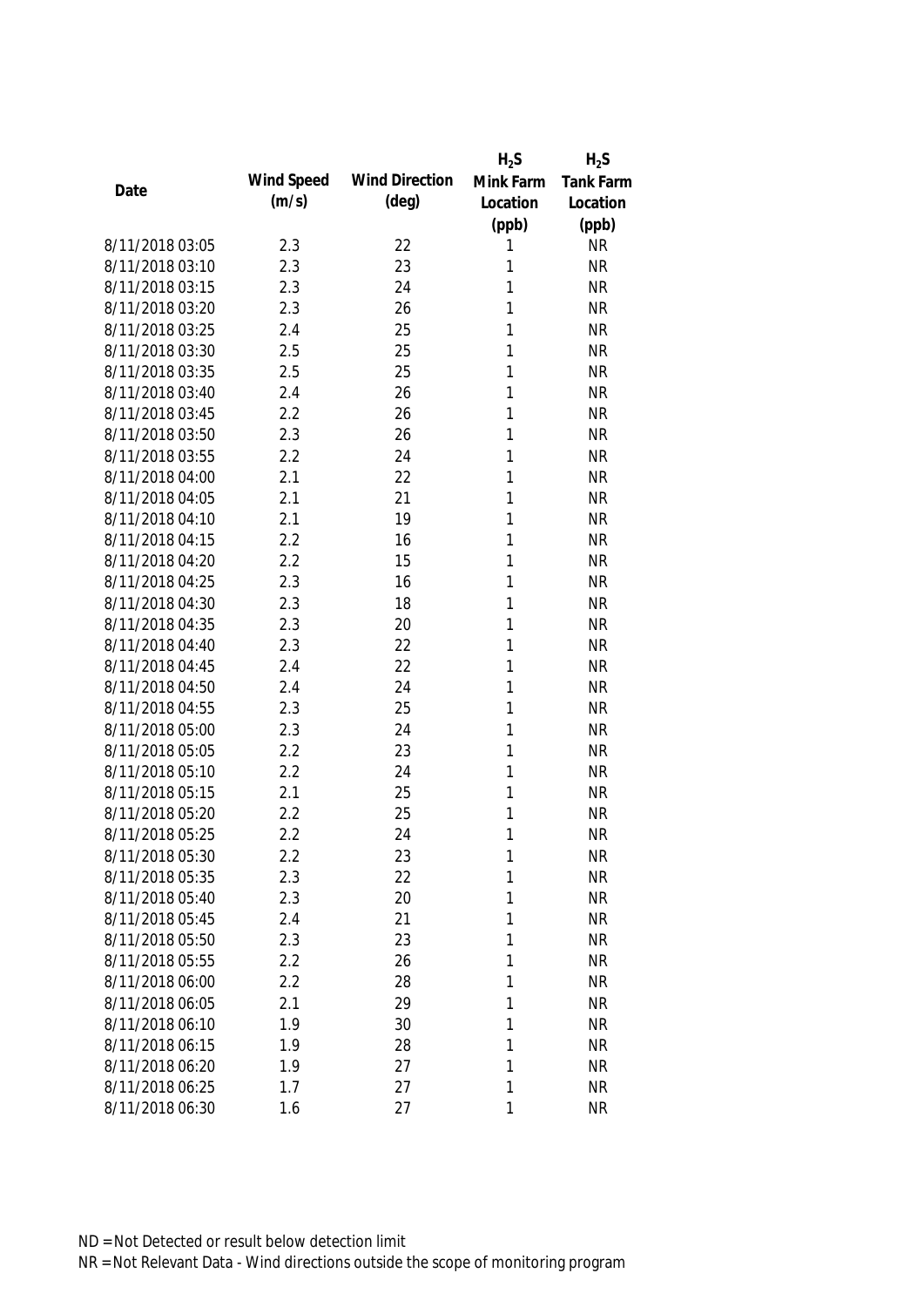|                 |            |                       | $H_2S$         | $H_2S$           |
|-----------------|------------|-----------------------|----------------|------------------|
| Date            | Wind Speed | <b>Wind Direction</b> | Mink Farm      | <b>Tank Farm</b> |
|                 | (m/s)      | $(\text{deg})$        | Location       | Location         |
|                 |            |                       | (ppb)          | (ppb)            |
| 8/11/2018 06:35 | 1.5        | 26                    | 1              | <b>NR</b>        |
| 8/11/2018 06:40 | 1.4        | 26                    | 1              | <b>NR</b>        |
| 8/11/2018 06:45 | 1.4        | 27                    | 1              | <b>NR</b>        |
| 8/11/2018 06:50 | 1.3        | 27                    | 1              | <b>NR</b>        |
| 8/11/2018 06:55 | 1.4        | 22                    | 1              | <b>NR</b>        |
| 8/11/2018 07:00 | 1.5        | 18                    | 1              | <b>NR</b>        |
| 8/11/2018 07:05 | 1.4        | 14                    | 1              | <b>NR</b>        |
| 8/11/2018 07:10 | 1.4        | 11                    | 1              | <b>NR</b>        |
| 8/11/2018 07:15 | 1.5        | 6                     | 1              | <b>NR</b>        |
| 8/11/2018 07:20 | 1.5        | 5                     | 1              | <b>NR</b>        |
| 8/11/2018 07:25 | 1.5        | $\overline{7}$        | 1              | <b>NR</b>        |
| 8/11/2018 07:30 | 1.5        | 11                    | 1              | <b>NR</b>        |
| 8/11/2018 07:35 | 1.6        | 16                    | 1              | <b>NR</b>        |
| 8/11/2018 07:40 | 1.7        | 21                    | 1              | <b>NR</b>        |
| 8/11/2018 07:45 | 1.6        | 24                    | $\overline{2}$ | <b>NR</b>        |
| 8/11/2018 07:50 | 1.4        | 24                    | $\overline{2}$ | <b>NR</b>        |
| 8/11/2018 07:55 | 1.4        | 24                    | $\overline{2}$ | <b>NR</b>        |
| 8/11/2018 08:00 | 1.3        | 19                    | $\overline{2}$ | <b>NR</b>        |
| 8/11/2018 08:05 | 1.1        | 16                    | $\overline{2}$ | <b>NR</b>        |
| 8/11/2018 08:10 | 1.2        | 12                    | $\overline{2}$ | <b>NR</b>        |
| 8/11/2018 08:15 | 1.2        | 9                     | $\overline{2}$ | <b>NR</b>        |
| 8/11/2018 08:20 | 1.2        | 10                    | $\overline{2}$ | <b>NR</b>        |
| 8/11/2018 08:25 | 1.2        | 10                    | $\overline{2}$ | <b>NR</b>        |
| 8/11/2018 08:30 | 1.3        | 8                     | $\overline{2}$ | <b>NR</b>        |
| 8/11/2018 08:35 | 1.4        | 4                     | $\overline{2}$ | <b>NR</b>        |
| 8/11/2018 08:40 | 1.1        | $\overline{2}$        | $\overline{2}$ | <b>NR</b>        |
| 8/11/2018 08:45 | 1.1        | $\overline{2}$        | $\overline{2}$ | <b>NR</b>        |
| 8/11/2018 08:50 | 1.0        | 360                   | 1              | <b>NR</b>        |
| 8/11/2018 08:55 | 0.8        | 358                   | 1              | <b>NR</b>        |
| 8/11/2018 09:00 | 0.8        | 357                   | 1              | NR               |
| 8/11/2018 09:05 | 0.6        | 359                   | $\mathbf 1$    | <b>NR</b>        |
| 8/11/2018 09:10 | 0.7        | 359                   | 1              | <b>NR</b>        |
| 8/11/2018 09:15 | 0.7        | 359                   | $\overline{2}$ | <b>NR</b>        |
| 8/11/2018 09:20 | 0.8        | 360                   | 1              | <b>NR</b>        |
| 8/11/2018 09:25 | 1.0        | 1                     | 1              | <b>NR</b>        |
| 8/11/2018 09:30 | 1.1        | 4                     | 1              | <b>NR</b>        |
| 8/11/2018 09:35 | 1.4        | 7                     | 1              | <b>NR</b>        |
| 8/11/2018 09:40 | 1.5        | 9                     | 1              | <b>NR</b>        |
| 8/11/2018 09:45 | 1.6        | 8                     | 1              | <b>NR</b>        |
| 8/11/2018 09:50 | 1.6        | 9                     | 1              | <b>NR</b>        |
| 8/11/2018 09:55 | 1.6        | 8                     | 1              | <b>NR</b>        |
| 8/11/2018 10:00 | 1.6        | 7                     | 1              | <b>NR</b>        |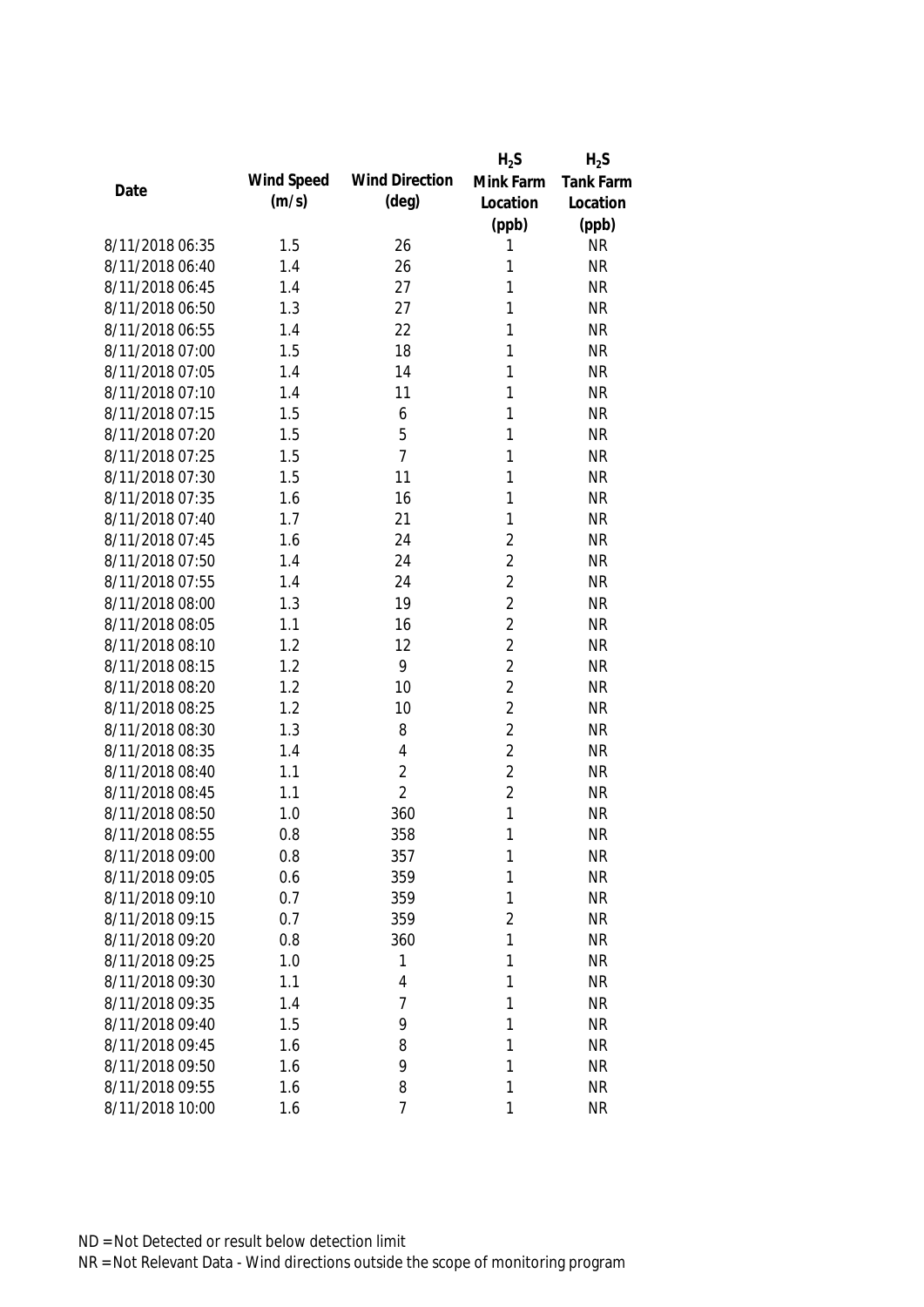|                 |            |                       | $H_2S$       | $H_2S$           |
|-----------------|------------|-----------------------|--------------|------------------|
|                 | Wind Speed | <b>Wind Direction</b> | Mink Farm    | <b>Tank Farm</b> |
| Date            | (m/s)      | $(\text{deg})$        | Location     | Location         |
|                 |            |                       | (ppb)        | (ppb)            |
| 8/11/2018 10:05 | 1.5        | 10                    | 1            | <b>NR</b>        |
| 8/11/2018 10:10 | 1.6        | 3                     | 1            | <b>NR</b>        |
| 8/11/2018 10:15 | 1.6        | 353                   | 1            | <b>NR</b>        |
| 8/11/2018 10:20 | 1.8        | 357                   | 1            | <b>NR</b>        |
| 8/11/2018 10:25 | 1.8        | 358                   | 1            | <b>NR</b>        |
| 8/11/2018 10:30 | 1.8        | 360                   | 1            | <b>NR</b>        |
| 8/11/2018 10:35 | 1.9        | 360                   | 1            | <b>NR</b>        |
| 8/11/2018 10:40 | 1.7        | $\overline{7}$        | 1            | <b>NR</b>        |
| 8/11/2018 10:45 | 1.7        | 16                    | $\mathbf{1}$ | <b>NR</b>        |
| 8/11/2018 10:50 | 1.5        | 12                    | <b>ND</b>    | <b>NR</b>        |
| 8/11/2018 10:55 | 1.5        | 13                    | 1            | <b>NR</b>        |
| 8/11/2018 11:00 | 1.5        | 16                    | 1            | <b>NR</b>        |
| 8/11/2018 11:05 | 1.5        | 11                    | 1            | <b>NR</b>        |
| 8/11/2018 11:10 | 1.8        | $\overline{7}$        | $\mathbf{1}$ | <b>NR</b>        |
| 8/11/2018 11:15 | 2.0        | 6                     | <b>ND</b>    | <b>NR</b>        |
| 8/11/2018 11:20 | 2.3        | 9                     | <b>ND</b>    | <b>NR</b>        |
| 8/11/2018 11:25 | 2.4        | 13                    | <b>ND</b>    | <b>NR</b>        |
| 8/11/2018 11:30 | 2.4        | 14                    | <b>ND</b>    | <b>NR</b>        |
| 8/11/2018 11:35 | 2.3        | 22                    | <b>ND</b>    | <b>NR</b>        |
| 8/11/2018 11:40 | 2.1        | 23                    | 1            | <b>NR</b>        |
| 8/11/2018 11:45 | 1.8        | 21                    | $\mathbf{1}$ | <b>NR</b>        |
| 8/11/2018 11:50 | 1.7        | 16                    | <b>NR</b>    | <b>NR</b>        |
| 8/11/2018 11:55 | 1.6        | 15                    | <b>NR</b>    | <b>NR</b>        |
| 8/11/2018 12:00 | 1.6        | 9                     | $\mathbf{1}$ | <b>NR</b>        |
| 8/11/2018 12:05 | 1.7        | 355                   | <b>NR</b>    | <b>NR</b>        |
| 8/11/2018 12:10 | 1.7        | 348                   | <b>NR</b>    | <b>NR</b>        |
| 8/11/2018 12:15 | 1.7        | 349                   | <b>NR</b>    | <b>NR</b>        |
| 8/11/2018 12:20 | 1.9        | 359                   | <b>NR</b>    | <b>NR</b>        |
| 8/11/2018 12:25 | 1.8        | 358                   | <b>NR</b>    | <b>NR</b>        |
| 8/11/2018 12:30 | 1.7        | 10                    | <b>NR</b>    | <b>NR</b>        |
| 8/11/2018 12:35 | 1.7        | 25                    | <b>NR</b>    | <b>NR</b>        |
| 8/11/2018 12:40 | 1.7        | 45                    | <b>NR</b>    | <b>NR</b>        |
| 8/11/2018 12:45 | 1.6        | 75                    | <b>NR</b>    | <b>NR</b>        |
| 8/11/2018 12:50 | 1.4        | 69                    | <b>NR</b>    | <b>NR</b>        |
| 8/11/2018 12:55 | 1.8        | 49                    | <b>NR</b>    | <b>NR</b>        |
| 8/11/2018 13:00 | 1.7        | 34                    | <b>NR</b>    | <b>NR</b>        |
| 8/11/2018 13:05 | 1.7        | 31                    | <b>NR</b>    | <b>NR</b>        |
| 8/11/2018 13:10 | 1.7        | 20                    | <b>NR</b>    | <b>NR</b>        |
| 8/11/2018 13:15 | 1.6        | $\overline{2}$        | <b>NR</b>    | <b>NR</b>        |
| 8/11/2018 13:20 | 1.6        | 11                    | <b>NR</b>    | <b>NR</b>        |
| 8/11/2018 13:25 | 1.4        | 5                     | <b>NR</b>    | <b>NR</b>        |
| 8/11/2018 13:30 | 1.4        | 355                   | <b>NR</b>    | <b>NR</b>        |
|                 |            |                       |              |                  |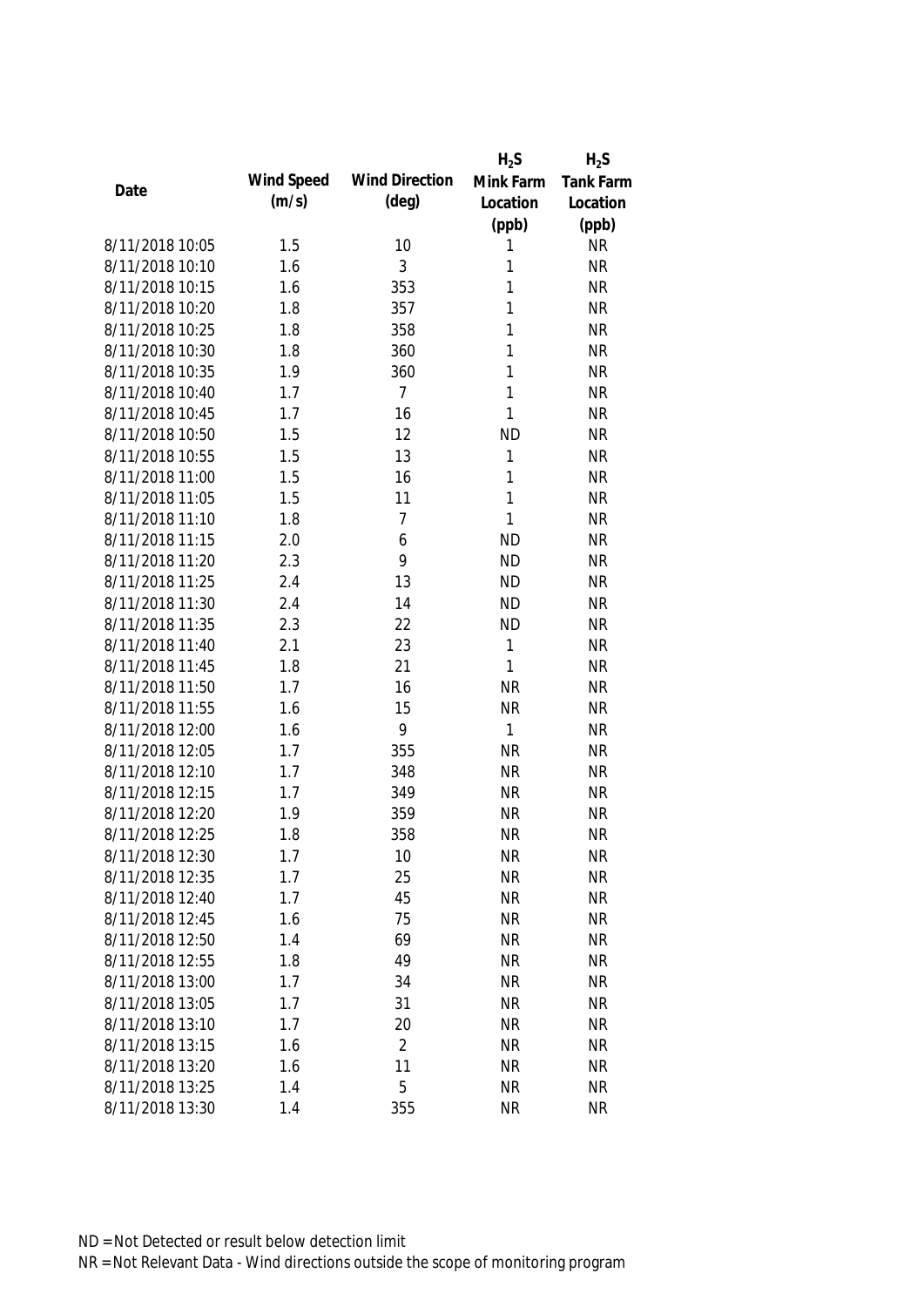|                 |            |                       | $H_2S$    | $H_2S$           |
|-----------------|------------|-----------------------|-----------|------------------|
|                 | Wind Speed | <b>Wind Direction</b> | Mink Farm | <b>Tank Farm</b> |
| Date            | (m/s)      | $(\text{deg})$        | Location  | Location         |
|                 |            |                       | (ppb)     | (ppb)            |
| 8/11/2018 13:35 | 1.5        | 19                    | <b>NR</b> | <b>NR</b>        |
| 8/11/2018 13:40 | 1.5        | 42                    | <b>NR</b> | <b>NR</b>        |
| 8/11/2018 13:45 | 1.6        | 57                    | <b>NR</b> | <b>NR</b>        |
| 8/11/2018 13:50 | 1.7        | 48                    | <b>NR</b> | <b>NR</b>        |
| 8/11/2018 13:55 | 1.8        | 35                    | <b>NR</b> | <b>NR</b>        |
| 8/11/2018 14:00 | 1.8        | 23                    | <b>NR</b> | <b>NR</b>        |
| 8/11/2018 14:05 | 1.8        | $\mathbf{1}$          | <b>NR</b> | <b>NR</b>        |
| 8/11/2018 14:10 | 1.8        | 338                   | <b>NR</b> | <b>NR</b>        |
| 8/11/2018 14:15 | 1.8        | 325                   | <b>ND</b> | <b>NR</b>        |
| 8/11/2018 14:20 | 1.9        | 327                   | <b>ND</b> | <b>NR</b>        |
| 8/11/2018 14:25 | 1.8        | 323                   | <b>ND</b> | <b>NR</b>        |
| 8/11/2018 14:30 | 1.8        | 333                   | <b>NR</b> | <b>NR</b>        |
| 8/11/2018 14:35 | 1.9        | 352                   | <b>NR</b> | <b>NR</b>        |
| 8/11/2018 14:40 | 1.9        | 14                    | <b>NR</b> | <b>NR</b>        |
| 8/11/2018 14:45 | 1.7        | 30                    | <b>ND</b> | <b>NR</b>        |
| 8/11/2018 14:50 | 1.7        | 44                    | <b>NR</b> | <b>NR</b>        |
| 8/11/2018 14:55 | 1.7        | 49                    | <b>NR</b> | <b>NR</b>        |
| 8/11/2018 15:00 | 1.5        | 46                    | <b>NR</b> | <b>NR</b>        |
| 8/11/2018 15:05 | 1.3        | 54                    | <b>NR</b> | <b>NR</b>        |
| 8/11/2018 15:10 | 1.1        | 53                    | <b>NR</b> | <b>NR</b>        |
| 8/11/2018 15:15 | 1.2        | 69                    | <b>NR</b> | <b>NR</b>        |
| 8/11/2018 15:20 | 1.0        | 62                    | <b>NR</b> | <b>NR</b>        |
| 8/11/2018 15:25 | 1.0        | 72                    | <b>NR</b> | <b>NR</b>        |
| 8/11/2018 15:30 | 1.1        | 70                    | <b>NR</b> | <b>NR</b>        |
| 8/11/2018 15:35 | 1.1        | 74                    | <b>NR</b> | <b>NR</b>        |
| 8/11/2018 15:40 | 1.2        | 75                    | <b>NR</b> | <b>NR</b>        |
| 8/11/2018 15:45 | 1.1        | 66                    | <b>NR</b> | <b>NR</b>        |
| 8/11/2018 15:50 | 1.1        | 68                    | <b>NR</b> | <b>NR</b>        |
| 8/11/2018 15:55 | 1.2        | 64                    | <b>NR</b> | <b>NR</b>        |
| 8/11/2018 16:00 | 1.2        | 56                    | <b>NR</b> | <b>NR</b>        |
| 8/11/2018 16:05 | 1.3        | 46                    | <b>NR</b> | <b>NR</b>        |
| 8/11/2018 16:10 | 1.3        | 43                    | <b>NR</b> | <b>NR</b>        |
| 8/11/2018 16:15 | 1.4        | 42                    | <b>NR</b> | <b>NR</b>        |
| 8/11/2018 16:20 | 1.6        | 37                    | <b>ND</b> | <b>NR</b>        |
| 8/11/2018 16:25 | 1.6        | 33                    | <b>ND</b> | <b>NR</b>        |
| 8/11/2018 16:30 | 2.1        | 29                    | <b>ND</b> | <b>NR</b>        |
| 8/11/2018 16:35 | 2.7        | 16                    | <b>ND</b> | <b>NR</b>        |
| 8/11/2018 16:40 | 3.3        | 3                     | <b>NR</b> | <b>NR</b>        |
| 8/11/2018 16:45 | 3.5        | 347                   | <b>ND</b> | <b>NR</b>        |
| 8/11/2018 16:50 | 3.7        | 329                   | <b>ND</b> | <b>NR</b>        |
|                 |            |                       |           |                  |
| 8/11/2018 16:55 | 3.7        | 313                   | <b>ND</b> | <b>NR</b>        |
| 8/11/2018 17:00 | 3.5        | 306                   | <b>ND</b> | <b>NR</b>        |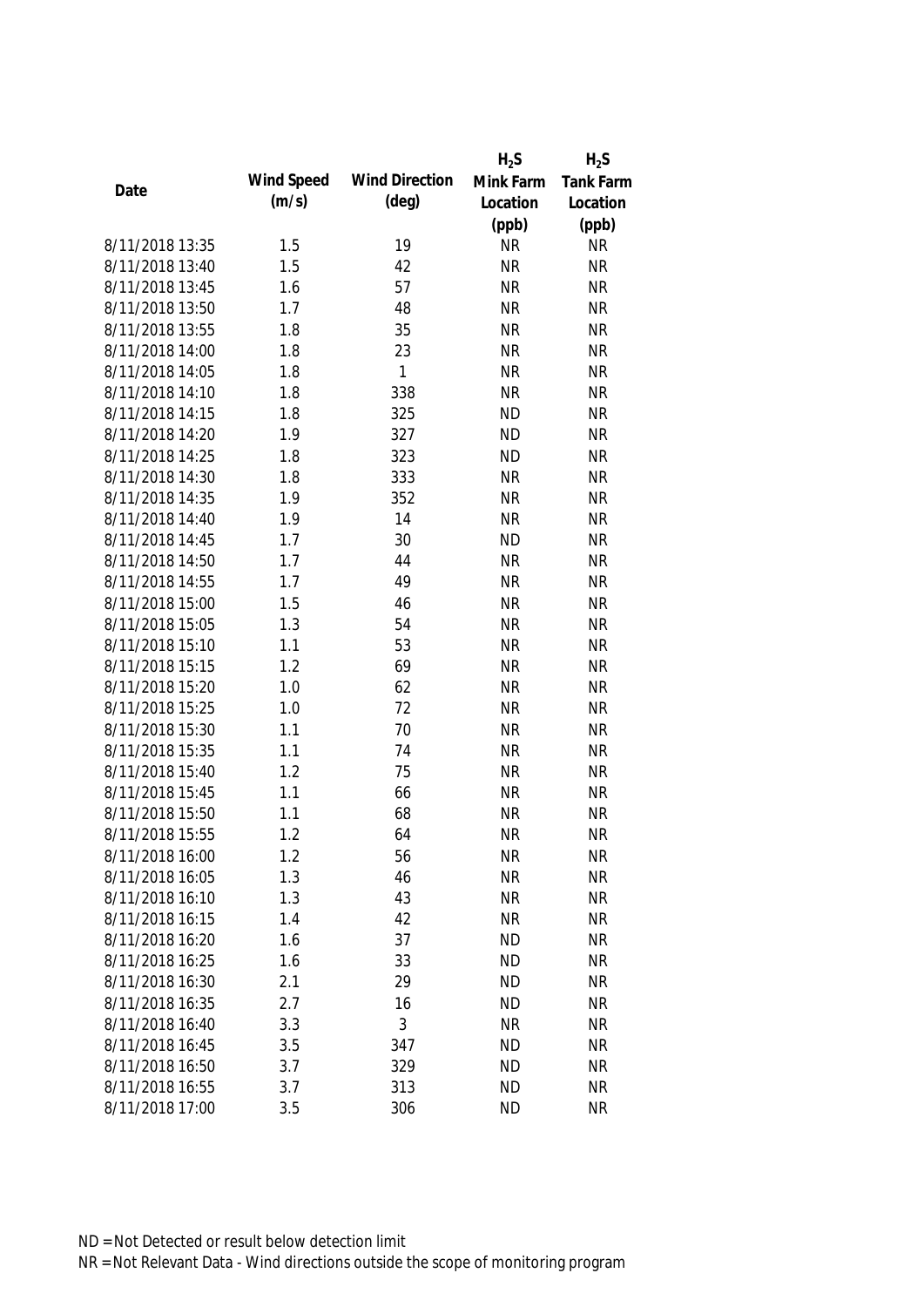|                 |            |                       | $H_2S$      | $H_2S$           |
|-----------------|------------|-----------------------|-------------|------------------|
| Date            | Wind Speed | <b>Wind Direction</b> | Mink Farm   | <b>Tank Farm</b> |
|                 | (m/s)      | $(\text{deg})$        | Location    | Location         |
|                 |            |                       | (ppb)       | (ppb)            |
| 8/11/2018 17:05 | 3.0        | 301                   | <b>ND</b>   | <b>NR</b>        |
| 8/11/2018 17:10 | 2.6        | 301                   | <b>ND</b>   | <b>NR</b>        |
| 8/11/2018 17:15 | 2.3        | 307                   | <b>ND</b>   | <b>NR</b>        |
| 8/11/2018 17:20 | 2.1        | 324                   | <b>NR</b>   | <b>NR</b>        |
| 8/11/2018 17:25 | 2.0        | 343                   | <b>NR</b>   | <b>NR</b>        |
| 8/11/2018 17:30 | 1.8        | 354                   | <b>ND</b>   | <b>NR</b>        |
| 8/11/2018 17:35 | 1.6        | 5                     | $\mathbf 1$ | <b>NR</b>        |
| 8/11/2018 17:40 | 1.5        | 10                    | 1           | <b>NR</b>        |
| 8/11/2018 17:45 | 1.5        | 9                     | 1           | <b>NR</b>        |
| 8/11/2018 17:50 | 1.4        | 5                     | 1           | <b>NR</b>        |
| 8/11/2018 17:55 | 1.4        | $\overline{4}$        | 1           | <b>NR</b>        |
| 8/11/2018 18:00 | 1.4        | $\overline{7}$        | 1           | <b>NR</b>        |
| 8/11/2018 18:05 | 1.4        | 11                    | 1           | <b>NR</b>        |
| 8/11/2018 18:10 | 1.3        | 16                    | 1           | <b>NR</b>        |
| 8/11/2018 18:15 | 1.3        | 22                    | 1           | <b>NR</b>        |
| 8/11/2018 18:20 | 1.4        | 24                    | 1           | <b>NR</b>        |
| 8/11/2018 18:25 | 1.4        | 23                    | 1           | <b>NR</b>        |
| 8/11/2018 18:30 | 1.2        | 22                    | 1           | <b>NR</b>        |
| 8/11/2018 18:35 | 1.1        | 22                    | 1           | <b>NR</b>        |
| 8/11/2018 18:40 | 1.0        | 20                    | 1           | <b>NR</b>        |
| 8/11/2018 18:45 | 0.8        | 18                    | 1           | <b>NR</b>        |
| 8/11/2018 18:50 | 0.7        | 18                    | 1           | <b>NR</b>        |
| 8/11/2018 18:55 | 0.6        | 22                    | 1           | <b>NR</b>        |
| 8/11/2018 19:00 | 0.7        | 22                    | 1           | <b>NR</b>        |
| 8/11/2018 19:05 | 0.7        | 23                    | 1           | <b>NR</b>        |
| 8/11/2018 19:10 | 0.7        | 29                    | 1           | <b>NR</b>        |
| 8/11/2018 19:15 | 0.8        | 35                    | 1           | <b>NR</b>        |
| 8/11/2018 19:20 | 0.8        | 47                    | <b>NR</b>   | <b>NR</b>        |
| 8/11/2018 19:25 | 0.8        | 56                    | <b>NR</b>   | <b>NR</b>        |
| 8/11/2018 19:30 | 0.8        | 72                    | <b>NR</b>   | <b>NR</b>        |
| 8/11/2018 19:35 | 0.7        | 82                    | <b>NR</b>   | <b>NR</b>        |
| 8/11/2018 19:40 | 0.6        | 89                    | <b>NR</b>   | <b>NR</b>        |
| 8/11/2018 19:45 | 0.6        | 103                   | <b>NR</b>   | <b>NR</b>        |
| 8/11/2018 19:50 | 0.5        | 113                   | <b>NR</b>   | <b>NR</b>        |
| 8/11/2018 19:55 | 0.6        | 129                   | <b>NR</b>   | <b>NR</b>        |
| 8/11/2018 20:00 | 0.5        | 142                   | <b>NR</b>   | <b>NR</b>        |
| 8/11/2018 20:05 | 0.6        | 142                   | <b>NR</b>   | <b>NR</b>        |
| 8/11/2018 20:10 | 0.8        | 140                   | <b>NR</b>   | <b>NR</b>        |
| 8/11/2018 20:15 | 0.8        | 138                   | <b>NR</b>   | <b>NR</b>        |
| 8/11/2018 20:20 | 0.8        | 138                   | <b>NR</b>   | <b>NR</b>        |
| 8/11/2018 20:25 | 0.6        | 139                   | <b>NR</b>   | <b>NR</b>        |
| 8/11/2018 20:30 | 0.5        | 136                   | <b>NR</b>   | <b>NR</b>        |
|                 |            |                       |             |                  |